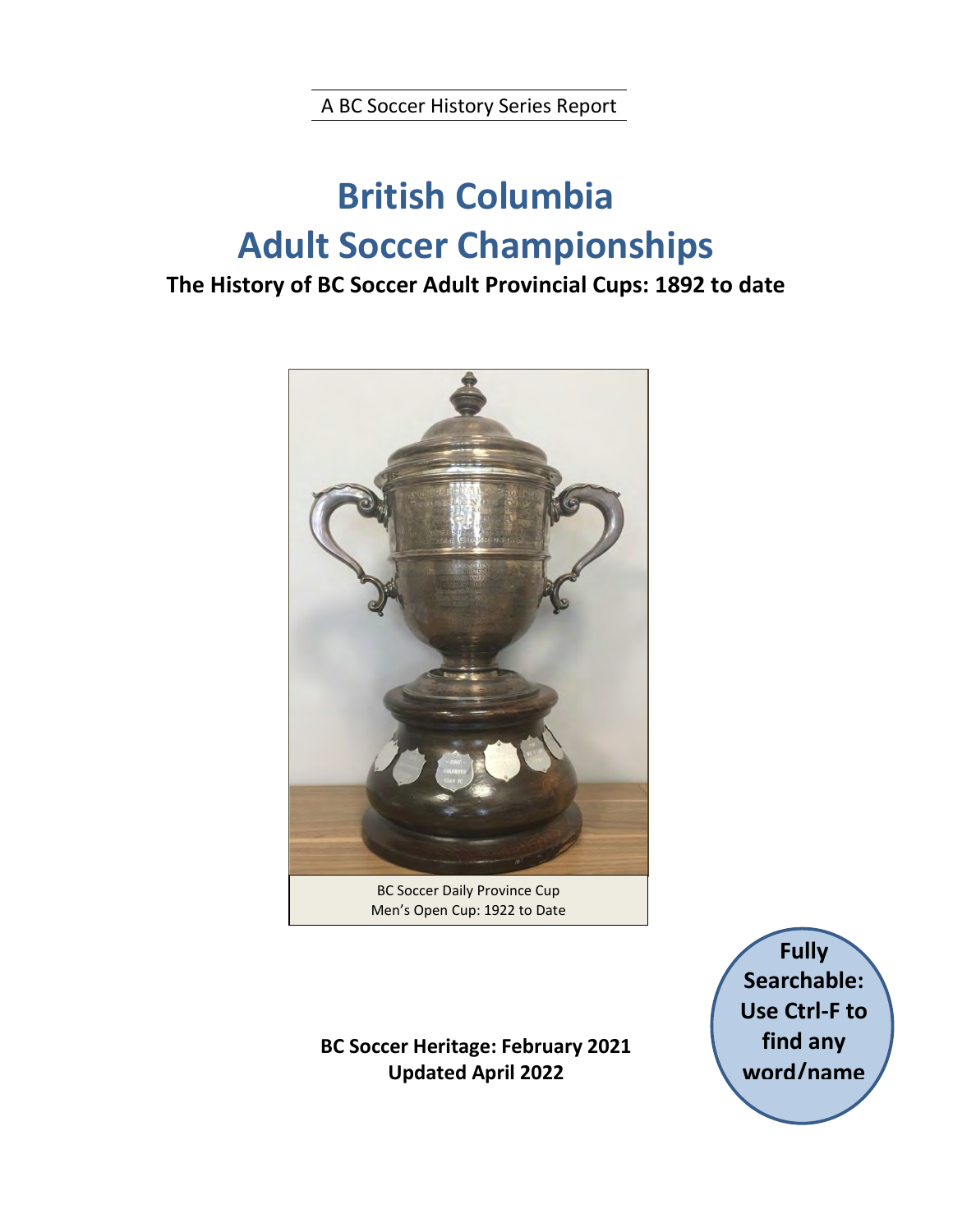# **British Columbia Adult Soccer Championships**

### **The History of BC Soccer Adult Provincial Cups: 1892 to date**

#### **Introduction**

Since 1892, British Columbian adult amateur soccer teams have competed to be crowned provincial champions. The history of the Provincial Cup covers the story of the growth and development of the sport in the province over the last 125 years. Until 1979, all competitions were for men.

This report covers the history of the ten adult provincial championships held annually, men's and women's, of different ages and calibres. It has been completed to compile and preserve the history of BC's Provincial Cup play. Winning provincial championships is a tremendous achievement, and this report is designed to preserve and help recognize these teams, players and game officials.

#### **Contents**

| Pages     |
|-----------|
|           |
| $2 - 3$   |
| $4 - 5$   |
|           |
| 6         |
| $7 - 8$   |
| $9 - 10$  |
| $11 - 13$ |
|           |
| 14        |
| $15 - 37$ |
|           |
|           |
|           |
|           |

The report is complete in terms of the winners of Provincial Cups, and Open Cup finals dates, venues, teams and scores. However there are information gaps, particularly in the record of the Final Matches, for which we have not yet found winning teams' full player list and scorers and the game officials in some years. See page 4 if you can help fill information gaps. This report will be updated as more information comes to light.

#### **Men's Open 'A' Cup**

The first BC Provincial Cup was held just three years after the first recorded soccer club in BC was formed in Victoria in August 1889. Vancouver Island was soccer's first hotbed, as Victoria's naval base was home to many British sailors and the Nanaimo district coalfields attracted European miners, who brought association football with them. The first BC Provincial Cup took place just 20 years after the first FA Cup in England.

From 1892 to 1904, the trophy for provincial play was the "Nanaimo Football Association Grand Challenge Cup", which the Nanaimo district had commissioned for its own championship in 1891. In 1891, four Nanaimo region clubs founded the "BC Football Association". This was not a provincial governing body, its only role being the organising committee for a provincial championship which two to six teams entered each year. The Coal City clubs ensured control of the tournament by initially neglecting to advise clubs from other cities of meetings and decreeing all AGMs and the Final must be held in Nanaimo. The Nanaimo Challenge Cup was presented as the trophy.

In this 13 year period, Island teams won every championship, perhaps due to their strength, but perhaps also due to Mainland disenchantment that competition was not open and fair. In the first year, (New) Westminster AFC entered and won their semi-final 4-0 at home. Following a protest that the goalposts were too tall, a replay in Nanaimo was ordered by the (Nanaimo) executive. Westminster refused to play, and no other mainland team entered for eight years. However, there is no doubt other clubs were invited to enter, and the Island had strong teams. Nanaimo Rangers won the first cup, and three in total, with Wellington, Victoria AFC and Garrison (Esquimalt) also repeat winners. Island supremacy was demonstrated in an 1899 invitational tournament in Vancouver, with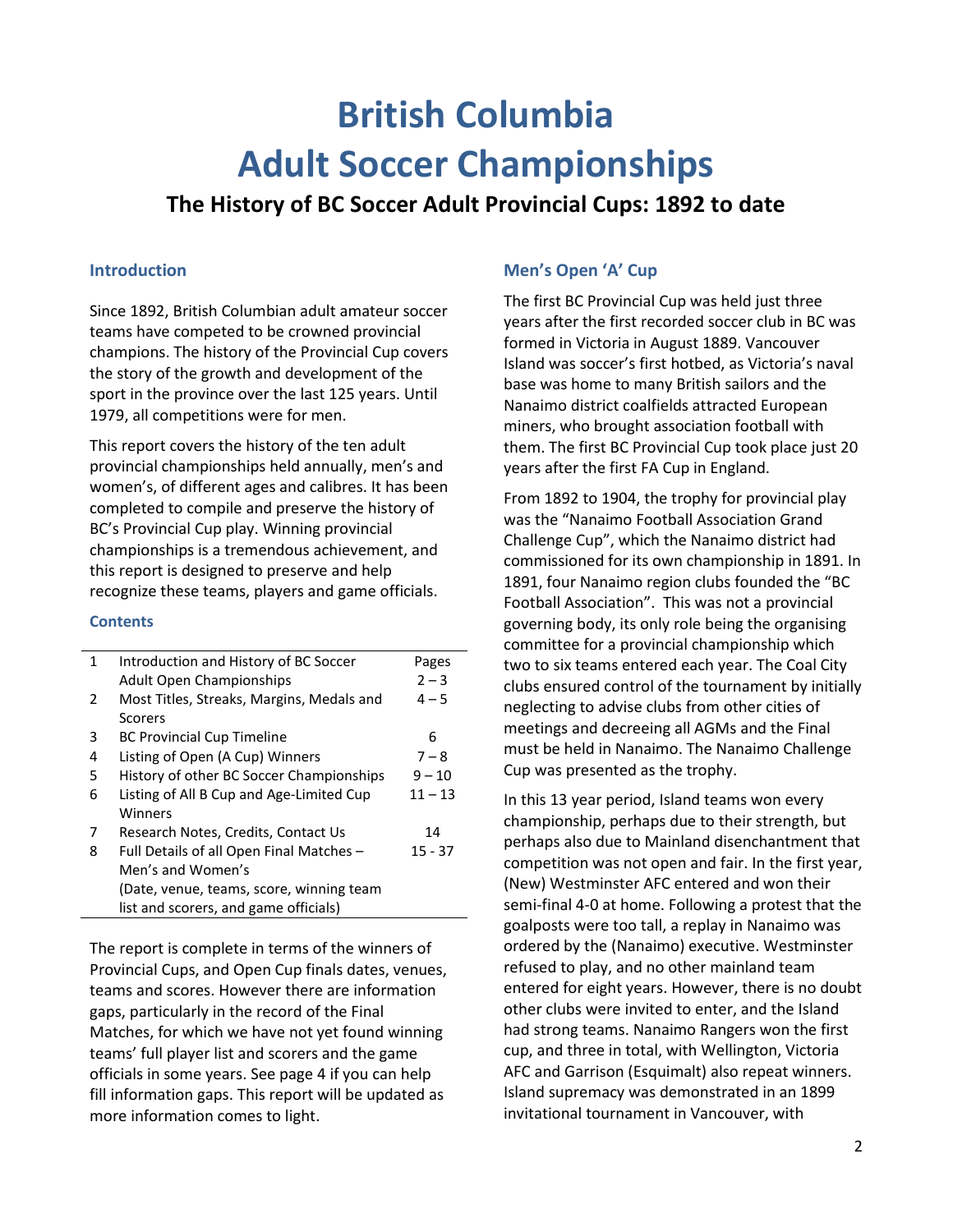Wellington Rangers, Nanaimo Thistles, Vancouver AFC and Kamloops. Wellington, then the provincial champions, defeated Vancouver 4-1 in the final.

In 1904, the Rev. William Bolton of Victoria proposed a new inclusive association be formed to govern soccer in BC. This BC Football Association included both Island centres and the mainland. Soccer was also played widely in the Interior at the time and since. However, due to distance, population, and especially different playing seasons and entry regulations, BC's Open Cups been almost entirely coastal competitions.

The responsibilities of soccer's first governing body in BC included arranging the "BC Cup" from 1905, which Vancouver Island teams won the next five times. In 1911, Sir Richard McBride, BC's Premier, presented the "McBride Shield", which was the Provincial Cup trophy through to 1921. Regional honours were split. Victoria West won in 1911, Cumberland United won in 1920 and 1921, but Coquitlam Ranchers won twice (1912,1915) for the mainland's first victories. The Shield was not awarded four times in those 11 years due to disputes or protests over ineligible players.

In 1922, the "Daily Province Cup" (named for the Vancouver newspaper) was presented to the BC Football Association by its publisher, Walter Nichol, the Lieutenant-Governor. This trophy, on display in BC Soccer's office, has been emblematic of the men's provincial championship for nearly 100 years. Multiple winners have included the moststoried teams in BC's soccer history: Westminster Royals, St. Andrews, North Shore United, Victoria West, Gorge, Firefighters and Columbus.

The mainland has dominated since 1935, except from 1975 to 1984 when the Island won seven times. In total, mainland teams have been champions 83 times; the Island has won 40 times. All winning teams are from Greater Vancouver, Greater Victoria and the mid-Island coalfields. However, runners-up have come from Powell River (Elks 1927, Villa 1995), Duncan (Native Sons, 1933) and Kamloops (Merchants, 1984). Aldergrove Utd. (2017) was the easternmost Fraser Valley finalist.

While competition has been for amateur teams, some teams, notably the Pacific Coast League in the 1940s-1960s, were openly semi-pro teams.

Since 1961, the men's A Cup has doubled as the qualifier for the Canadian men's club national championships, which BC teams have won 40 times since Nanaimo's win in 1923.

#### **Women's Open (A) Cup**

Women's soccer leagues were instituted in the mid-1970s, but they initially played outside BC Soccer. The Women's Open A Cup was instituted in 1982 when women's leagues joined the Association.

The first recorded women's soccer game in BC had been in 1933, between two Nanaimo softball teams, the Northfield Wideawakes and the Brechin Dodo Kids. Northfield won that game and a rematch a month later, with goals from Dot Beban.

Girls' soccer was recorded in some BC schools in the 1950s, but the 1970s saw female soccer firmly established. A First Nations women's tournament was won by Alert Bay in 1974, a mainland women's league first played in 1973-1974, the BC Girls Soccer Association was formed in 1975 and varsity women's soccer was established.

After rapid growth, in 1981 two lower mainland women's leagues joined BC Soccer and became eligible for provincial and national championships, followed by Island women's teams in 1982.

The inaugural Women's Open 'A Cup' was won by Burnaby Edmonds in 1982. Richmond teams won three of the first five competitions, following which two dynasties dominated the Provincial Cup. UBC Alumni, whose players included Andrea Neil and Silvana Burtini, won five successive years from 1996 to 2000. In 2004 Surrey United started their remarkable run of 11 straight championship victories through to 2014. The champions represent BC in Canada Soccer's national championship, the Jubilee Trophy, BC teams winning ten times since 1987.

In forty years of high level provincial women's soccer competition, BC players have risen to great prominence nationally and internationally. 47 British Columbia women have played for Canada's senior national team. More than half of these national team players, 27, also won a BC Soccer Women's Open Championship Gold Medal with their clubs.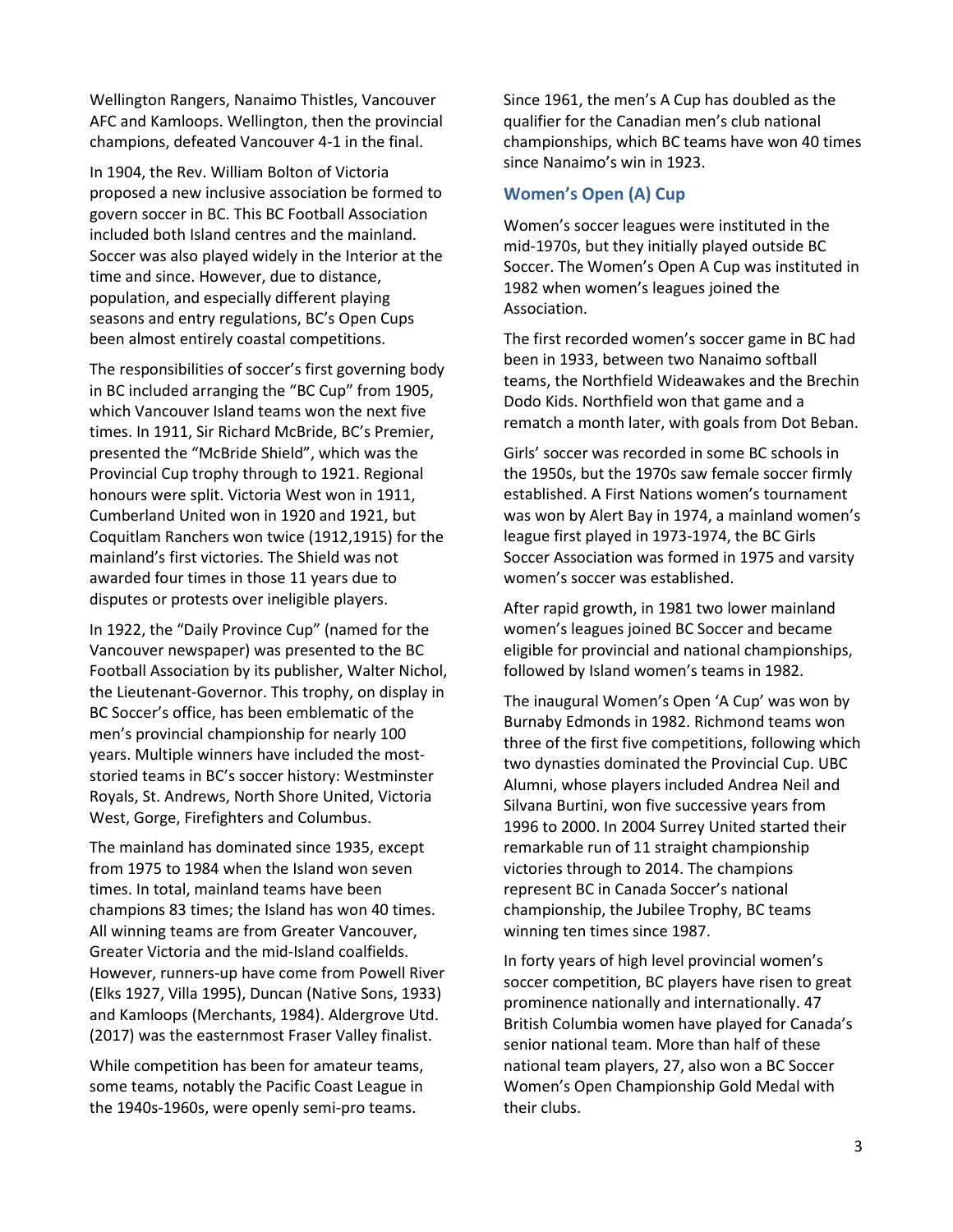### **Most Titles, Streaks, Margins, Medals and Scorers**

54 clubs have their names engraved on BC's Open Championship trophies. The men's A Cup has been won 123 times, by 41 different clubs. 13 clubs have won women's titles in the 38 years the competition been held. Which clubs have won the most? Who has scored hat-tricks in the final Matches?

#### **All-Time Most BC Open Championships**

Surrey United women's team has the record for the most BC Open Championship titles, with 13 since 2004. The men's leaders are Vancouver Firefighters with 12 between 1954 and 1998 and North Shore United with 11 between 1933 and 1966. Vic West holds the record for the longest winning span, their seven titles being won over the 74 years from 1911 to 1984. Columbus men and UBC Alumni women each have six titles to their name, and another 18 clubs at least three victories.

| 13 | <b>Surrey United</b>                | Women      | 2004-2018 |
|----|-------------------------------------|------------|-----------|
| 12 | Vancouver Firefighters              | Men        | 1954-1998 |
| 11 | North Shore United                  | Men        | 1933-1966 |
| 7  | Victoria West                       | <b>Men</b> | 1911-1984 |
| 6  | Columbus FC                         | Men        | 1964-2007 |
| 6  | <b>UBC Alumni</b>                   | Women      | 1996-2003 |
| 5  | Ladysmith                           | Men        | 1907-1928 |
| 5  | St. Andrews                         | Men        | 1916-1951 |
| 5  | St Saviours/Van City/Hale-Co        | Men        | 1935-1956 |
| 5  | Pegasus FC (NS, ICST)               | Men        | 1995-2016 |
| 4  | Nanaimo City                        | Men        | 1926-1934 |
| 4  | <b>Westminster Royals</b>           | Men        | 1929-1936 |
| 4  | Croatia SC                          | Men        | 1970-2014 |
| 4  | Westside                            | Men        | 1989-2000 |
| 4  | Gorge FC                            | Men        | 2001-2010 |
| 3  | Nanaimo Rangers                     | Men        | 1892-1895 |
| 3  | Victoria Wanderers                  | Men        | 1894-1897 |
| 3  | Victoria AFC                        | Men        | 1900-1902 |
| 3  | Garrison                            | Men        | 1904-1906 |
| 3  | <b>Cumberland United</b>            | Men        | 1920-1925 |
| 3  | Norvan ANAF #45                     | Men        | 1988-1992 |
| 3  | Coquitlam/Surrey Strikers           | Women      | 1989-1994 |
| 3  | <b>Surrey Marlins</b>               | Women      | 1991-1993 |
| 3  | <b>Surrey United (Firefighters)</b> | Men        | 2003-2013 |

While holding the record of eight national club championships, Westminster Royals won just four BC titles. Before 1961, a separate "Dominion Series" decided BC's representative in club nationals. From 1953 to 1960, the Royals won four Canadian titles, but no BC Championship.

#### **Longest Consecutive Winning Streaks**

Surrey United won eleven straight women's championships from 2004 to 2014, an achievement that no-one has come close to matching. UBC Alumni women recorded five straight wins in the 1990s. The longest men's winning streak is held by Victoria West with four wins from 1979 to 1982. Among the teams winning three straight titles, the first was Victoria AFC in 1900 to 1902.

| 11 | <b>Surrey United</b>      | Women | 2004-2014 |
|----|---------------------------|-------|-----------|
| 5  | <b>UBC Alumni</b>         | Women | 1996-2000 |
| 4  | Victoria West             | Men   | 1979-1982 |
| 3  | Victoria AFC              | Men   | 1900-1902 |
| 3  | Garrison                  | Men   | 1904-1906 |
| 3  | <b>Westminster Royals</b> | Men   | 1929-1931 |
| 3  | North Shore United        | Men   | 1944-1946 |
| 3  | Vancouver Firefighters    | Men   | 1961-1963 |
| 3  | <b>Surrey Marlins</b>     | Women | 1991-1993 |
|    |                           |       |           |

#### **Most Goals, Biggest Victories**

The largest goal tally in any BC "A Cup" Final was in 1994, when Coquitlam Strikers Women beat Gorge FC by 9-0. In the 1940s, two men's teams scored six goals in a final match. In the third game of a series in 1940, Radials beat North Shore United by 6-1, and in 1945 North Shore United came out ahead 6- 2 against Victoria West.

On three other occasions, a team won the final by a five goal margin. In the second game in 1905, Garrison (from Esquimalt) beat Vancouver Celtic by a 5-0 margin. In the 1979 final, Vic West's men scored five unanswered goals against Croatia, Surrey Marlins women achieving the same result against North Shore United in 1992.

| 1994    | Coquitlam Strikers - W | $9-0$ | Gorge FC      |
|---------|------------------------|-------|---------------|
| 1940 G3 | Radials - M            | ճ-1   | N. Shore Utd  |
| 1945    | North Shore Utd - M    | 6-2   | Victoria West |
|         |                        |       |               |
| 1905 G2 | Garrison - M           | 5-0   | Van. Celtic   |
| 1979    | Victoria West - M      | 5-0   | Croatia SC    |
| 1992    | Surrey Marlins - W     | 5-0   | N. Shore Utd  |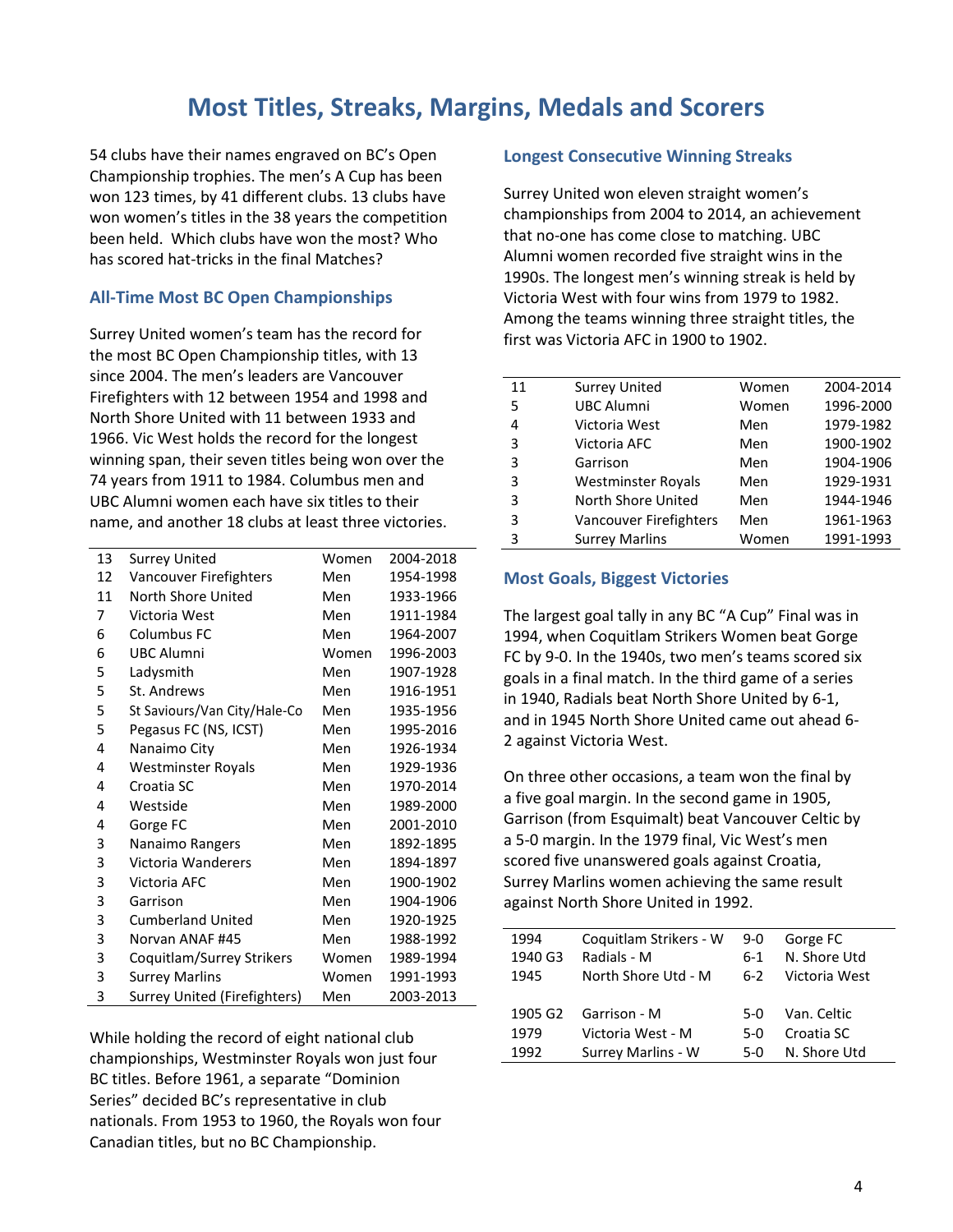#### **Cup Winners' Medals**

While a firm analysis of which players have won the most Provincial Cup winners' medals has not yet been completed, as some team lists are incomplete, we believe the leading Provincial A Cup gold medal winner is Kate Qually of Surrey United women's team, who appeared in 12 of their winning teams between 2004 and 2018. From 1985 to 2004, Hall of Fame Goalkeeper Wendy Hawthorne won 11 cups with four different clubs. Three other Surrey United players reached double figures from 2004 on: Nicole Stewart with 11 wins and Theresa Nuttall and Bianca Wilkinson with ten wins each. Nuttall holds the record for consecutive victories with ten straight from 2005 to 2014.

Provisionally, on the male side, the leading Provincial Cup-winners appear to be eight provincial titles won by Jimmy Spencer of North Shore United (1937-1949) and by Vancouver Firefighters' Art Hughes (1951-1965). Frank Ambler (Multiple clubs, 1942-1955) and two Firefighters, Ken Pears (1955-1967) and Doug Greig (1950- 1963), each recorded seven Provincial Cup wins.

While referee information for many years' finals is missing, the "All-Time Leading Provincial Final Referee" title undoubtedly goes to Dan Kulai, available records showing him as having officiated 13 finals between 1945 and 1966, but he very likely refereed others as well. (Kulai also won five Provincial Cups as a player from 1928-1939).

#### **Hat-Tricks**

15 players have scored 16 hat-tricks in Final Matches, twelve being scored by men, four by women. Only Bob Forgie in 1916 scored four goals in one game, and Frank Ambler is the only person to have repeated, with three goals in the 1947 and the 1948 Finals. Ambler holds another record scoring finals goals for five winning teams (from 1942 to 1955). Megan Blaker scored in each of four straight victories by Surrey United from 2006 to 2009.

| 1916 | Bob Forgie *4*      | St. Andrews - M            |
|------|---------------------|----------------------------|
| 1934 | George Grey         | Nanaimo City-M             |
| 1936 | Jack Coulter        | Westminster Royals - M     |
| 1939 | Jackie Muir         | St. Saviours - M           |
| 1944 | Mike McManus        | North Shore United-M       |
| 1947 | Frank Ambler        | St. Andrews FC-M           |
| 1948 | Frank Ambler        | North Shore United-M       |
| 1957 | <b>Terry Cowan</b>  | Vancouver Firefighters – M |
| 1961 | Art Hughes          | Vancouver Firefighters - M |
| 1975 | Dean Stokes         | London Boxing Club-M       |
| 1982 | Cathy Nichol        | Burnaby Edmonds - W        |
| 1992 | Karen Jones         | Surrey Marlins - W         |
| 2005 | Randee Hermus       | Surrey United - W          |
| 2007 | <b>Tiarnan King</b> | Columbus Clan FC-M         |
| 2010 | Kaylyn Kyle         | Surrey United - W          |
| 2018 | Nick Soolsma        | BCT Rovers Tigers Utd - M  |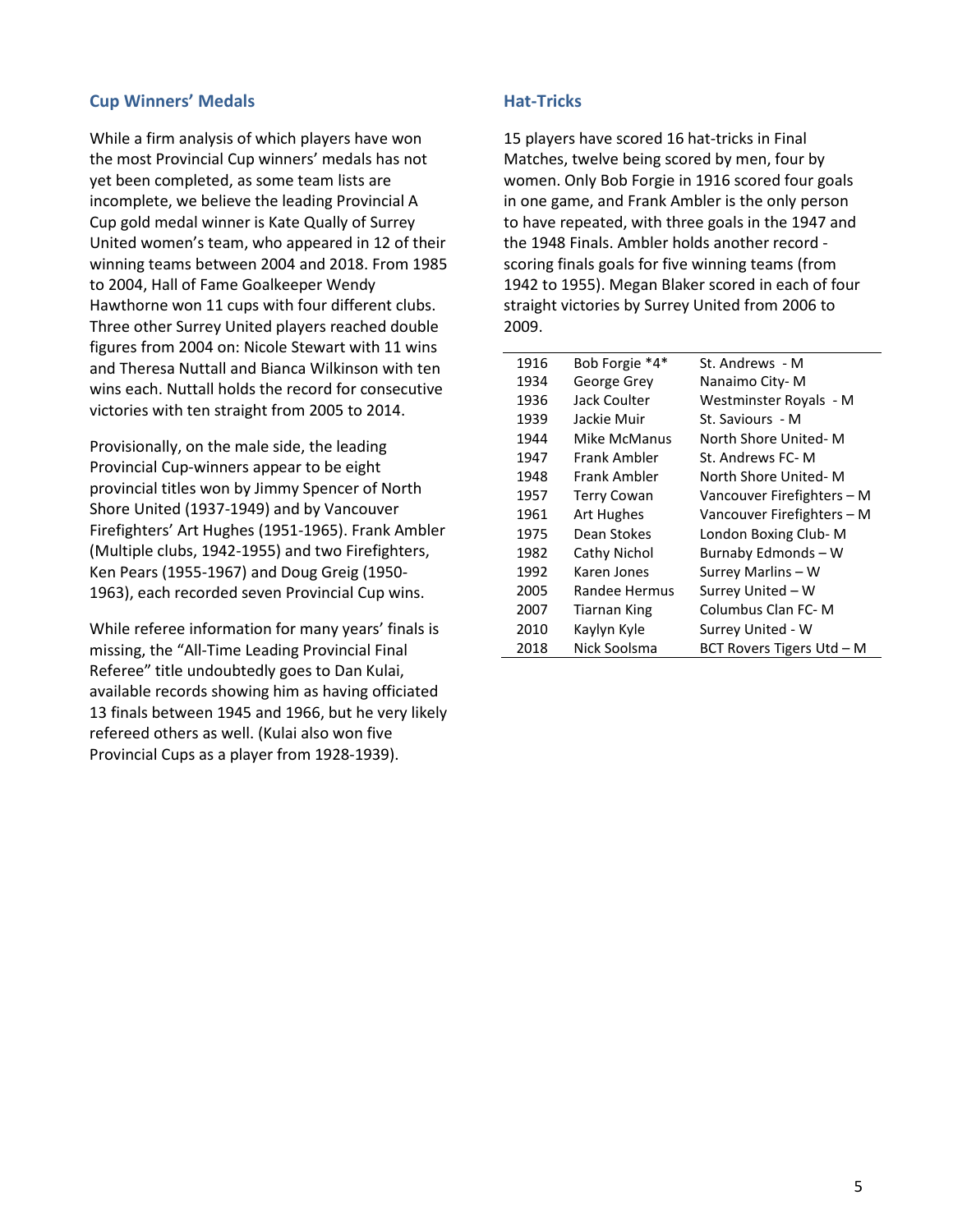### **BC Provincial Cup Timeline**

HOF = Member of Soccer Hall of Fame of BC. Until 1979, all events relate to men's Cup play "Provincial Cup/Champions/title" = Open A Cup unless stated

Nanaimo Rangers win inaugural BC Provincial Cup

 Victoria Wanderers win Lower Island's first BC Cup title HOF Harry Manson, Louis Martin and Joe Peters first First Nations players to win BC Open Cup Founding of first soccer governing body, BC Football Association McBride Shield presented as BC Provincial Cup trophy Coquitlam Ranchers win Lower Mainland's first cup title Bob Forgie scores four goals in final, still a record McBride Shield withheld over disputes/ineligible players, fourth time in six years Ladysmith, the first BC team to enter Canada Soccer championship, finishes runners-up First BC Provincial Cup played for newly presented Daily Province Cup Nanaimo Wanderers win BC's first Canadian championship (Ladysmith are BC Champions) HOF team Westminster Royals win first of four BC titles, then a record Duncan Native Sons, a Cowichan team of mainly First Nations players, reach BC finals Rebirth of Pacific Coast League, BC's top calibre league for next 35 years HOF Frank Ambler scores a hat-trick in the final match for the second successive year Canada play first-ever World Cup qualifying game. Starting 11 players and coach all from BC BC Provincial Cup becomes qualifying competition for Canada Soccer national championship 1966 North Shore United win then-record  $11<sup>th</sup>$  provincial title London Boxing Club win Victoria's first provincial title since 1911 (64 years) Burnaby win the first ever BC championship for women (Summer Games = B Cup) Burnaby Edmonds win first ever BC Open (A Cup) for women Kamloops Merchants men reach Open Cup final, only Interior team to do so HOF club Victoria West men win their sixth title in nine years HOF club Vancouver Firefighters win the first BC men's Masters Championship Powell River Villa men reach final, the last non-Greater Vancouver/Victoria team to do so 1998 HOF club Vancouver Firefighters men win then-record  $12<sup>th</sup>$  BC Championship UBC Alumni women win then-record fifth straight BC Championship 2014 HOF team Surrey United women win record  $11<sup>th</sup>$  straight BC championship 2018 HOF team Surrey United women win record 13<sup>th</sup> BC championship COVID pandemic causes first cancellation of BC Provincial Cup since 1910 COVID pandemic again causes cancellation of BC Provincial Cup BC Provincial Cup restarts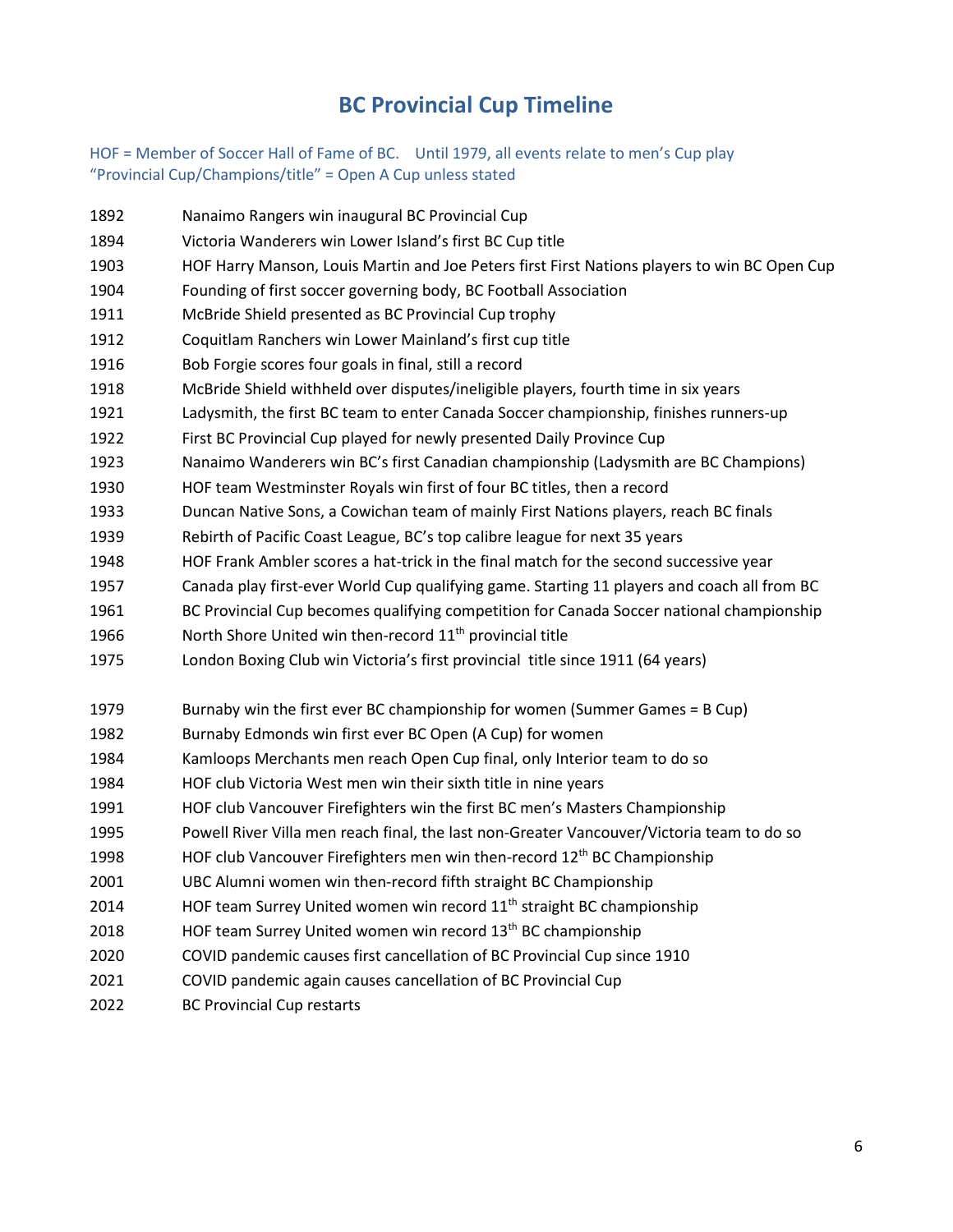## **BC Soccer Provincial Cup Winners: Men's Open (A) Cup**

#### **Nanaimo Challenge Cup (1892-1904)**

| 1892 | Nanaimo Rangers                   | 1893 | Nanaimo Rangers                   | 1894 | Victoria Wanderers           |
|------|-----------------------------------|------|-----------------------------------|------|------------------------------|
| 1895 | Nanaimo Rangers                   | 1896 | Victoria Wanderers                | 1897 | Victoria Wanderers           |
| 1898 | <b>Wellington Rovers</b>          | 1899 | <b>Wellington Rovers</b>          | 1900 | Victoria AFC                 |
| 1901 | Victoria AFC                      | 1902 | Victoria AFC                      | 1903 | Nanaimo                      |
| 1904 | <b>Esquimalt Garrison</b>         |      |                                   |      |                              |
|      | BC Cup (1905-1910)                |      |                                   |      |                              |
| 1905 | Garrison                          | 1906 | Garrison                          | 1907 | Ladysmith FC                 |
| 1908 | Nanaimo United                    | 1909 | Ladysmith FC                      | 1910 | Believed not held            |
|      | <b>McBride Shield (1911-1921)</b> |      |                                   |      |                              |
| 1911 | Victoria West                     | 1912 | <b>Coquitlam Ranchers</b>         | 1913 | Withheld                     |
| 1914 | Withheld                          | 1915 | <b>Coquitlam Ranchers</b>         | 1916 | St. Andrews                  |
| 1917 | Withheld                          | 1918 | Withheld                          | 1919 | <b>Wallace Shipyard</b>      |
| 1920 | <b>Cumberland United</b>          | 1921 | <b>Cumberland United</b>          |      |                              |
|      | Daily Province Cup (1922 to date) |      |                                   |      |                              |
| 1922 | St. Andrew's FC                   | 1923 | Ladysmith FC                      | 1924 | Ladysmith FC                 |
| 1925 | <b>Cumberland United FC</b>       | 1926 | Nanaimo FC                        | 1927 | Nanaimo FC                   |
| 1928 | Ladysmith FC                      | 1929 | <b>Westminster Royals FC</b>      | 1930 | <b>Westminster Royals FC</b> |
| 1931 | <b>Westminster Royals FC</b>      | 1932 | Nanaimo City FC                   | 1933 | North Shore United FC        |
| 1934 | Nanaimo City FC                   | 1935 | St. Saviours FC                   | 1936 | <b>Westminster Royals FC</b> |
| 1937 | North Shore United FC             | 1938 | North Shore United FC             | 1939 | St. Saviours FC              |
| 1940 | <b>Radials FC</b>                 | 1941 | North Shore United FC             | 1942 | <b>Boeings FC</b>            |
| 1943 | Pro-Rec FC                        | 1944 | North Shore United FC             | 1945 | North Shore United FC        |
| 1946 | North Shore United FC             | 1947 | St. Andrews FC                    | 1948 | North Shore United FC        |
| 1949 | North Shore United FC             | 1950 | St. Andrews FC                    | 1951 | St. Andrews FC               |
| 1952 | Vancouver City FC                 | 1953 | Vancouver City FC                 | 1954 | Vancouver Firefighters FC    |
| 1955 | Vancouver Firefighters FC         | 1956 | Hale-Co FC                        | 1957 | Vancouver Firefighters FC    |
| 1958 | Capilano FC                       | 1959 | Capilano FC                       | 1960 | Carling's North Shore        |
| 1961 | Vancouver Firefighters FC         | 1962 | Vancouver Firefighters FC         | 1963 | Vancouver Firefighters FC    |
| 1964 | <b>Columbus Carling</b>           | 1965 | Vancouver Firefighters FC         | 1966 | North Shore Luckies FC       |
| 1967 | Vancouver Firefighters FC         | 1968 | Columbus FC                       | 1969 | Columbus FC                  |
| 1970 | Croatia FC                        | 1971 | Eintracht Vancouver               | 1972 | <b>New Westminster Blues</b> |
| 1973 | Vancouver Firefighters FC         | 1974 | Lobbans                           | 1975 | London Boxing Club, Victoria |
| 1976 | Victoria West FC                  | 1977 | Columbus FC                       | 1978 | <b>Columbus FC</b>           |
| 1979 | Victoria West FC                  | 1980 | Victoria West FC                  | 1981 | Victoria West FC             |
| 1982 | Victoria West FC                  | 1983 | Vancouver Firefighters FC         | 1984 | Victoria West FC             |
| 1985 | Vancouver Croatia SC              | 1986 | Vancouver Croatia SC              | 1987 | New Westminster QPR          |
| 1988 | NorVan ANAF                       | 1989 | Westside Primo                    | 1990 | Vancouver Firefighters FC    |
| 1991 | NorVan ANAF                       | 1992 | NorVan ANAF                       | 1993 | Westside Rino FC             |
| 1994 | Coquitlam Metro-Ford Wolves       | 1995 | North Shore Pegasus               | 1996 | <b>Westside CIBC</b>         |
| 1997 | North Shore Pegasus               | 1998 | Vancouver Firefighters FC         | 1999 | Coquitlam Metro Ford SC      |
| 2000 | Westside FC                       | 2001 | Gorge FC                          | 2002 | Gorge FC                     |
| 2003 | <b>Surrey United</b>              | 2004 | Pegasus FC                        | 2005 | Sporting Club of Vancouver   |
| 2006 | Sapperton Rovers                  | 2007 | Columbus Clan FC                  | 2008 | Gorge FC                     |
| 2009 | <b>West Vancouver FC</b>          | 2010 | Gorge FC                          | 2011 | <b>ICST Pegasus</b>          |
| 2012 | <b>Surrey United Firefighters</b> | 2013 | <b>Surrey United Firefighters</b> | 2014 | Croatia SC                   |
| 2015 | <b>EDC Burnaby</b>                | 2016 | Pegasus FC                        | 2017 | Club Inter                   |
| 2018 | <b>BCT Rovers Tigers Utd</b>      | 2019 | <b>CCB LFC United</b>             | 2020 | Not held                     |
| 2021 | Not held                          | 2022 |                                   |      |                              |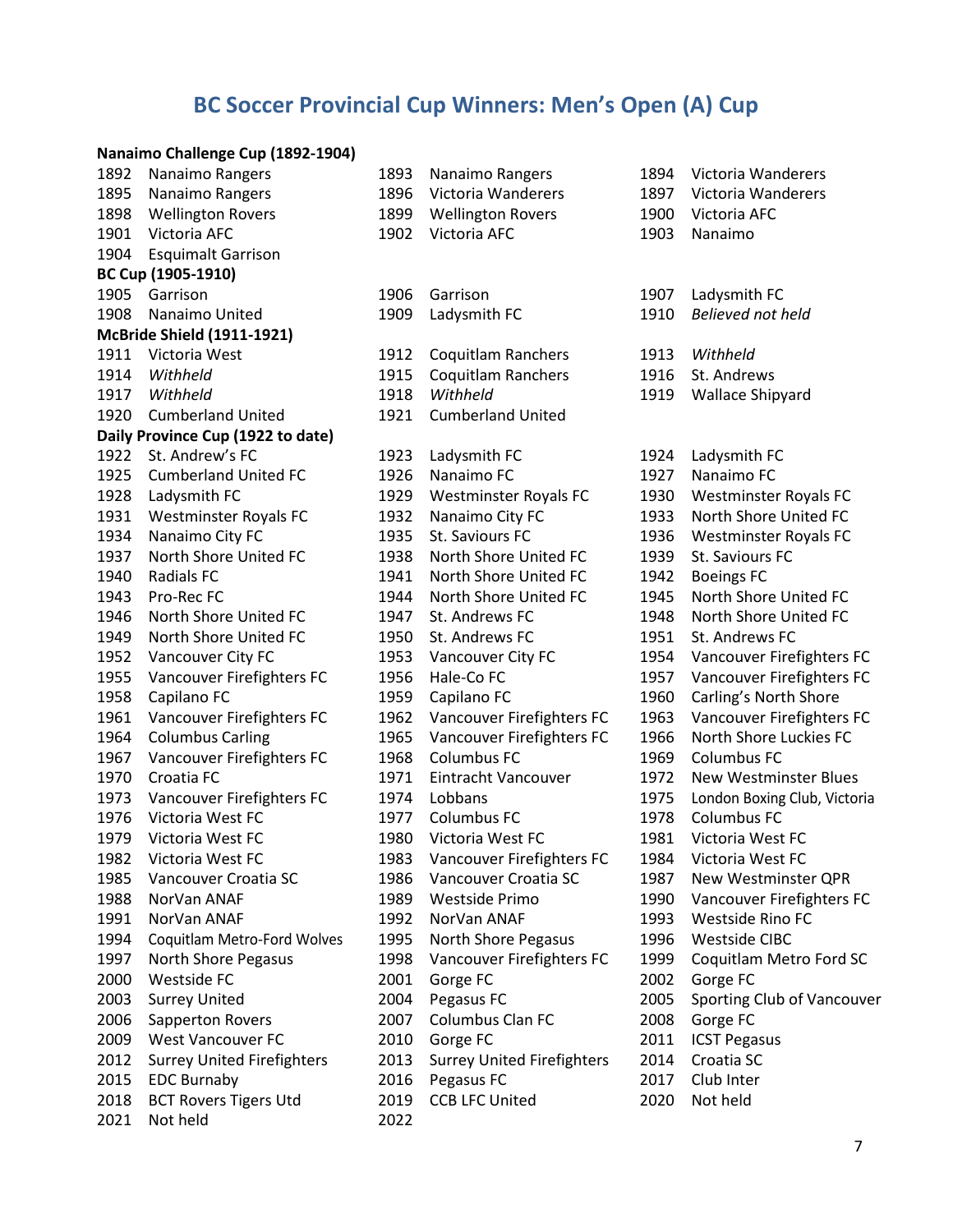## **BC Soccer Provincial Cup Winners: Women's Open (A) Cup**

### **Instituted 1982, to date**

| 1982 | <b>Burnaby Edmonds</b>       | 1983 | <b>Richmond Superstars</b>  | 1984 | James Bay Athletic Assn   |
|------|------------------------------|------|-----------------------------|------|---------------------------|
| 1985 | <b>Richmond Kornerkicks</b>  | 1986 | <b>Richmond Kornerkicks</b> | 1987 | Coquitlam SC              |
| 1988 | <b>Coquitlam United</b>      | 1989 | <b>Surrey Strikers</b>      | 1990 | <b>Coquitlam Strikers</b> |
| 1991 | <b>Surrey Marlins</b>        | 1992 | <b>Surrey Marlins</b>       | 1993 | <b>Surrey Marlins</b>     |
| 1994 | Coquitlam Strikers           | 1995 | Gorge United                | 1996 | <b>UBC Alumni</b>         |
| 1997 | <b>UBC Alumni</b>            | 1998 | <b>UBC Alumni</b>           | 1999 | <b>UBC Alumni</b>         |
| 2000 | <b>UBC Alumni</b>            | 2001 | <b>Burnaby Canadians</b>    | 2002 | <b>Burnaby Canadians</b>  |
| 2003 | <b>UBC Alumni SportsTown</b> | 2004 | <b>Surrey United</b>        | 2005 | <b>Surrey United</b>      |
| 2006 | <b>Surrey United</b>         | 2007 | <b>Surrey United</b>        | 2008 | <b>Surrey United</b>      |
| 2009 | <b>Surrey United</b>         | 2010 | <b>Surrey United</b>        | 2011 | <b>Surrey United</b>      |
| 2012 | <b>Surrey United</b>         | 2013 | <b>Surrey United</b>        | 2014 | <b>Surrey United</b>      |
| 2015 | North Shore Girls Renegades  | 2016 | Richmond FC                 | 2017 | <b>Surrey United</b>      |
| 2018 | <b>Surrey United</b>         | 2019 | Coquitlam Metro-Ford SC     | 2020 | Not held                  |
| 2021 | Not held                     | 2022 |                             |      |                           |
|      |                              |      |                             |      |                           |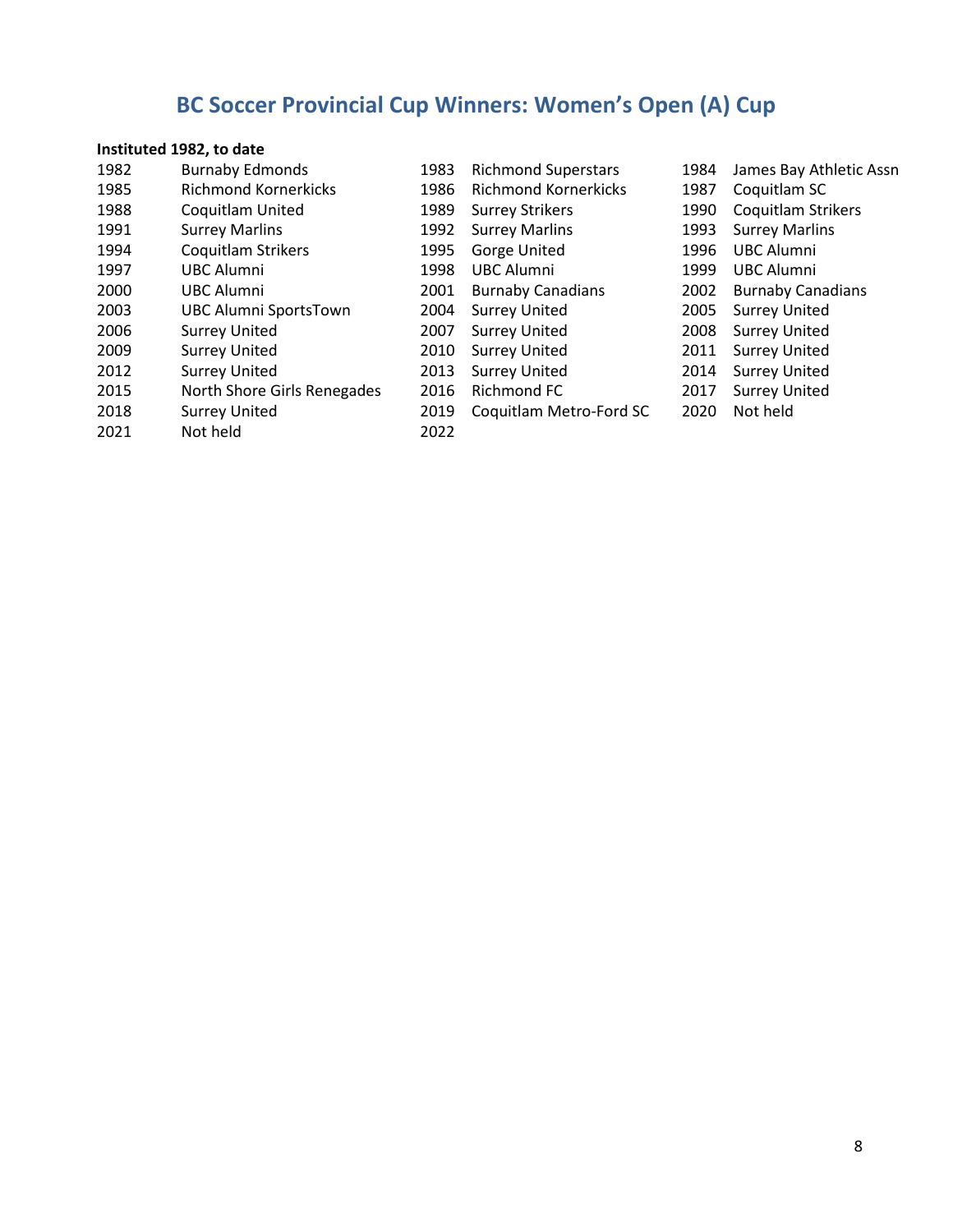### **The History of the Adult Provincial "B Cup", Masters and Under 21 Cups**

While the Open Provincial Championships played for the "A Cup" is held to find the best amateur soccer team in the province, additional adult championships have been held to provide competition for players below this open competitive level. The "B Cup" is an open-age Challenge Cup for "recreational" players below the "A Cup" calibre, which has also given more opportunity for Interior teams to be involved. Age-limited cup competitions are also held for players newly graduated from youth and at the older-age "Masters" levels.

#### **Men's (Recreational) 'B' Cup**

Various BC championships were held below the Open calibre for Intermediate and/or Junior men's teams at various times before the 1970s, research on which is in progress.

In 1978, the first BC Summer Games was held in Penticton, with men's soccer being one of the sports included for play between eight regions of the province. With the help of BC Soccer's appointed liaison, the BC Summer Games served as a province-wide competitive tournament for teams below the A Cup level, in effect the equivalent of the current B Cup. Champions came from across the province in these years, Kamloops in particular claiming four victories between 1989 and 1994.

In 1996, when the BC Summer Games switched to a youth event, BC Soccer filled the void by introducing its own "B Cup" championships, named for North Shore's Keith Millar, for many years the liaison to the BC Summer Games. Until 2010, BC Soccer's B Cup was a four-day tournament held in early-summer, but after many Interior leagues decided not to participate, the B Cup has been an exclusively coastal competition held in April-May with the other cups.

#### **Women's (Recreational) 'B' Cup**

Beginning with the BC Summer Games held in Richmond in 1979, a province-wide recreational level tournament (equivalent to the current B Cup) was held as part of these games through to 1995. Teams from Burnaby won the first three years' competitions. In the 1980s, Surrey Marlins won three years straight and Chehalis-Agassiz Rainbow Stars won two years in succession.

In 1996 the BC Summer Games moved away from adult play, so BC Soccer introduced its own B Cup for women, the trophy named for Leeta Sokalski, the association's first female President. Also initially a summer coastal/interior event, this was

also switched to April/May timing in 2011. Since 1996, there has been a rich variety of cup winners from across the Coastal region, no city providing winners in two successive years.

#### **Men's Masters Cup**

In 1991, BC Soccer introduced the first Masters level provincial championship for male players aged over 30, recognizing that playing careers were lasting longer, with increased desire to play competitively in age-restricted leagues and competitions.

In 2000, BC introduced provincial championships for men's Over-35 play, reflecting Canada Soccer switching its regional Master's championships to the over-35 age group. The Over-30 competition remained in parallel for three years, since when all men's Master's competition has been for Over-35s. The Master's championship trophy is named for Deryl Hughes, the long-serving BC Soccer Registrar from 1969 to 1998.

Many of the clubs with success in men's open age play have later been successful in men's Master's competitions as their players aged. Vancouver Firefighters won the first two Master's championships and have won six times in total, a record matched by the Columbus club. Westside and Surrey United have each won three times. Provincial championship winners represent the province in Canada Soccer's Western regional men's masters' championships held each September.

In 2018, BC Soccer introduced a second tier of men's masters' play, the Master's B Cup.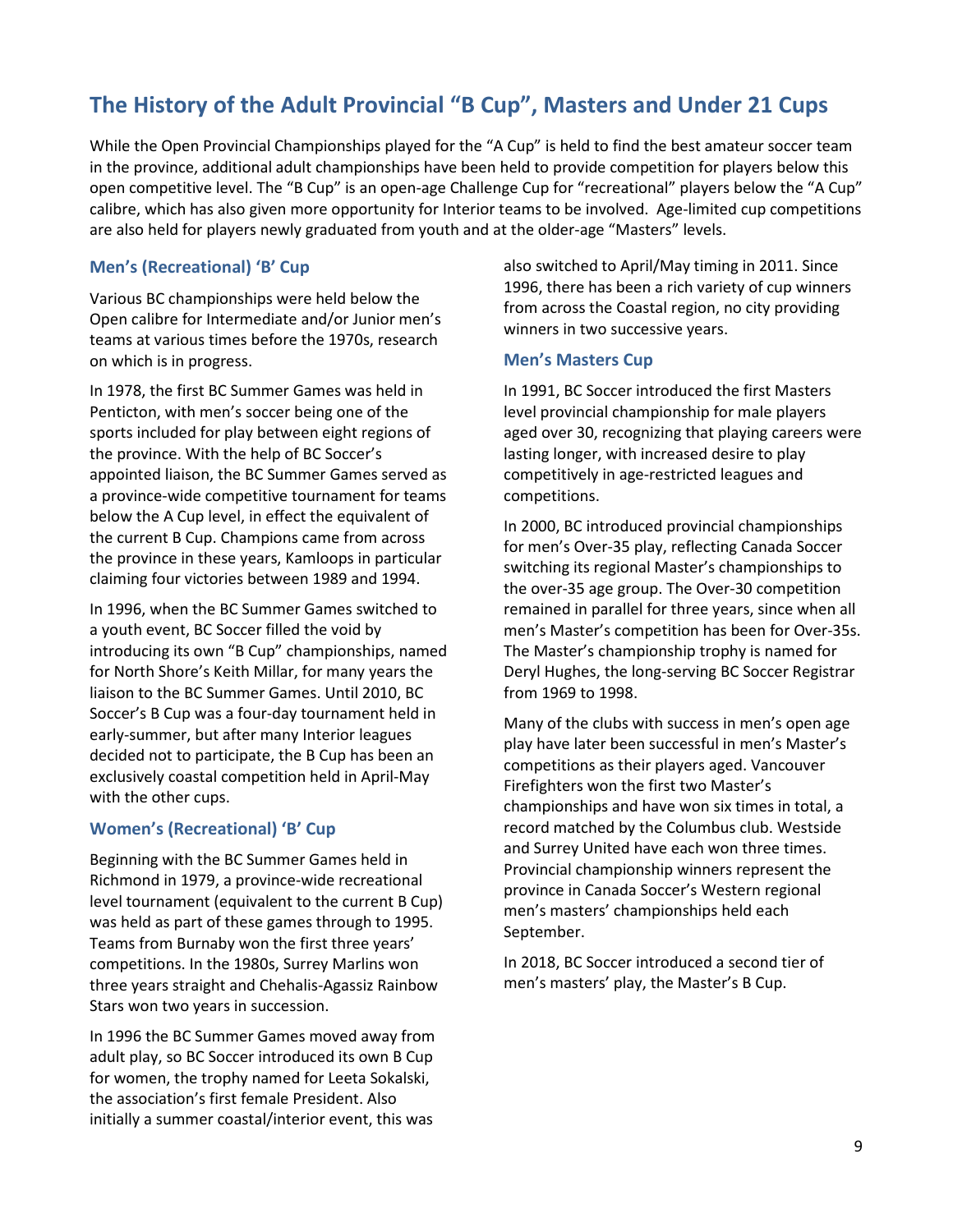#### **Women's Classics/Masters Cup**

In 2001, a provincial age-restricted championship for women aged over-30 was instituted, which leads to Canada Soccer's regional competition. Originally called the "Classics" level, following Canada Soccer, this level has been renamed Masters play in recent years.

Over nearly two decades of competition, four women's clubs have dominated the winners' list in succession.

The first six Classics/Masters women's competitions were all won by Gorge FC, followed by three wins by Meralomas from 2007 to 2009. Next, Supra from South Surrey won four times in five years and then Coquitlam Metro-Ford won five straight from 2015 to 2019.

In 2019, BC Soccer introduced a second tier of women's masters' play, the Master's B Cup

#### **Under 21 Cups**

There has been an Under-21 level of play in BC since soccer's early years. Until 1936 "Junior" play was in effect the B Cup level of play in BC, but Canada Soccer then determined all "Junior" play must be Under 21. Many BC teams and leagues then called junior switched to adult leagues for

"intermediate" competitions and the BC Junior association merged with BC Juvenile. For the first few years of the BC Youth Sun Tournament, until 1957, there was a Junior (Under 21) division, after which this level was moved from "BC Junior and Juvenile Soccer" into adult soccer. Research on the early years provincial cup play at this age-group is not complete.

In modern times, BC Soccer has provided provincial championships for teams in Under 21 leagues for players newly graduating from youth to adult soccer since 2001 for men and since 2004 for women.

The men's championship, named for Doug Day of Victoria, has been competed for between Vancouver Island and mainland U-21 league teams each year since 2001. The women's U-21 Cup has been in abeyance since 2015, as entries have only come forward from the lower mainland.

Winners at this transitional level of play have been very varied. In 20 years of men's play, only Port Moody (2007-2012) and Guildford (2013-2016) have won three times, while no women's club has recorded more than two titles.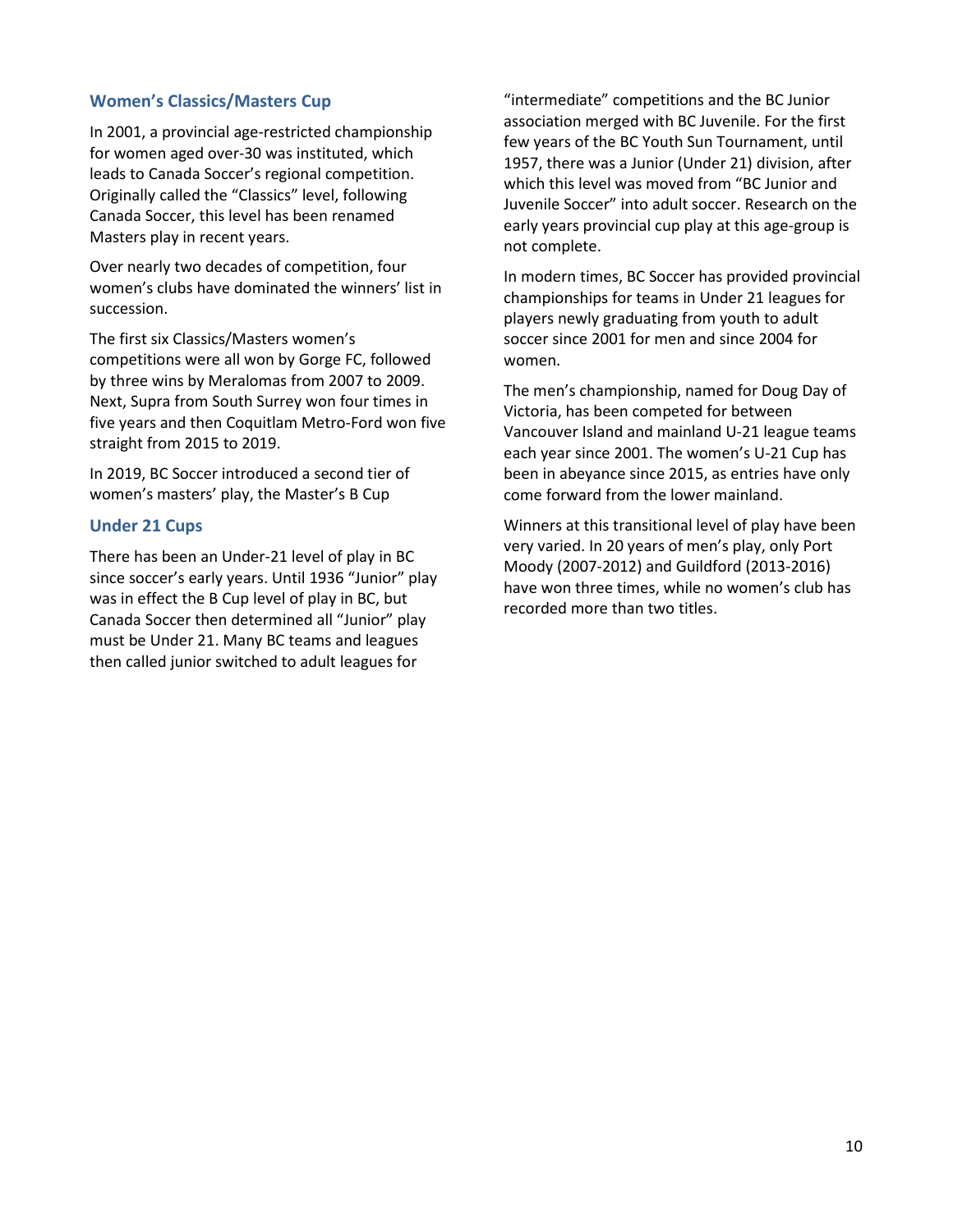### **BC Soccer Provincial Cup Winners: Men's B Cup**

#### **BC Summer Games (1978-1995)**

| 1978<br>1981<br>1984<br>1987<br>1990<br>1993 | Kootenays<br>Kamloops<br>Aldergrove United<br>Kelowna Zodiac<br>Kamloops Riverside Auto<br>Victoria Allsport Italia | 1979<br>1982<br>1985<br>1988<br>1991<br>1994 | Not held<br><b>Prince George</b><br>Kelowna Zodiac<br>Vancouver Academico<br>Kamloops Riverside Auto<br>Kamloops Riverside Auto | 1980<br>1983<br>1986<br>1989<br>1992<br>1995 | Grey Friars (Fraser/Delta)<br><b>Prince Rupert Athletics</b><br>Vernon Brass Rail<br>Kamloops Riverside Auto<br>Penticton Canadian<br>Coquitlam Metro-Ford |
|----------------------------------------------|---------------------------------------------------------------------------------------------------------------------|----------------------------------------------|---------------------------------------------------------------------------------------------------------------------------------|----------------------------------------------|------------------------------------------------------------------------------------------------------------------------------------------------------------|
|                                              | BC Soccer Men's B Cup: Keith Millar Cup (1996 to date)                                                              |                                              |                                                                                                                                 |                                              |                                                                                                                                                            |
| 1996                                         | <b>Penticton Pinnacles</b>                                                                                          | 1997                                         | Victoria City                                                                                                                   | 1998                                         | Britcom (Richmond)                                                                                                                                         |
| 1999                                         | <b>Williams Lake</b>                                                                                                | 2000                                         | <b>Richmond Town Celtics</b>                                                                                                    | 2001                                         | Prince George Croatia                                                                                                                                      |
| 2002                                         | Saltspring FC                                                                                                       | 2003                                         | <b>Shamrock Rovers</b>                                                                                                          | 2004                                         | Campbell River                                                                                                                                             |
| 2005                                         | <b>Richmond All Blacks</b>                                                                                          | 2006                                         | Westside Rino                                                                                                                   | 2007                                         | <b>IGM Dragons</b>                                                                                                                                         |
| 2008                                         | I.G. MicroMed Dragons FC                                                                                            | 2009                                         | <b>Richmond All Blacks</b>                                                                                                      | 2010                                         | Athletic Club of BC                                                                                                                                        |
| 2011                                         | Shaheen FC                                                                                                          | 2012                                         | North Van FC Campobasso                                                                                                         | 2013                                         | <b>Richmond All Blacks</b>                                                                                                                                 |
| 2014                                         | South Burnaby Fighting Irish                                                                                        | 2015                                         | Guildford FC                                                                                                                    | 2016                                         | Campo Atletico                                                                                                                                             |
| 2017                                         | Vancouver Greencaps                                                                                                 | 2018                                         | <b>Vancouver Strikers</b>                                                                                                       | 2019                                         | Metropolitan FC A                                                                                                                                          |
| 2020                                         | Not Held                                                                                                            | 2021                                         | Not held                                                                                                                        | 2022                                         |                                                                                                                                                            |

### **BC Soccer Provincial Cup Winners: Women's B Cup**

#### **BC Summer Games (1979-1995)**

| 1979 | Burnaby                                                    | 1980 | Burnaby                          | 1981 | Burnaby                       |  |  |  |
|------|------------------------------------------------------------|------|----------------------------------|------|-------------------------------|--|--|--|
| 1982 | Port Coquitlam                                             | 1983 | Coquitlam Blue Mtn Royals        | 1984 | Williams Lake Cariboo Kickers |  |  |  |
| 1985 | <b>Surrey South Fraser Marlins</b>                         |      | 1986 Surrey Marlins              | 1987 | <b>Surrey Marlins</b>         |  |  |  |
| 1988 | Chehalis-Agassiz Rainbow Stars                             | 1989 | Chehalis-Agassiz Rainbow Stars   | 1990 | Vancouver Schooner Pub        |  |  |  |
| 1991 | Vancouver Internationals                                   | 1992 | <b>Burnaby S P International</b> | 1993 | Williams Lake Woodland Gems   |  |  |  |
| 1994 | <b>Surrey Sundowners Pub</b>                               | 1995 | Vancouver Meralomas              |      |                               |  |  |  |
|      |                                                            |      |                                  |      |                               |  |  |  |
|      | BC Soccer Women's B Cup: Leeta Sokalski Cup (1996 to date) |      |                                  |      |                               |  |  |  |

| 1996 | <b>Comox Panthers</b>         | 1997 | North Shore Spartans         | 1998 | <b>Black Fin Celtic</b>           |
|------|-------------------------------|------|------------------------------|------|-----------------------------------|
| 1999 | Victoria Castaways            | 2000 | <b>Coquitlam City United</b> | 2001 | Clear City FC                     |
| 2002 | Meralomas                     | 2003 | Nanaimo Killick Services     | 2004 | <b>Westside Renegades</b>         |
| 2005 | Ladysmith                     | 2006 | Surrey Breakers AA Ajax      | 2007 | <b>Abbotsford Mariners</b>        |
| 2008 | Cog. Metro Ford City Slickers | 2009 | <b>Aldergrove Sliders</b>    | 2010 | Surrey Breakers Ajax Selects      |
| 2011 | <b>Richmond FC Selects</b>    | 2012 | North Shore Girls SC Impact  | 2013 | <b>Burnaby Girls CCFC Selects</b> |
| 2014 | Magnuson Ford Mariners Utd.   | 2015 | Vancouver United             | 2016 | <b>North Shore Girls Hearts</b>   |
| 2017 | Campbell R. Cermag Outlaws    | 2018 | Lakehill Reds                |      | 2019 Surrey SFC Kerrisdale        |
| 2020 | Not held                      | 2021 | Not held                     | 2022 |                                   |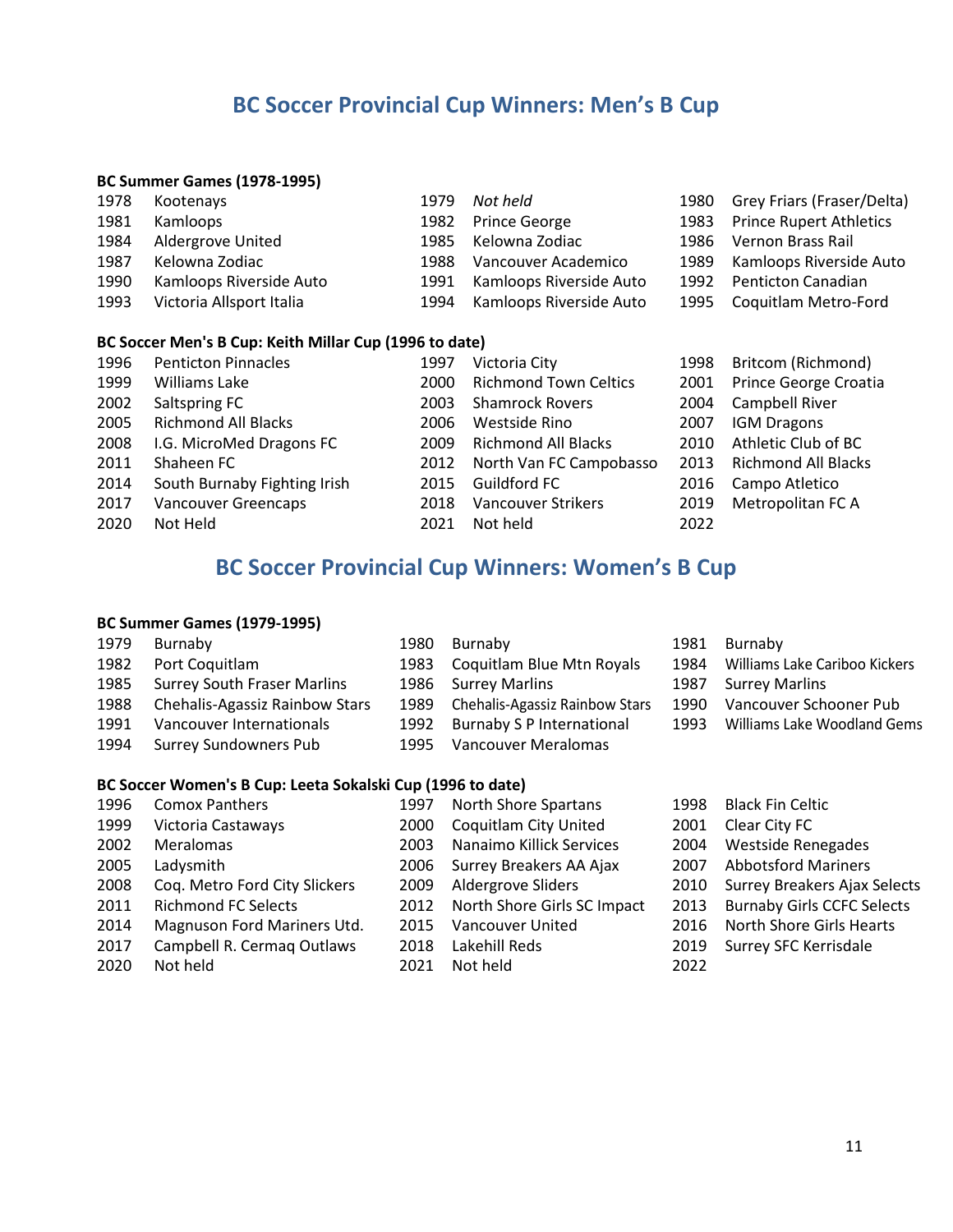### **BC Soccer Provincial Cup Winners: Men's Masters**

#### **Masters - Over 30s (1991-2002/3)**

| 1991 | Vancouver Firefighters                                     | 1992 | Vancouver Firefighters          | 1993 | Delta United             |  |  |  |
|------|------------------------------------------------------------|------|---------------------------------|------|--------------------------|--|--|--|
| 1994 | Columbus FC                                                | 1995 | Murrayville Golden Olys         | 1996 | Columbus FC              |  |  |  |
| 1997 | Vancouver Firefighters                                     | 1998 | <b>Kwassin Lake Contracting</b> | 1999 | Victoria Athletic        |  |  |  |
| 2000 | Columbus FC                                                | 2001 | <b>Surrey United</b>            | 2002 | <b>Surrey United</b>     |  |  |  |
| 2003 | Unknown if held                                            | 2004 | Discontinued 2003 or 2004       |      |                          |  |  |  |
|      |                                                            |      |                                 |      |                          |  |  |  |
|      | Masters Over 35 A Cup - Deryl Hughes Cup (Instituted 2000) |      |                                 |      |                          |  |  |  |
| 2000 | Victoria Athletic                                          | 2001 | Vancouver Firefighters          | 2002 | Vancouver Firefighters   |  |  |  |
| 2003 | Columbus FC                                                | 2004 | <b>Surrey United</b>            | 2005 | <b>SFC Rangers</b>       |  |  |  |
| 2006 | Vancouver Firefighters                                     | 2007 | <b>Surrey Rangers</b>           | 2008 | UVic Alumni              |  |  |  |
| 2009 | Columbus FC                                                | 2010 | Westside FC                     | 2011 | <b>West Vancouver FC</b> |  |  |  |
| 2012 | Westside FC                                                | 2013 | Columbus FC                     | 2014 | Poco Castilians          |  |  |  |
| 2015 | Westside FC                                                | 2016 | Metro-Ford PCE                  | 2017 | Metro-Ford PCE           |  |  |  |
| 2018 | <b>EDC FC Burnaby</b>                                      | 2019 | <b>PCOV Masters</b>             | 2020 | Not held                 |  |  |  |
| 2021 | Not held                                                   | 2022 |                                 |      |                          |  |  |  |
|      | <b>Masters B Cup (Instituted 2018)</b>                     |      |                                 |      |                          |  |  |  |

| 2018 Wanderers |      | 2019 Harps FC | 2020 Not held |
|----------------|------|---------------|---------------|
| 2018 Not held  | 2022 |               |               |

### **BC Soccer Provincial Cup Winners: Women's Classics/Masters**

#### **Instituted 2001**

| 2001 | Gorge FC                | 2002 | Gorge FC                | 2003 | Gorge FC                     |
|------|-------------------------|------|-------------------------|------|------------------------------|
| 2004 | Gorge FC                | 2005 | Gorge FC                | 2006 | Gorge FC                     |
| 2007 | Meralomas               | 2008 | Meralomas               | 2009 | Meralomas                    |
| 2010 | Semiahmoo Supra         | 2011 | Semiahmoo Supra         |      | 2012 Surrey United           |
| 2013 | Coastal FC Supra        |      | 2014 Coastal FC Supra   |      | 2015 Coquitlam Metro-Ford SC |
| 2016 | Coquitlam Metro-Ford SC | 2017 | Coquitlam Metro-Ford SC | 2018 | Coquitlam Metro-Ford SC      |
| 2019 | Coquitlam Metro-Ford SC | 2020 | Not held                | 2021 | Not held                     |
| 2022 |                         |      |                         |      |                              |
|      |                         |      |                         |      |                              |

#### **Masters B Cup (Instituted 2019)**

Meralomas United 2020 Not held 2021 Not held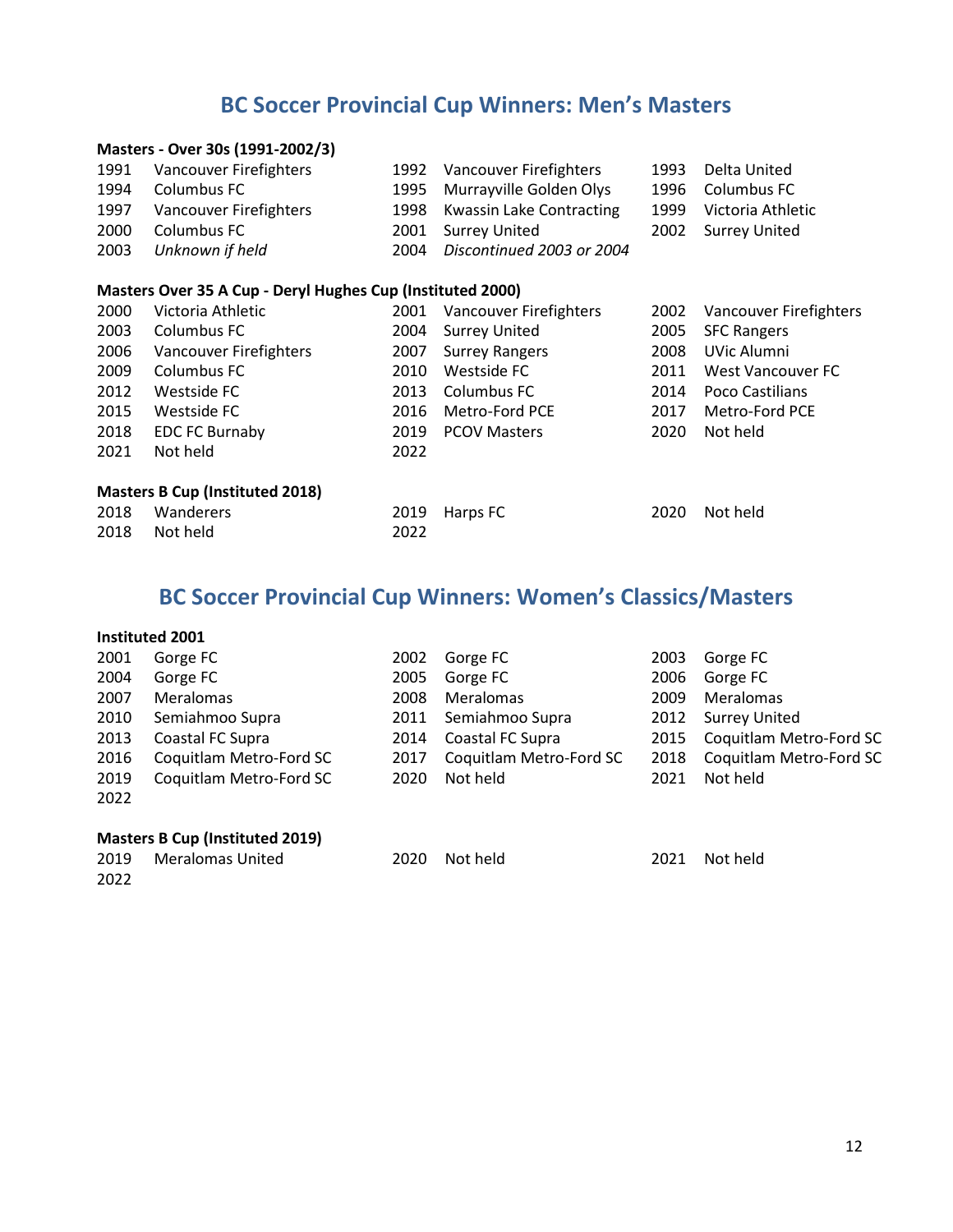### **BC Soccer Provincial Cup Winners: Men's Under 21**

#### **Doug Day Cup (Instituted 2001)**

|      | 2001 Metro Ford Jr. Wolves         |      | 2002 Surrey United        | 2003 | Westside Rino           |
|------|------------------------------------|------|---------------------------|------|-------------------------|
| 2004 | Norvan Saints                      |      | 2005 Gorge FC United      |      | 2006 Gordon Head Titans |
|      | 2007 Port Moody Gunners            | 2008 | Cowichan                  |      | 2009 Port Moody Gunners |
|      | 2010 Coqm Metro Ford SC Jr. Wolves |      | 2011 Victoria Highlanders |      | 2012 Port Moody Gunners |
|      | 2013 Guildford United              | 2014 | Guildford FC              |      | 2015 West Vancouver FC  |
|      | 2016 Guildford FC                  | 2017 | <b>Pacific United LFC</b> | 2018 | West Vancouver FC       |
|      | 2019 Faly Academy                  | 2020 | Not held                  | 2021 | Not held                |
| 2022 |                                    |      |                           |      |                         |

### **BC Soccer Provincial Cup Winners: Women's Under 21**

#### **Instituted 2001**

2004 Abbotsford Mariners 2005 *Not held* 2006 Burnaby Girls Flames 2007 Clearbrook FC 2008 NCUSC Elite 2009 Surrey Breakers AA Ajax<br>2010 Richmond Girls Soccer Pilots 2011 NCUSC Fusion 2012 Dashmesh United 2010 Richmond Girls Soccer Pilots 2011 NCUSC Fusion 2012 Dashmesh United<br>2013 Langley United 2014 CCB United 2015 Croatia SC Threat 2013 Langley United *2016 – 2021 Not Held*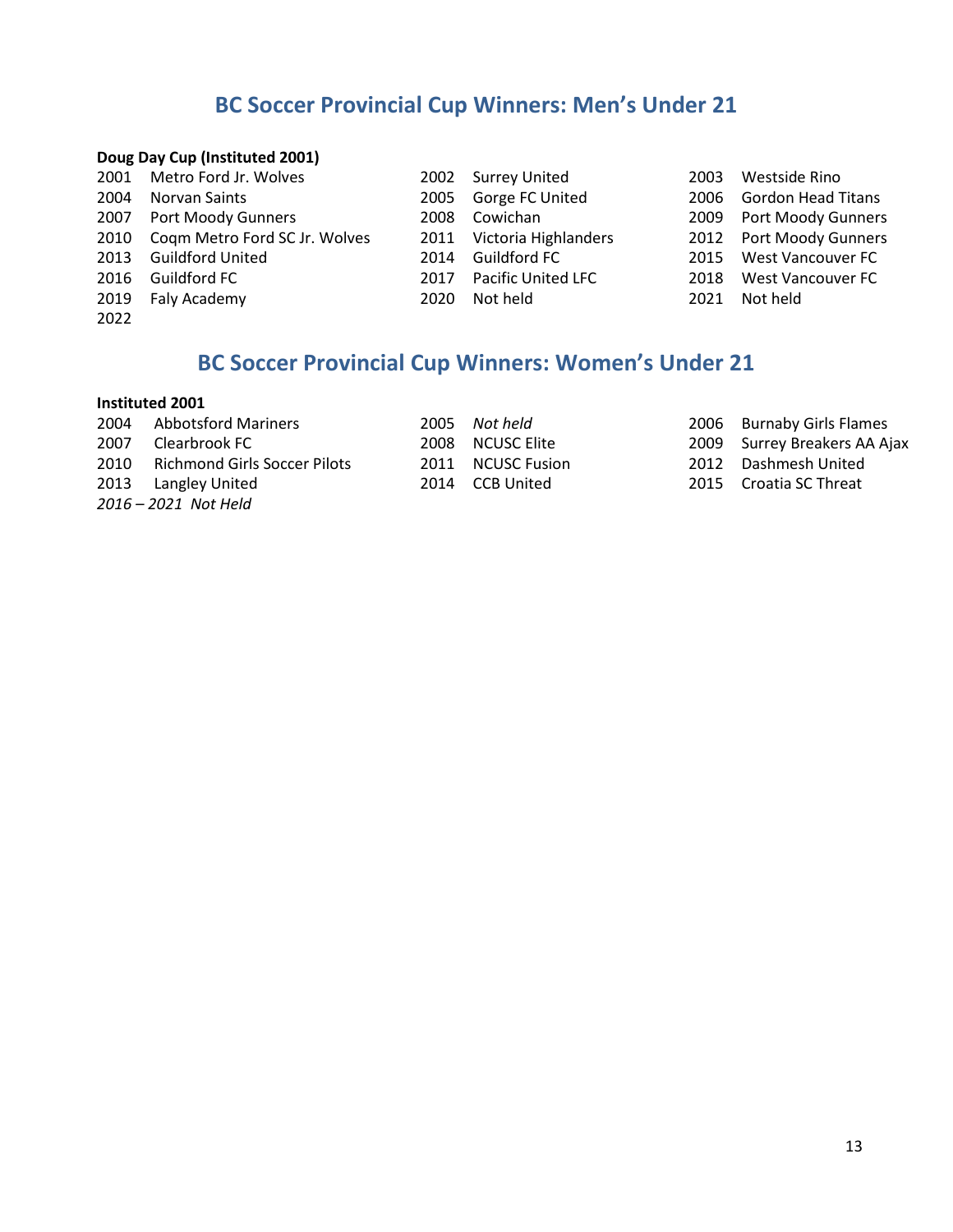### **Research Notes, Credits, Contact Us**

#### **Author: Roger Barnes February 2021. Updated April 2022**

This report was completed to compile and preserve the history of BC's Provincial Cup competitions since the inception in 1892. Winning provincial championships is a tremendous achievement, and this report helps recognize these teams, players and game officials. The information will be added to the "Roll of Honour" on the [heritage.bcsoccer.net](https://heritage.bcsoccer.net/) web-site.

The primary sources have been original research of newspaper records; BC Soccer trophies, records, tournament programs and annual reports; the scholarship of four invaluable reference books; the BC Soccer community and other sources. The four reference books are:

**Robert Janning: Westcoast Reign** (1892-1905) **Dave Unwin: From the Sidelines** (History of Victoria West AA and Vancouver Island soccer) **Colin Jose: The Story of Soccer in Canada**, and associated web-site. **Canada Soccer: Story of the Pacific Coast League** 1939-1973

BC Soccer Heritage is especially grateful for the help of the soccer community of players, coaches and officials who, with the encouragement of Rob Brown, helped compile the details of many modern day Final Matches.

For reading ease, the names of various bodies (e.g., Canada Soccer, BC Soccer) are mostly referred by their current/ latest names. Similarly, "soccer" is usually used, rather than "football" or "association football" common in past times.

The report may have errors and there is information missing. In particular there are final matches for which we have not yet found the winning team full player list, scorers or game officials. If you can correct information or help fill these gaps, please contact Roger Barnes (604-803-2956 or roger@rogerbarnes.ca) or Rob Brown (604-796-0138 or regoli@shaw.ca).

BC Soccer Heritage is compiling the documents and history of soccer in BC. If you have cup programs, reports or other memorabilia of any aspect of soccer's history in BC you can donate or lend for scanning, please contact Roger or Rob.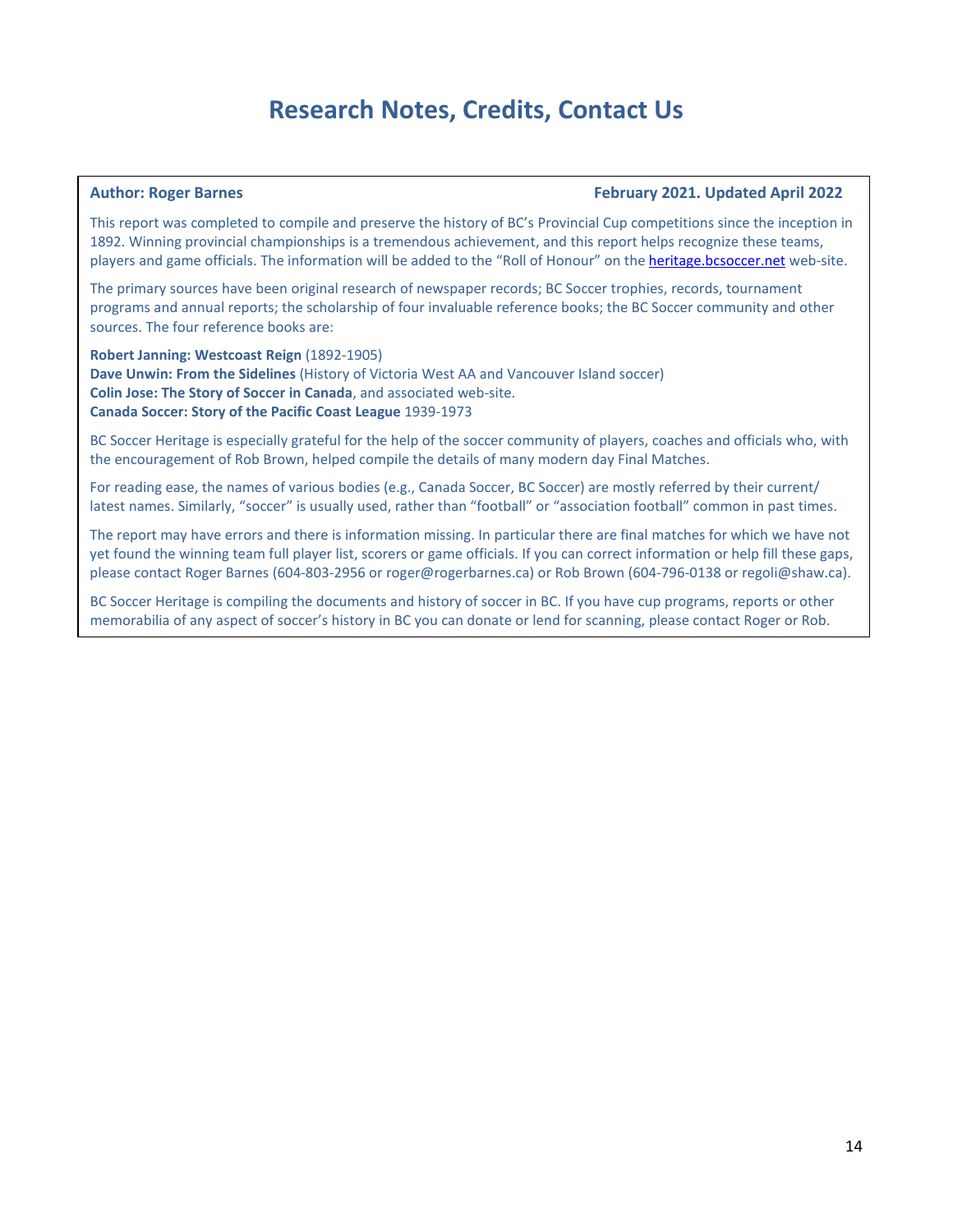### **Listing of Details of BC Provincial A Cup Final Matches - Men's**

Ver: Apr 1 2022

This report lists the details of all Final Matches of the BC Provincial A Cup - Men's since the first championship in 1892. Information includes the date, venue, winners, opponents, score, attendance, referees and the winning teams' players and their goal scorers.

Key for early years:  $G =$  Game of a 2 or 3 game series,  $R =$  Replay When known, early years' team lists are shown in the standard GK- 2-3-5 formation of the time. Later years show squad. Winning team scorers: o.g. = Own Goal, ? = Unknown Score: Cup winning team score shown first. Referees when known: Centre Referee - Assistants - 4th

| Year      | Date          | Venue                                         | <b>Cup Winners</b>                                                             | Opponent                                                                                                   | <b>Score</b> |
|-----------|---------------|-----------------------------------------------|--------------------------------------------------------------------------------|------------------------------------------------------------------------------------------------------------|--------------|
| 1892      | May 14        | Northfield Athletic Ground                    | <b>Nanaimo Rangers</b>                                                         | Northfield Athletics                                                                                       | $1 - 1$      |
|           |               |                                               |                                                                                | Nanaimo: Final team list not found. Team in March 1892 game: Rogers - R Thompson, Blakeley - JR            |              |
|           |               |                                               |                                                                                | McKenzie, I Thompson, Dr Hall - Strain, Galloway, Arbuckle, Bennett, Wilson. Plus scorer - W Wilkinson     |              |
|           |               |                                               | Referees: ?                                                                    | Nanaimo Scorer: W. Wilkinson                                                                               |              |
| 1892 - R  | June 4        | The Swamp, Nanaimo                            |                                                                                |                                                                                                            | $3-2$        |
|           |               |                                               | <b>Referees: ?</b>                                                             | <b>Nanaimo Scorers: ?</b>                                                                                  |              |
| 1893      | May 24        | Caledonia Park, Nanaimo                       | <b>Nanaimo Rangers</b>                                                         | <b>Northfield Athletics</b>                                                                                | $1-0$        |
|           |               |                                               |                                                                                | Nanaimo: D Gillis - F English, J Reilly - J Gould, A Forrester, M Duffy - R Thompson, A Thompson, WW Gray, |              |
|           |               | I Thompson, JD Quine                          |                                                                                |                                                                                                            |              |
|           |               |                                               | <b>Referees: J Wilson</b>                                                      | Nanaimo Scorer: Own goal                                                                                   |              |
| 1894      | April 14      | The Swamp, Nanaimo                            | <b>Victoria Wanderers</b>                                                      | Nanaimo Rangers                                                                                            | $5 - 1$      |
|           |               |                                               |                                                                                | Victoria: Donaldson, Glen, Hook, Blackburn, Deckers, Kenny, Peden, Goward, Johnson, Beggs, McCann          |              |
|           |               |                                               | Referees: ?                                                                    | Victoria Scorers: Blackburn, ?, Goward, ?                                                                  |              |
|           |               |                                               |                                                                                |                                                                                                            |              |
| 1895      | <b>Mar 16</b> | Caledonia Park, Nanaimo                       | <b>Nanaimo Rangers</b>                                                         | Victoria Wanderers                                                                                         | $2 - 1$      |
|           |               |                                               |                                                                                | Nanaimo: M Duffie - F English, R Pettigrew - Adam Thompson, M Fagan, Alex Forrester - John Quine,          |              |
|           |               | Nelson York, R Thompson, Geo Fisher, J Reilly |                                                                                |                                                                                                            |              |
|           |               |                                               | Referee: Robert Adam.                                                          | Nanaimo Scorers: Robert Thompson,                                                                          |              |
|           |               |                                               | <b>Umpire: Jas Galloway</b>                                                    | <b>George Fisher</b>                                                                                       |              |
| 1896      |               |                                               | <b>Victoria Wanderers</b>                                                      | Round Robin Series with Wellington FC,<br>Nanaimo Athletics                                                |              |
|           |               |                                               |                                                                                | Victoria Team in April 11 Game vs. Nanaimo (clinching title): George Partridge - George Stewart, HA        |              |
|           |               |                                               |                                                                                | Goward - P Falconer, H Petticrew, WH Rann - AT Goward, CS Fall, HT Fall, W Peden, R Livingstone            |              |
| 1897      |               |                                               | <b>Victoria Wanderers</b>                                                      | Round Robin Series with Garrison                                                                           |              |
|           |               |                                               |                                                                                | Athletics, Nanaimo Rangers                                                                                 |              |
|           |               |                                               |                                                                                | Victoria: Team in April 2 Game vs. Garrison: W Wriglesworth - H Petticrew, HA Goward - A Reid, A           |              |
|           |               |                                               | Johnson, P Falconer - L Campbell, W Peden, AT Goward, JT Dakers, R Livingstone |                                                                                                            |              |
| 1898 - G1 | March 26      | Caledonia Park, Victoria                      | <b>Wellington Rovers</b>                                                       | Victoria Wanderers                                                                                         | $0 - 1$      |
|           |               |                                               |                                                                                | Wellington: "1897-99 team photo": T Doran, P Gilmore, R Graham, J McGinley, A Morrison, D Morrison, A      |              |
|           |               |                                               | Patterson, George Richards, James Richards, John Richards, T Strang            |                                                                                                            |              |
| 1898 - G2 | April 16      | Athletic Grounds, Wellington                  |                                                                                |                                                                                                            | $3-0$        |
|           |               |                                               | Referees: ?                                                                    | <b>Wellington Scorers: James Richards,</b>                                                                 |              |
|           |               |                                               |                                                                                | George Richards, John Richards                                                                             |              |
| 1898 - R1 | May 7         | Cricket Grounds, Nanaimo                      |                                                                                |                                                                                                            | $2 - 2$      |
|           |               |                                               | Referees: ?                                                                    | <b>Wellington Scorer: George Richards 2</b>                                                                |              |
| 1898 - R2 | May 21        | Cricket Grounds, Nanaimo                      |                                                                                |                                                                                                            | Victoria     |
|           |               |                                               |                                                                                |                                                                                                            | default      |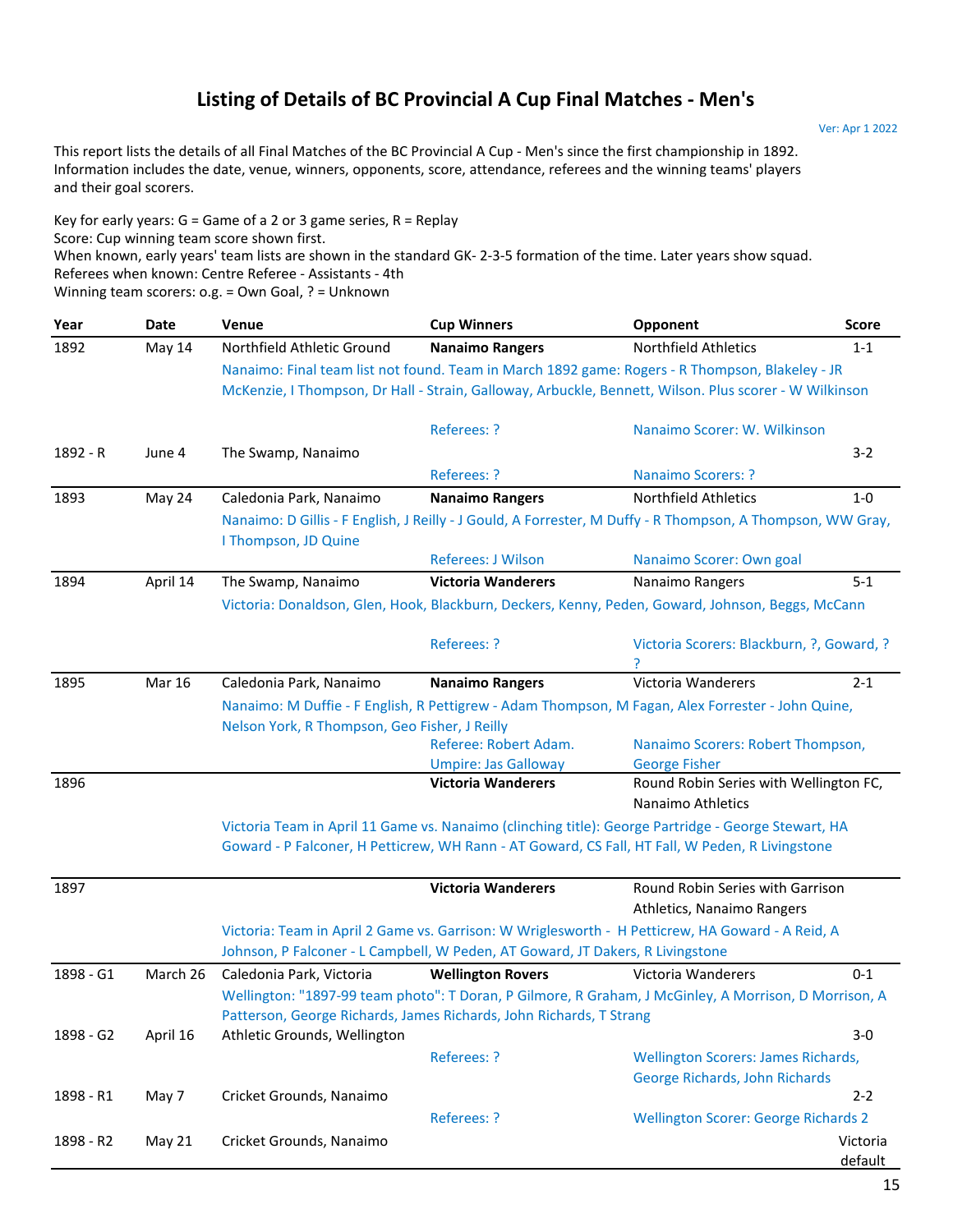| Year      | Date     | Venue                                     | <b>Cup Winners</b>                                                                                                                                                                                      | Opponent                                   | <b>Score</b> |
|-----------|----------|-------------------------------------------|---------------------------------------------------------------------------------------------------------------------------------------------------------------------------------------------------------|--------------------------------------------|--------------|
| 1899 - G1 | April 8  | Caledonia Park, Victoria                  | <b>Wellington Rovers</b>                                                                                                                                                                                | Victoria AFC                               | $0 - 4$      |
|           |          |                                           | Wellington: "1897-99 photo": T Doran, P Gilmore, R Graham, J McGinley, A Morrison, D Morrison, A                                                                                                        |                                            |              |
|           |          |                                           | Patterson, George Richards, James Richards, John Richards, T Strang. Plus scorer JW Lorimer                                                                                                             |                                            |              |
|           |          |                                           | Referees: ?                                                                                                                                                                                             |                                            |              |
| 1899 - G2 | April 22 | Wellington                                |                                                                                                                                                                                                         |                                            | Victoria     |
|           |          |                                           |                                                                                                                                                                                                         |                                            | default      |
| 1899 - R  | May 6    | Wellington                                |                                                                                                                                                                                                         |                                            | $4 - 1$      |
|           |          |                                           | Referees: ?                                                                                                                                                                                             | Wellington Scorers: ?, ?, ?, JW Lorimer    |              |
| 1900      | April 28 | Caledonia Park, Nanaimo                   | <b>Victoria AFC</b>                                                                                                                                                                                     | <b>Wellington Rovers</b>                   | $3 - 2$      |
|           |          | P Hunter, L York, B Livingstone           | Victoria: F Jones - B Schwengers, HA Goward - A Rutherford, W Lorrimer, A Johnston - J Noot, H Shandley,                                                                                                |                                            |              |
|           |          |                                           | Referees: Hugh Fulton -                                                                                                                                                                                 | Victoria Scorers: L York 2 + o.g.          |              |
|           |          |                                           | Wilson, Smith                                                                                                                                                                                           |                                            |              |
| 1901      |          |                                           | <b>Victoria AFC</b>                                                                                                                                                                                     | Round Robin Series with Nanaimo            |              |
|           |          |                                           |                                                                                                                                                                                                         | Thistles, Esquimalt Garrison               |              |
|           |          | Schwengers, HH Shandley, LSV York         | Victoria: A Johnson, F Jones, HA Goward, N Hunter, R Livingstone, JW Lorimer, JR Noot, A Rutherford, B                                                                                                  |                                            |              |
| 1902      |          |                                           | <b>Victoria AFC</b>                                                                                                                                                                                     | Round Robin Series with Vancouver AFC,     |              |
|           |          |                                           |                                                                                                                                                                                                         | Nanaimo Thistles, Esquimalt Garrison,      |              |
|           |          |                                           |                                                                                                                                                                                                         | Victoria Columbias                         |              |
|           |          |                                           | Victoria: April 6: Team vs. Columbias: Jones - Goward, Schwengers - Johnson, York, Rutherford - L York,                                                                                                 |                                            |              |
|           |          | Livingston, S Lorimer, J Lorimer, Simpson |                                                                                                                                                                                                         |                                            |              |
| 1903      | April 18 | Cricket Grounds, Nanaimo                  | Nanaimo                                                                                                                                                                                                 | Garrison                                   | $4 - 0$      |
|           |          |                                           | Nanaimo: A Bradshaw - CL Brooks, Jas Adam - Robert Vipond, P Gilmour, George White - Joe Blundell,<br>Arthur Morrison, W Graham, Harry Manson, Louis Martin. Also J Freeman, M Wilkinson, A Blakeley, J |                                            |              |
|           |          | Peters, C Morrison,                       |                                                                                                                                                                                                         |                                            |              |
|           |          |                                           | <b>Referees: H Mackenzie</b>                                                                                                                                                                            | Nanaimo Scorers: W Graham, Arthur          |              |
|           |          |                                           |                                                                                                                                                                                                         | Morrison, ? 'scrimmage', Louis Martin      |              |
| 1904      | April 30 | Cricket Grounds, Nanaimo                  | Garrison                                                                                                                                                                                                | Nanaimo                                    | $2 - 0$      |
|           |          |                                           | Garrison: Worrall - Williams, Mitchell - Price, Paley, Harrison - Clinch, Matthews, Ford, Phillips, Grimes.                                                                                             |                                            |              |
|           |          | <b>Reserves: Baker, Provins</b>           | <b>Referees: Sgt Derbyshire</b>                                                                                                                                                                         | <b>Garrison Scorers: Ford, Grimes</b>      |              |
| 1905 - G1 |          | Brockton Point, Vancouver                 | Garrison                                                                                                                                                                                                | Vancouver Celtic                           | $2 - 0$      |
|           | Apr 8    |                                           | Garrison: Worrall - Byrne, Williams - Ford, Paley, Simons - Hazelwood, Constable, Provins, Crisp, Matthews                                                                                              |                                            |              |
|           |          |                                           |                                                                                                                                                                                                         |                                            |              |
|           |          |                                           | Referees: TJ Mahoney -                                                                                                                                                                                  | <b>Garrison Scorers: Matthews, Provins</b> |              |
|           |          |                                           | Mathews, Gregg                                                                                                                                                                                          |                                            |              |
| 1905 - G2 | Apr 21   | Oak Bay, Victoria                         |                                                                                                                                                                                                         |                                            | $5-0$        |
|           |          |                                           | Referees: Capt. Goward                                                                                                                                                                                  | Garrison Scorers: o.g., Constable,         |              |
|           |          |                                           |                                                                                                                                                                                                         | Matthews, Paley, Hazelwood                 |              |
| 1906 - G1 | Apr 13   | Oak Bay, Victoria                         | Garrison                                                                                                                                                                                                | Vancouver Celtic                           | $3 - 1$      |
|           |          |                                           | Garrison: Worrall - Williams, Byrne - Ford, Paley, Simons - Hazelwood, Crisp, Provins, Constable, Matthews                                                                                              |                                            |              |
|           |          |                                           | Referees: Sgt. Fred Richardson Garrison Scorers: Provins 2, Constable                                                                                                                                   |                                            |              |
|           |          |                                           | - "2 sailors"                                                                                                                                                                                           |                                            |              |
| 1906 - G2 | Apr 21   | Brockton Point, Vancouver                 |                                                                                                                                                                                                         |                                            | $0-0$        |
|           |          |                                           | Referees: C Gill                                                                                                                                                                                        |                                            |              |
|           |          |                                           |                                                                                                                                                                                                         |                                            |              |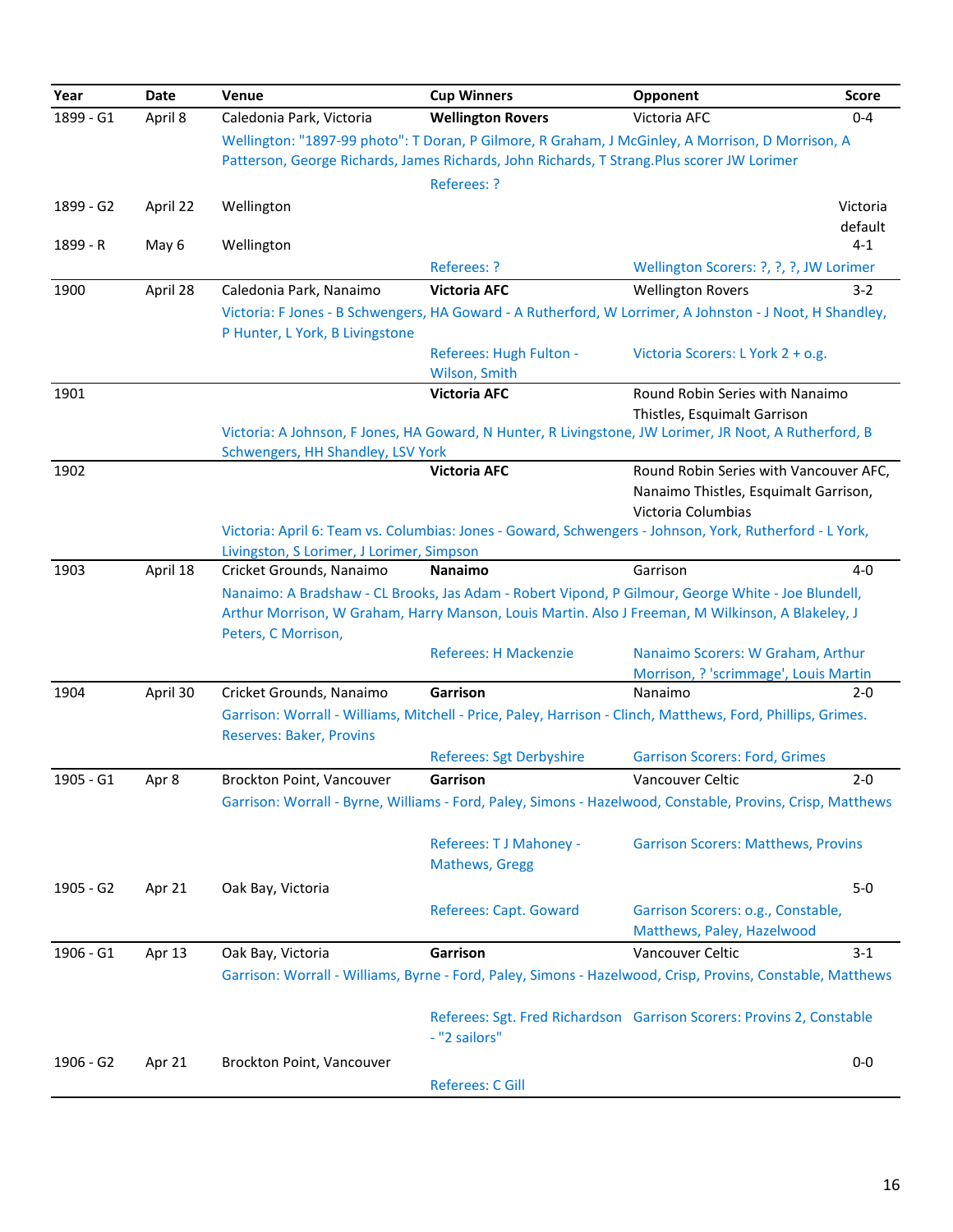| 1907 - G1<br>Mar 29<br>Brockton Point, Vancouver<br>Ladysmith<br>Vancouver Shamrocks<br>$2 - 2$<br>Ladysmith: Hailstone - O'Connell, Hewlett - Eno, Adam, McKinley - Sanderson, Morrison, Clegg, McMillan,<br>Gilmore<br>Referees: JG Brown - R<br>Ladysmith Scorers: ?, Adam<br>Macmillan, RW Timms<br>Ladysmith<br>$3 - 0$<br>1907 - G2<br>Apr-06<br><b>Referees: JE Brown</b><br>Ladysmith Scorers: Sanderson, McMillan<br>2<br>1908<br><b>Nanaimo United</b><br><b>Vancouver Thistles</b><br>Van<br>Default<br>Nanaimo declared provincial champions after Vancouver Thistles declined to travel to Nanaimo for Game<br>1. Game 2 not held. Nanaimo team squad in the season: AE Bradshaw, J Rogers, W Graham, P Hewitt, H<br>Farmer, McEwan, R Sawyers, Cruickshanks, P Hooper, J Hurren, W Mitchell, J Blundell, W Mossey, R<br>Mossey, Scott Harley, Thackery<br>1909 - G1<br>June 26<br>Ladysmith<br>Ladysmith<br>$4 - 0$<br><b>New Westminster Rovers</b><br>Ladysmith: Dougan - Rogers, Crozier - Grainger, Fletcher, Christian - McDowell, McGuire, Adam, Brass,<br><b>McLean</b><br>Referees: ?<br>Ladysmith Scorers: McGuire 2, McLeod,<br>Adam<br>July 3<br>$2 - 1$<br>1909 - G2<br>New Westminster<br><b>Referees: Cavers</b><br>Ladysmith Scorers: Brass, Grainger<br>No Information Found - Believed no championship held.<br>1910<br>1911 - G1<br>Royal Athletic Park, Victoria<br><b>Victoria West</b><br>Vancouver AC<br>Sept 4<br>$3 - 1$<br>Vic West: S Ross, RA Sedger, J Robertson, R Stewart, S Stewart, S Okell, J Youson, GS Brown, J Peden, C<br>Brown, A Brown, A Carmichael, H Youson, A McKay. Sherritt, Young<br>Referees: ?<br>Vic West Scorers: Young, Yousen 2<br>1911 - G2<br>Sept 9<br>Referees: ?<br>Recreation Park, Vancouver<br>$0-0$<br>1912 - G1<br>May 4<br>Coquitlam<br><b>Coquitlam Ranchers</b><br>Victoria West<br>$0 - 1$<br>Coquitlam: Worrall - Millard, Marshall - Wilson, R Alfanetta, Bennett - Watson, Hanan, Black, D Leight,<br><b>Makenzie</b><br>Referees: ?<br>Oak Bay, Victoria<br>$2 - 0$<br>1912 - G2<br>May 11<br><b>Referees: Alex Lockley</b><br>Coquitlam Scorers: Alfanetta, Hanan<br>1913 - G1<br>April 12<br>Withheld<br>Oak Bay, Victoria<br>Withheld. Victoria West vs. BC Electric. Two games both drawn 0-0. No agreement on replay venue, so<br>replay not played.<br><b>Referee: David Leith</b><br>Referees: ?<br>April 19<br>Vancouver<br>$1913 - G2$<br>Withheld<br>May 9<br>Coquitlam<br>1914<br>Withheld - Victoria North Wards vs. Coquitlam. Game 1 - Victoria won 1-0. Game 2 - Coquitlam won 3-0<br>but used ineligible player<br><b>Referees: David Leith</b><br>Game 1 scorer Victoria - Whittaker.<br>1914<br>May 16<br>Oak Bay Park, Victoria<br><b>Referees: Okewell</b><br>Game 2 scorers Coquitlam Harrop,<br>McKenzie, Johnson<br>April 10<br><b>Coquitlam Ranchers</b><br>Victoria Thistle<br>1915<br>Royal Athletic Park, Victoria<br>$3 - 1$<br>Coquitlam: Worrell - Marshall, McNaughton - Dryborough, Thorpe, Hepburn - Johnson, Harrop,<br>Tomlinson, Black, Elbin.<br><b>Referees: David Leith</b><br>Coquitlam Scorers: Harrop, o.g., Elbin | Year | <b>Date</b> | Venue | <b>Cup Winners</b> | Opponent | <b>Score</b> |
|--------------------------------------------------------------------------------------------------------------------------------------------------------------------------------------------------------------------------------------------------------------------------------------------------------------------------------------------------------------------------------------------------------------------------------------------------------------------------------------------------------------------------------------------------------------------------------------------------------------------------------------------------------------------------------------------------------------------------------------------------------------------------------------------------------------------------------------------------------------------------------------------------------------------------------------------------------------------------------------------------------------------------------------------------------------------------------------------------------------------------------------------------------------------------------------------------------------------------------------------------------------------------------------------------------------------------------------------------------------------------------------------------------------------------------------------------------------------------------------------------------------------------------------------------------------------------------------------------------------------------------------------------------------------------------------------------------------------------------------------------------------------------------------------------------------------------------------------------------------------------------------------------------------------------------------------------------------------------------------------------------------------------------------------------------------------------------------------------------------------------------------------------------------------------------------------------------------------------------------------------------------------------------------------------------------------------------------------------------------------------------------------------------------------------------------------------------------------------------------------------------------------------------------------------------------------------------------------------------------------------------------------------------------------------------------------------------------------------------------------------------------------------------------------------------------------------------------------------------------------------------------------------------------------------------------------------------------------------------------------------------------------------------------------------------------------------------------------------------------------------------------------------|------|-------------|-------|--------------------|----------|--------------|
|                                                                                                                                                                                                                                                                                                                                                                                                                                                                                                                                                                                                                                                                                                                                                                                                                                                                                                                                                                                                                                                                                                                                                                                                                                                                                                                                                                                                                                                                                                                                                                                                                                                                                                                                                                                                                                                                                                                                                                                                                                                                                                                                                                                                                                                                                                                                                                                                                                                                                                                                                                                                                                                                                                                                                                                                                                                                                                                                                                                                                                                                                                                                                  |      |             |       |                    |          |              |
|                                                                                                                                                                                                                                                                                                                                                                                                                                                                                                                                                                                                                                                                                                                                                                                                                                                                                                                                                                                                                                                                                                                                                                                                                                                                                                                                                                                                                                                                                                                                                                                                                                                                                                                                                                                                                                                                                                                                                                                                                                                                                                                                                                                                                                                                                                                                                                                                                                                                                                                                                                                                                                                                                                                                                                                                                                                                                                                                                                                                                                                                                                                                                  |      |             |       |                    |          |              |
|                                                                                                                                                                                                                                                                                                                                                                                                                                                                                                                                                                                                                                                                                                                                                                                                                                                                                                                                                                                                                                                                                                                                                                                                                                                                                                                                                                                                                                                                                                                                                                                                                                                                                                                                                                                                                                                                                                                                                                                                                                                                                                                                                                                                                                                                                                                                                                                                                                                                                                                                                                                                                                                                                                                                                                                                                                                                                                                                                                                                                                                                                                                                                  |      |             |       |                    |          |              |
|                                                                                                                                                                                                                                                                                                                                                                                                                                                                                                                                                                                                                                                                                                                                                                                                                                                                                                                                                                                                                                                                                                                                                                                                                                                                                                                                                                                                                                                                                                                                                                                                                                                                                                                                                                                                                                                                                                                                                                                                                                                                                                                                                                                                                                                                                                                                                                                                                                                                                                                                                                                                                                                                                                                                                                                                                                                                                                                                                                                                                                                                                                                                                  |      |             |       |                    |          |              |
|                                                                                                                                                                                                                                                                                                                                                                                                                                                                                                                                                                                                                                                                                                                                                                                                                                                                                                                                                                                                                                                                                                                                                                                                                                                                                                                                                                                                                                                                                                                                                                                                                                                                                                                                                                                                                                                                                                                                                                                                                                                                                                                                                                                                                                                                                                                                                                                                                                                                                                                                                                                                                                                                                                                                                                                                                                                                                                                                                                                                                                                                                                                                                  |      |             |       |                    |          |              |
|                                                                                                                                                                                                                                                                                                                                                                                                                                                                                                                                                                                                                                                                                                                                                                                                                                                                                                                                                                                                                                                                                                                                                                                                                                                                                                                                                                                                                                                                                                                                                                                                                                                                                                                                                                                                                                                                                                                                                                                                                                                                                                                                                                                                                                                                                                                                                                                                                                                                                                                                                                                                                                                                                                                                                                                                                                                                                                                                                                                                                                                                                                                                                  |      |             |       |                    |          |              |
|                                                                                                                                                                                                                                                                                                                                                                                                                                                                                                                                                                                                                                                                                                                                                                                                                                                                                                                                                                                                                                                                                                                                                                                                                                                                                                                                                                                                                                                                                                                                                                                                                                                                                                                                                                                                                                                                                                                                                                                                                                                                                                                                                                                                                                                                                                                                                                                                                                                                                                                                                                                                                                                                                                                                                                                                                                                                                                                                                                                                                                                                                                                                                  |      |             |       |                    |          |              |
|                                                                                                                                                                                                                                                                                                                                                                                                                                                                                                                                                                                                                                                                                                                                                                                                                                                                                                                                                                                                                                                                                                                                                                                                                                                                                                                                                                                                                                                                                                                                                                                                                                                                                                                                                                                                                                                                                                                                                                                                                                                                                                                                                                                                                                                                                                                                                                                                                                                                                                                                                                                                                                                                                                                                                                                                                                                                                                                                                                                                                                                                                                                                                  |      |             |       |                    |          |              |
|                                                                                                                                                                                                                                                                                                                                                                                                                                                                                                                                                                                                                                                                                                                                                                                                                                                                                                                                                                                                                                                                                                                                                                                                                                                                                                                                                                                                                                                                                                                                                                                                                                                                                                                                                                                                                                                                                                                                                                                                                                                                                                                                                                                                                                                                                                                                                                                                                                                                                                                                                                                                                                                                                                                                                                                                                                                                                                                                                                                                                                                                                                                                                  |      |             |       |                    |          |              |
|                                                                                                                                                                                                                                                                                                                                                                                                                                                                                                                                                                                                                                                                                                                                                                                                                                                                                                                                                                                                                                                                                                                                                                                                                                                                                                                                                                                                                                                                                                                                                                                                                                                                                                                                                                                                                                                                                                                                                                                                                                                                                                                                                                                                                                                                                                                                                                                                                                                                                                                                                                                                                                                                                                                                                                                                                                                                                                                                                                                                                                                                                                                                                  |      |             |       |                    |          |              |
|                                                                                                                                                                                                                                                                                                                                                                                                                                                                                                                                                                                                                                                                                                                                                                                                                                                                                                                                                                                                                                                                                                                                                                                                                                                                                                                                                                                                                                                                                                                                                                                                                                                                                                                                                                                                                                                                                                                                                                                                                                                                                                                                                                                                                                                                                                                                                                                                                                                                                                                                                                                                                                                                                                                                                                                                                                                                                                                                                                                                                                                                                                                                                  |      |             |       |                    |          |              |
|                                                                                                                                                                                                                                                                                                                                                                                                                                                                                                                                                                                                                                                                                                                                                                                                                                                                                                                                                                                                                                                                                                                                                                                                                                                                                                                                                                                                                                                                                                                                                                                                                                                                                                                                                                                                                                                                                                                                                                                                                                                                                                                                                                                                                                                                                                                                                                                                                                                                                                                                                                                                                                                                                                                                                                                                                                                                                                                                                                                                                                                                                                                                                  |      |             |       |                    |          |              |
|                                                                                                                                                                                                                                                                                                                                                                                                                                                                                                                                                                                                                                                                                                                                                                                                                                                                                                                                                                                                                                                                                                                                                                                                                                                                                                                                                                                                                                                                                                                                                                                                                                                                                                                                                                                                                                                                                                                                                                                                                                                                                                                                                                                                                                                                                                                                                                                                                                                                                                                                                                                                                                                                                                                                                                                                                                                                                                                                                                                                                                                                                                                                                  |      |             |       |                    |          |              |
|                                                                                                                                                                                                                                                                                                                                                                                                                                                                                                                                                                                                                                                                                                                                                                                                                                                                                                                                                                                                                                                                                                                                                                                                                                                                                                                                                                                                                                                                                                                                                                                                                                                                                                                                                                                                                                                                                                                                                                                                                                                                                                                                                                                                                                                                                                                                                                                                                                                                                                                                                                                                                                                                                                                                                                                                                                                                                                                                                                                                                                                                                                                                                  |      |             |       |                    |          |              |
|                                                                                                                                                                                                                                                                                                                                                                                                                                                                                                                                                                                                                                                                                                                                                                                                                                                                                                                                                                                                                                                                                                                                                                                                                                                                                                                                                                                                                                                                                                                                                                                                                                                                                                                                                                                                                                                                                                                                                                                                                                                                                                                                                                                                                                                                                                                                                                                                                                                                                                                                                                                                                                                                                                                                                                                                                                                                                                                                                                                                                                                                                                                                                  |      |             |       |                    |          |              |
|                                                                                                                                                                                                                                                                                                                                                                                                                                                                                                                                                                                                                                                                                                                                                                                                                                                                                                                                                                                                                                                                                                                                                                                                                                                                                                                                                                                                                                                                                                                                                                                                                                                                                                                                                                                                                                                                                                                                                                                                                                                                                                                                                                                                                                                                                                                                                                                                                                                                                                                                                                                                                                                                                                                                                                                                                                                                                                                                                                                                                                                                                                                                                  |      |             |       |                    |          |              |
|                                                                                                                                                                                                                                                                                                                                                                                                                                                                                                                                                                                                                                                                                                                                                                                                                                                                                                                                                                                                                                                                                                                                                                                                                                                                                                                                                                                                                                                                                                                                                                                                                                                                                                                                                                                                                                                                                                                                                                                                                                                                                                                                                                                                                                                                                                                                                                                                                                                                                                                                                                                                                                                                                                                                                                                                                                                                                                                                                                                                                                                                                                                                                  |      |             |       |                    |          |              |
|                                                                                                                                                                                                                                                                                                                                                                                                                                                                                                                                                                                                                                                                                                                                                                                                                                                                                                                                                                                                                                                                                                                                                                                                                                                                                                                                                                                                                                                                                                                                                                                                                                                                                                                                                                                                                                                                                                                                                                                                                                                                                                                                                                                                                                                                                                                                                                                                                                                                                                                                                                                                                                                                                                                                                                                                                                                                                                                                                                                                                                                                                                                                                  |      |             |       |                    |          |              |
|                                                                                                                                                                                                                                                                                                                                                                                                                                                                                                                                                                                                                                                                                                                                                                                                                                                                                                                                                                                                                                                                                                                                                                                                                                                                                                                                                                                                                                                                                                                                                                                                                                                                                                                                                                                                                                                                                                                                                                                                                                                                                                                                                                                                                                                                                                                                                                                                                                                                                                                                                                                                                                                                                                                                                                                                                                                                                                                                                                                                                                                                                                                                                  |      |             |       |                    |          |              |
|                                                                                                                                                                                                                                                                                                                                                                                                                                                                                                                                                                                                                                                                                                                                                                                                                                                                                                                                                                                                                                                                                                                                                                                                                                                                                                                                                                                                                                                                                                                                                                                                                                                                                                                                                                                                                                                                                                                                                                                                                                                                                                                                                                                                                                                                                                                                                                                                                                                                                                                                                                                                                                                                                                                                                                                                                                                                                                                                                                                                                                                                                                                                                  |      |             |       |                    |          |              |
|                                                                                                                                                                                                                                                                                                                                                                                                                                                                                                                                                                                                                                                                                                                                                                                                                                                                                                                                                                                                                                                                                                                                                                                                                                                                                                                                                                                                                                                                                                                                                                                                                                                                                                                                                                                                                                                                                                                                                                                                                                                                                                                                                                                                                                                                                                                                                                                                                                                                                                                                                                                                                                                                                                                                                                                                                                                                                                                                                                                                                                                                                                                                                  |      |             |       |                    |          |              |
|                                                                                                                                                                                                                                                                                                                                                                                                                                                                                                                                                                                                                                                                                                                                                                                                                                                                                                                                                                                                                                                                                                                                                                                                                                                                                                                                                                                                                                                                                                                                                                                                                                                                                                                                                                                                                                                                                                                                                                                                                                                                                                                                                                                                                                                                                                                                                                                                                                                                                                                                                                                                                                                                                                                                                                                                                                                                                                                                                                                                                                                                                                                                                  |      |             |       |                    |          |              |
|                                                                                                                                                                                                                                                                                                                                                                                                                                                                                                                                                                                                                                                                                                                                                                                                                                                                                                                                                                                                                                                                                                                                                                                                                                                                                                                                                                                                                                                                                                                                                                                                                                                                                                                                                                                                                                                                                                                                                                                                                                                                                                                                                                                                                                                                                                                                                                                                                                                                                                                                                                                                                                                                                                                                                                                                                                                                                                                                                                                                                                                                                                                                                  |      |             |       |                    |          |              |
|                                                                                                                                                                                                                                                                                                                                                                                                                                                                                                                                                                                                                                                                                                                                                                                                                                                                                                                                                                                                                                                                                                                                                                                                                                                                                                                                                                                                                                                                                                                                                                                                                                                                                                                                                                                                                                                                                                                                                                                                                                                                                                                                                                                                                                                                                                                                                                                                                                                                                                                                                                                                                                                                                                                                                                                                                                                                                                                                                                                                                                                                                                                                                  |      |             |       |                    |          |              |
|                                                                                                                                                                                                                                                                                                                                                                                                                                                                                                                                                                                                                                                                                                                                                                                                                                                                                                                                                                                                                                                                                                                                                                                                                                                                                                                                                                                                                                                                                                                                                                                                                                                                                                                                                                                                                                                                                                                                                                                                                                                                                                                                                                                                                                                                                                                                                                                                                                                                                                                                                                                                                                                                                                                                                                                                                                                                                                                                                                                                                                                                                                                                                  |      |             |       |                    |          |              |
|                                                                                                                                                                                                                                                                                                                                                                                                                                                                                                                                                                                                                                                                                                                                                                                                                                                                                                                                                                                                                                                                                                                                                                                                                                                                                                                                                                                                                                                                                                                                                                                                                                                                                                                                                                                                                                                                                                                                                                                                                                                                                                                                                                                                                                                                                                                                                                                                                                                                                                                                                                                                                                                                                                                                                                                                                                                                                                                                                                                                                                                                                                                                                  |      |             |       |                    |          |              |
|                                                                                                                                                                                                                                                                                                                                                                                                                                                                                                                                                                                                                                                                                                                                                                                                                                                                                                                                                                                                                                                                                                                                                                                                                                                                                                                                                                                                                                                                                                                                                                                                                                                                                                                                                                                                                                                                                                                                                                                                                                                                                                                                                                                                                                                                                                                                                                                                                                                                                                                                                                                                                                                                                                                                                                                                                                                                                                                                                                                                                                                                                                                                                  |      |             |       |                    |          |              |
|                                                                                                                                                                                                                                                                                                                                                                                                                                                                                                                                                                                                                                                                                                                                                                                                                                                                                                                                                                                                                                                                                                                                                                                                                                                                                                                                                                                                                                                                                                                                                                                                                                                                                                                                                                                                                                                                                                                                                                                                                                                                                                                                                                                                                                                                                                                                                                                                                                                                                                                                                                                                                                                                                                                                                                                                                                                                                                                                                                                                                                                                                                                                                  |      |             |       |                    |          |              |
|                                                                                                                                                                                                                                                                                                                                                                                                                                                                                                                                                                                                                                                                                                                                                                                                                                                                                                                                                                                                                                                                                                                                                                                                                                                                                                                                                                                                                                                                                                                                                                                                                                                                                                                                                                                                                                                                                                                                                                                                                                                                                                                                                                                                                                                                                                                                                                                                                                                                                                                                                                                                                                                                                                                                                                                                                                                                                                                                                                                                                                                                                                                                                  |      |             |       |                    |          |              |
|                                                                                                                                                                                                                                                                                                                                                                                                                                                                                                                                                                                                                                                                                                                                                                                                                                                                                                                                                                                                                                                                                                                                                                                                                                                                                                                                                                                                                                                                                                                                                                                                                                                                                                                                                                                                                                                                                                                                                                                                                                                                                                                                                                                                                                                                                                                                                                                                                                                                                                                                                                                                                                                                                                                                                                                                                                                                                                                                                                                                                                                                                                                                                  |      |             |       |                    |          |              |
|                                                                                                                                                                                                                                                                                                                                                                                                                                                                                                                                                                                                                                                                                                                                                                                                                                                                                                                                                                                                                                                                                                                                                                                                                                                                                                                                                                                                                                                                                                                                                                                                                                                                                                                                                                                                                                                                                                                                                                                                                                                                                                                                                                                                                                                                                                                                                                                                                                                                                                                                                                                                                                                                                                                                                                                                                                                                                                                                                                                                                                                                                                                                                  |      |             |       |                    |          |              |
|                                                                                                                                                                                                                                                                                                                                                                                                                                                                                                                                                                                                                                                                                                                                                                                                                                                                                                                                                                                                                                                                                                                                                                                                                                                                                                                                                                                                                                                                                                                                                                                                                                                                                                                                                                                                                                                                                                                                                                                                                                                                                                                                                                                                                                                                                                                                                                                                                                                                                                                                                                                                                                                                                                                                                                                                                                                                                                                                                                                                                                                                                                                                                  |      |             |       |                    |          |              |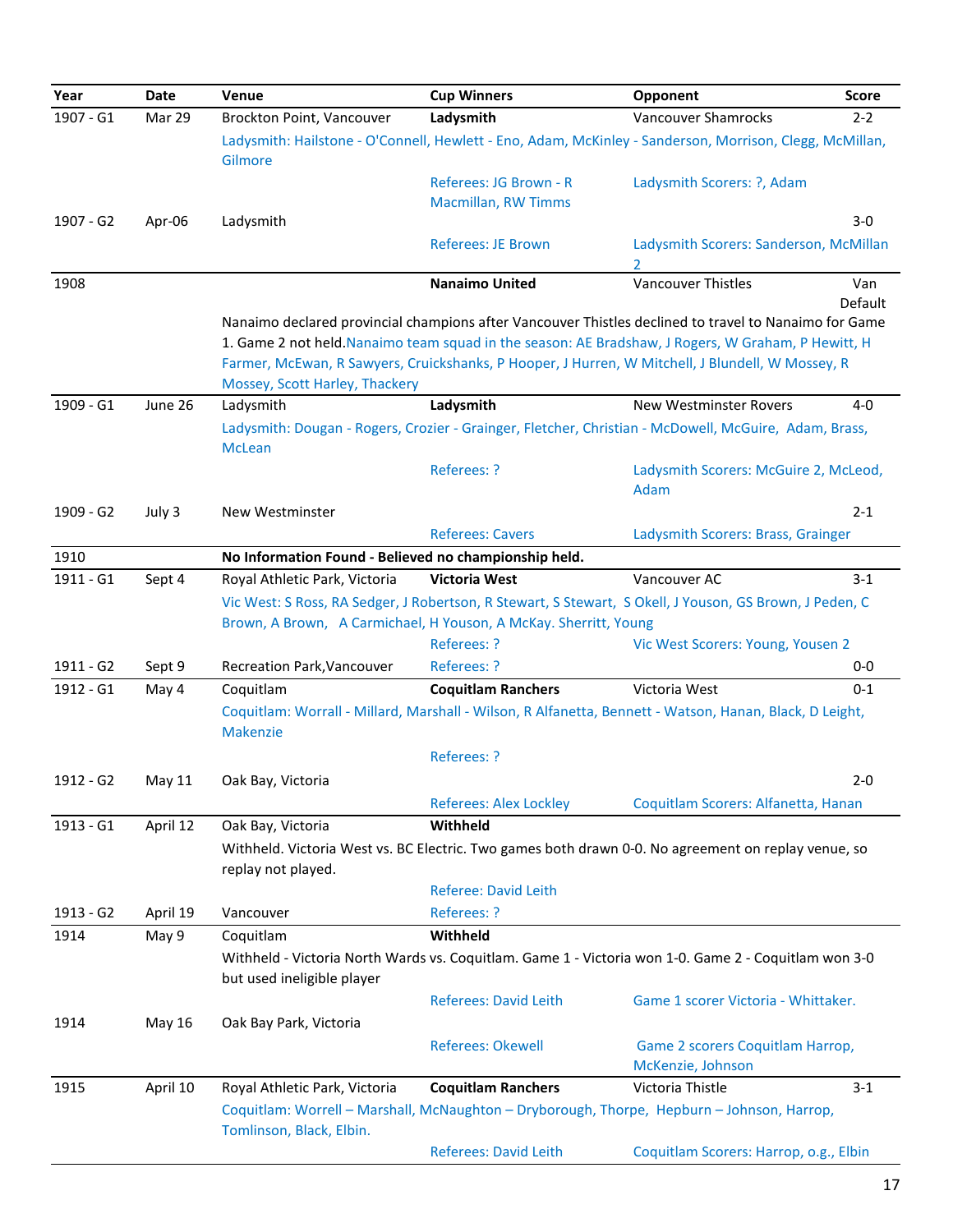| Year     | Date     | Venue                                             | <b>Cup Winners</b>                                                                                                                                                             | Opponent                                    | <b>Score</b> |
|----------|----------|---------------------------------------------------|--------------------------------------------------------------------------------------------------------------------------------------------------------------------------------|---------------------------------------------|--------------|
| 1916     | April 8  | Athletic Park, Vancouver                          | <b>St. Andrews</b>                                                                                                                                                             | Victoria West                               | $5 - 2$      |
|          |          |                                                   | St. Andrews: McSkimming - McArthur - Reed - Collinson, John Wilson, Jock McEwan - Rintoul, James                                                                               |                                             |              |
|          |          | Wilson, Bob Forgie, Gus Wilson, Fairweather.      |                                                                                                                                                                                |                                             |              |
|          |          | Attendance: 1000                                  | <b>Referees: Howard</b>                                                                                                                                                        | St. Andrews Scorers: Forgie 4, Wilson       |              |
| 1917     |          |                                                   | Witheld                                                                                                                                                                        |                                             |              |
|          |          |                                                   | Final not played - Garrison vs. 231st Battalion. Fire at Garrison on day of final                                                                                              |                                             |              |
| 1918     |          |                                                   | Witheld                                                                                                                                                                        |                                             |              |
|          |          |                                                   | Final not played - EMCH vs. Couglans - James Southern played for both teams before final                                                                                       |                                             |              |
| 1919     | Apr 18   | Royal Athletic Park, Victoria                     | <b>Wallace Shipyards (N. Van)</b>                                                                                                                                              | Foundation Shipyards (Vic)                  | $1 - 0$      |
|          |          | Dickinson. Spare Russell                          | Wallace: McGillivray - Forrest, Drummond - Lynch, Teed, McInnes - Dean, Hope, Elder, McMillan,                                                                                 |                                             |              |
|          |          | Attendance: 2000                                  | Referees: Allen                                                                                                                                                                | <b>Wallaces Scorer: Dean</b>                |              |
| 1920     | Apr 30   | Cricket Grounds, Nanaimo                          | <b>Cumberland United</b>                                                                                                                                                       | <b>Wallace Shipyards</b>                    | $0-0$        |
|          |          |                                                   | Cumberland: Clark - Smith, Wilkinson - Brown, Jackson, Sullivan - Bannerman, Conti, Brown, Boothman,                                                                           |                                             |              |
|          |          | <b>Harrison</b>                                   |                                                                                                                                                                                |                                             |              |
|          |          | Attendance: 2500                                  | <b>Referees: Pearson</b>                                                                                                                                                       |                                             |              |
| 1920 - R | May 8    | Cricket Grounds, Nanaimo                          |                                                                                                                                                                                |                                             | $1 - 0$      |
|          |          | Attendance: 3000                                  | Referees: ?                                                                                                                                                                    | <b>Cumberland Scorer: Boothman</b>          |              |
| 1921     | May 7    | Royal Athletic Park, Victoria                     | <b>Cumberland United</b>                                                                                                                                                       | St. Andrews FC                              | $3 - 1$      |
|          |          |                                                   | Cumberland: Bill Walker - Jim Strang, Jock Campbell - Jock Irvine, Harold Roberts, Saki Conti - Danny                                                                          |                                             |              |
|          |          |                                                   | Bannerman, Bill Milligan, Alf Pelling, Charlie Hitchens, Andy Horne.                                                                                                           |                                             |              |
|          |          | Attendance: 3000                                  | <b>Referees: Pearson</b>                                                                                                                                                       | <b>Cumberland Scorers: Hitchen 2, Horne</b> |              |
| 1922     | May 13   | Athletic Park, Vancouver                          | <b>St. Andrews</b>                                                                                                                                                             | Victoria Mets                               | $2 - 1$      |
|          |          |                                                   | St. Andrews: Sharpe - Dryborough, MacNaughton - Armstrong, Jim Wilson, Owens - Fred Wilson,                                                                                    |                                             |              |
|          |          | McKinnon, Robertson, Greig, Finlayson.            |                                                                                                                                                                                |                                             |              |
|          |          |                                                   | <b>Referees: Quinn</b>                                                                                                                                                         | St. A Scorers: Finlayson, Fred Wilson       |              |
| 1923     | April 28 | Athletic Park, Vancouver                          | Ladysmith                                                                                                                                                                      | Varsity (UBC)                               | $1 - 0$      |
|          |          |                                                   | Ladysmith: A. Boyd - Lapsansky, George Anderson - McCormack, J. Orr, A. Beattie - A. Strang, A.                                                                                |                                             |              |
|          |          | Houston, J./Frank Strang, A. Mathison, W. Rafter. |                                                                                                                                                                                |                                             |              |
|          |          | Attendance: 5000                                  | Ref: Locke - Craig, Allan                                                                                                                                                      | Ladysmith Scorer: J./Frank Strang           |              |
| 1924     | Apr 5    | Con Jones Park, Vancouver                         | Ladysmith                                                                                                                                                                      | St. Andrews                                 | $1 - 1$      |
|          |          |                                                   | Ladysmith: Archie Boyd - George Anderson, Campbell - Sandy Houston, Jim McCormick, Andy Anderson -<br>Frank Strang, Archie Mathieson. Jimmy Heaps, Harry Chapman, Sandy Strang |                                             |              |
|          |          | Attendance: 3000                                  | Refs: A Stokes - Craig, Allen                                                                                                                                                  | Ladysmith Scorer: Chapman                   |              |
| 1924 - R | April 19 | Nanaimo                                           |                                                                                                                                                                                |                                             | $2 - 0$      |
|          |          |                                                   | Ladysmith: A. Boyd - Geo Anderson, Campbell - Sandy Houston, Jim McCormick, Albert Battle - Sandy                                                                              |                                             |              |
|          |          |                                                   | Strang, A. Mathieson. Milton 'Tuffy' Davis, J. Heaps, Frank Strang. Res: John Orr, Wm. Rafter                                                                                  |                                             |              |
|          |          | Attendance: 3900                                  | Referees: Stokes - W Burnip,                                                                                                                                                   | Ladysmith Scorer: Tuffy Davis 2             |              |
|          |          |                                                   | <b>McGunniss</b>                                                                                                                                                               |                                             |              |
| 1925     | April 18 | Athletic Park, Vancouver                          | <b>Cumberland United</b>                                                                                                                                                       | St. Andrews                                 | $4 - 1$      |
|          |          |                                                   | Cumberland: Tom Blair - Arthur Mortimer, Jack Stewart - Manahan, Thomas Conti, Walter Brake - Danny                                                                            |                                             |              |
|          |          |                                                   | Bannerman, Tommy Heyland, Alex Fowler, Henry Plump, Hitchens                                                                                                                   |                                             |              |
|          |          | Attendance: 4600                                  | Referees: Art Stokes - Cowan,                                                                                                                                                  | Cumberland Scorers: Heyland 2, Fowler,      |              |
|          |          |                                                   | <b>McDonald</b>                                                                                                                                                                | <b>Hitchens</b>                             |              |
| 1926     | May 8    | Con Jones Park, Vancouver                         | <b>Nanaimo City</b>                                                                                                                                                            | Victoria Veterans                           | $3-2$        |
|          |          |                                                   | Nanaimo: Tommy Routledge - Len Perry, Ernie Edmunds - Jimmy Knight, Neil McFarlane, Dave Kennedy -                                                                             |                                             |              |
|          |          |                                                   | Nelson Wilson, Alex Thompson, Sid Clarke, Dickie Stobbart, Edward Appleby                                                                                                      |                                             |              |
|          |          |                                                   | Referees: D Craig - J Baron, J                                                                                                                                                 | Nanaimo Scorers: Stobbart, Appleby,         |              |
|          |          |                                                   | <b>Bowler</b>                                                                                                                                                                  | Clarke                                      |              |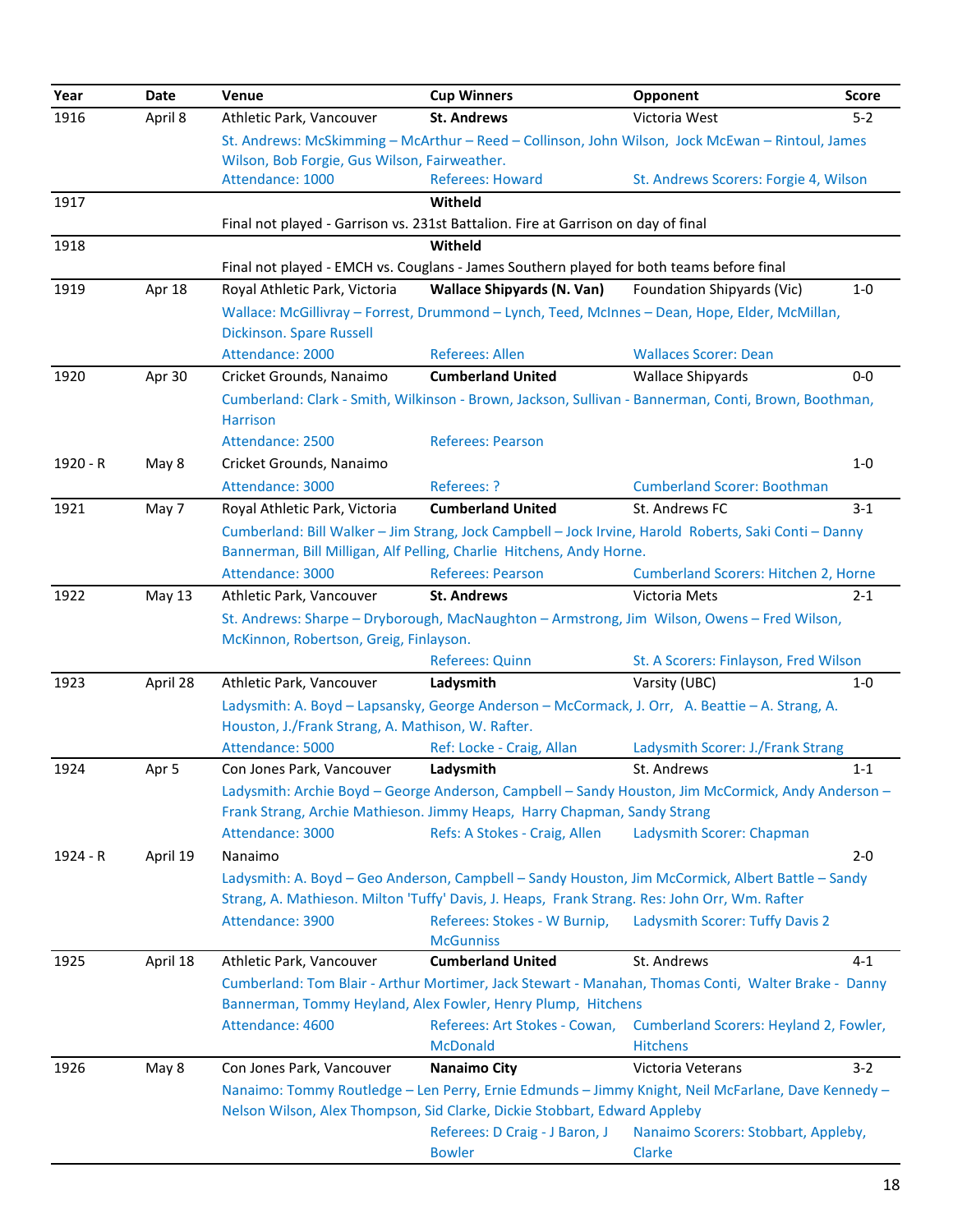| Year     | <b>Date</b> | Venue                                             | <b>Cup Winners</b>                                                                                                                                                                | Opponent                                                    | <b>Score</b> |
|----------|-------------|---------------------------------------------------|-----------------------------------------------------------------------------------------------------------------------------------------------------------------------------------|-------------------------------------------------------------|--------------|
| 1927     |             |                                                   | <b>Nanaimo City</b>                                                                                                                                                               | <b>Powell River Elks</b>                                    | Default      |
|          |             |                                                   | Powell River refused to travel to Nananimo. Nanaimo were awarded the provincial championship. The                                                                                 |                                                             |              |
|          |             |                                                   | Nanaimo team were: Routledge - Perry, Thompson - Knight, McFarlane, Clark -Wilson, Sandland, Cowie,                                                                               |                                                             |              |
|          |             | Milburn, Fowler + Minto, Stan Tait, "Fat" Edmunds |                                                                                                                                                                                   |                                                             |              |
| 1928     | May 19      | Athletic Park, Vancouver                          | Ladysmith                                                                                                                                                                         | St. Andrews                                                 | $4 - 1$      |
|          |             |                                                   | Tait - F. Strang, Thompson - Wargo, Halliday, Heeps - Spruston, Kulai, A. Strang, Hallinan, Minto.                                                                                |                                                             |              |
|          |             | Attendance: 4000                                  | Referees: ?                                                                                                                                                                       | Ladysmith Scorers: Kulai, Strang, Minto,<br><b>Hallinan</b> |              |
| 1929     | May 24      | Con Jones Park, Vancouver                         | <b>Westminster Royals</b>                                                                                                                                                         | Sapperton                                                   | $3-0$        |
|          |             |                                                   | Westminster: George Lindsay - George Anderson, Alexander Strang - Tom Trotter, George Russell, Dickie<br>Stobbart - Adam Kerr, Dan Kulai, Jack Coulter, Dave Turner, Joe Milburn. |                                                             |              |
|          |             |                                                   | Referees: ?                                                                                                                                                                       | Westminster Scorers: Kerr, Kulai, Coulter                   |              |
| 1930     | April 26    | Con Jones Park, Vancouver                         | <b>Westminster Royals</b>                                                                                                                                                         | St. Andrews                                                 | $3-2$        |
|          |             |                                                   | Westminster: Jack d'Easum - George Anderson, Tom Taylor - Tom Trotter, Les Rimmer, Harold Stoddart -                                                                              |                                                             |              |
|          |             |                                                   | Robert McDougall, Jack Wood, Jack Coulter, Dave Turner, Howay                                                                                                                     |                                                             |              |
|          |             | Attendance: 2500                                  | Referees: W Webster - S                                                                                                                                                           | Westminster Scorers: Howay, Coulter,                        |              |
|          |             |                                                   | clifton, WJ Marshall                                                                                                                                                              | <b>Turner</b>                                               |              |
| 1931     | May 16      | Con Jones Park, Vancouver                         | <b>Westminster Royals</b>                                                                                                                                                         | Esquimalt                                                   | $4 - 1$      |
|          |             |                                                   | Westminster: Aubrey Sanford - George Anderson, Ralph Makepeace - Les Rimmer, Harold Stoddart,                                                                                     |                                                             |              |
|          |             | Attendance: 1500                                  | Austin Delany - Bill Findler, Jack d'Easum, Jack Coulter, Dave Turner, Adam Kerr<br>Referees: J Dewar - L Pearce,                                                                 | Westminster Scorers: Findler 2, d'Easum,                    |              |
|          |             |                                                   | <b>JW Mottesrshead</b>                                                                                                                                                            | Coulter                                                     |              |
| 1932     | May 6       | Con Jones Park, Vancouver                         | <b>Nanaimo City</b>                                                                                                                                                               | <b>Westminster Royals</b>                                   | $3 - 1$      |
|          |             |                                                   | Nanaimo: Blewett - Strang, Ernie Edmunds - Orville Boyd, Kulai, Bill McGregor - English, Ray Watchorn,                                                                            |                                                             |              |
|          |             | George Grey, Jimmy Knight, John Sandland.         |                                                                                                                                                                                   |                                                             |              |
|          |             | Attendance: 3000                                  | Referees: Johnny Dewar - Jack Nanaimo Scorers: Grey, Strang, Watchorn                                                                                                             |                                                             |              |
|          |             |                                                   | Armstrong, AV Vickery                                                                                                                                                             |                                                             |              |
| 1933     | June 3      | Central Sports Gr'd, Nanaimo                      | <b>North Shore United</b>                                                                                                                                                         | <b>Duncan Native Sons</b>                                   | 4-0          |
|          |             |                                                   | North Shore Semi-Final Team: Pamphlet - Hannah, Garrlock - McSween, Hunter, Harrison - Stevenson,                                                                                 |                                                             |              |
|          |             |                                                   | McNichol, Dempsey, Thom, Henderson. Plus scorers Lanyon, Archibald.                                                                                                               |                                                             |              |
|          |             |                                                   | <b>Referees: Matt Gunniss</b>                                                                                                                                                     | North Shore Scorers: Henderson,                             |              |
|          |             |                                                   |                                                                                                                                                                                   | McNichol, Lanyon, Archibald                                 |              |
| 1934     | July 21     | Con Jones Park, Vancouver                         | <b>Nanaimo City</b>                                                                                                                                                               | North Shore United                                          | $3 - 3$      |
|          |             | Sandland                                          | Nanaimo: McLaren - Boyd, Edmunds - McGregor, Knight, Stobbart - Kulai, Thompson, Waugh, Grey,                                                                                     |                                                             |              |
|          |             | Attendance: 1000                                  | <b>Referees: J Armstrong</b>                                                                                                                                                      | Nanaimo Scorers: Thomson,<br>Waugh 2                        |              |
| 1934 - R | July 28     | Central Sports Gr'd, Nanaimo                      |                                                                                                                                                                                   |                                                             | $5 - 2$      |
|          |             |                                                   | Referees: Matt Gunniss - J<br>Smart, S Craig                                                                                                                                      | Nanaimo Scorers: Sandland, Kulai, Grey 3                    |              |
| 1935     | July 27     | Con Jones Park, Vancouver                         | <b>St. Saviours</b>                                                                                                                                                               | Nanaimo City                                                | $1 - 0$      |
|          |             | Bradbury, G. Bradbury, Platt.                     | St. Saviours: Stan Stronge - W. Ross, Lawrie - C. Ross, Hunter, Hendry - McMurdo, Murray West, Ernie                                                                              |                                                             |              |
|          |             | Attendance: 1000                                  | <b>Referees: Murray</b>                                                                                                                                                           | <b>St. Saviours Scorer: West</b>                            |              |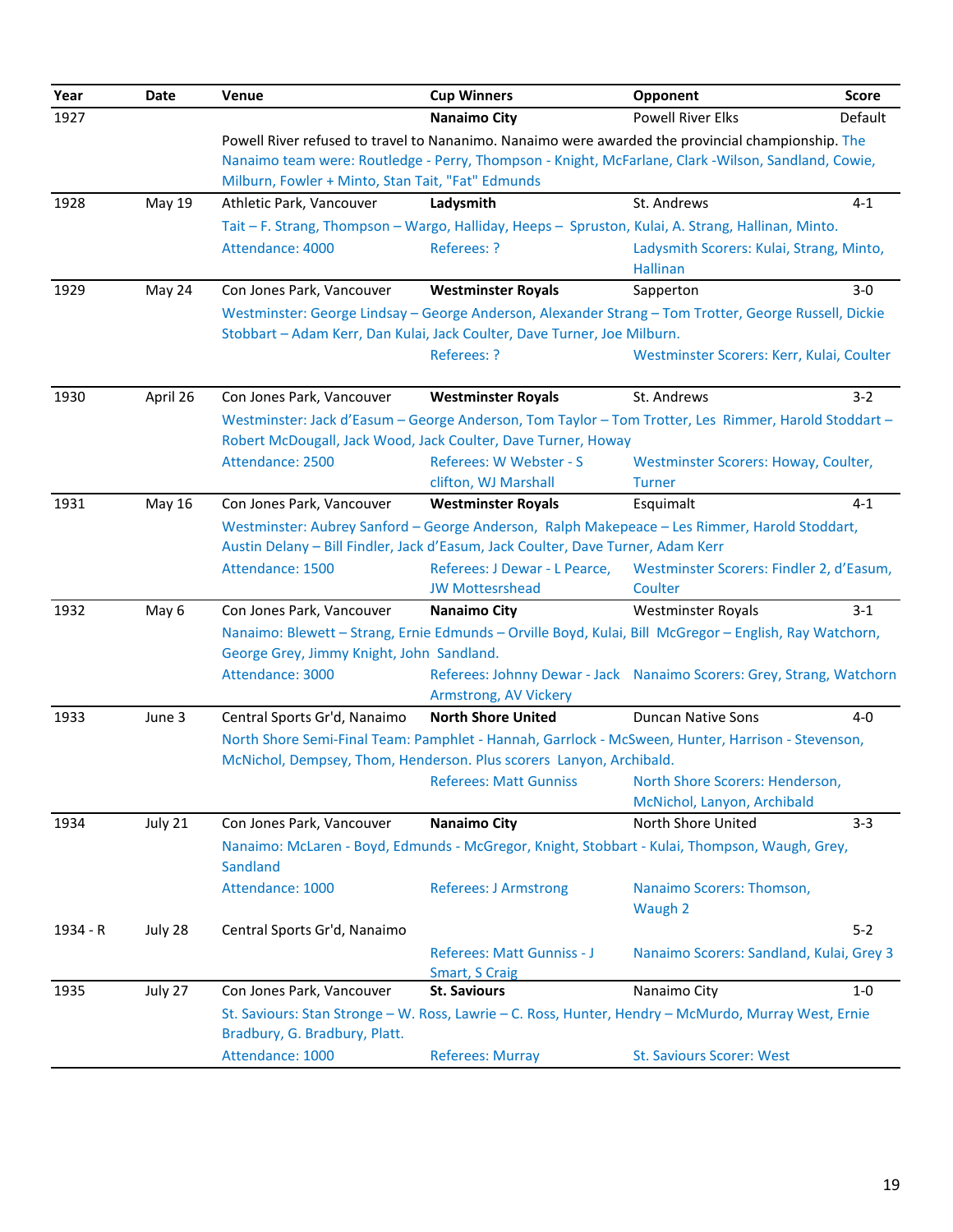| Year      | Date          | Venue                                           | <b>Cup Winners</b>                                                                                         | Opponent                                                | <b>Score</b> |
|-----------|---------------|-------------------------------------------------|------------------------------------------------------------------------------------------------------------|---------------------------------------------------------|--------------|
| 1936      | June 6        | Con Jones Park, Vancouver                       | <b>Westminster Royals</b>                                                                                  | Nanaimo                                                 | $4 - 2$      |
|           |               |                                                 | Westminster:Stan Stronge - George Anderson, Tommy McKibbin - McPherson, Trevor Harvey, Jimmy               |                                                         |              |
|           |               |                                                 | Gemmell - Bill Findler, Johnny McKay, Jack Coulter, Dave Turner, Gray.                                     |                                                         |              |
|           |               | Attendance: 4000                                | <b>Referees: Jack Armstrong</b>                                                                            | Westminster Scorers: Coulter 3, Gemmell                 |              |
| 1937      | Aug 28        | Con Jones Park, Vancouver                       | <b>North Shore United</b>                                                                                  | Victoria City                                           | $3-0$        |
|           |               | Mike McManus, Jimmy Spencer, Alec Christie.     | North Shore: Jack Rabbit - Dempsey, Bob Harrison - Wardlaw, Cummings, Drake - Young, Basil Robinson,       |                                                         |              |
|           |               |                                                 | <b>Referees: Murray</b>                                                                                    | North Shore: Scorers: McManus 2,                        |              |
|           |               |                                                 |                                                                                                            | Spencer                                                 |              |
| 1938      | Sep 1         | Con Jones Park, Vancouver                       | <b>North Shore United</b>                                                                                  | St. Saviours                                            | $2 - 2$      |
|           |               |                                                 | North Shore: Jack Rabbit - Tom Cummings, Bill Wolfe - Hewitt, Trevor Harvey, Christiano - Reg Liptrot,     |                                                         |              |
|           |               |                                                 | Swede Larson, Mike McManus, Jimmy Spencer, Alec Christie, Basil Robinson.                                  |                                                         |              |
|           |               |                                                 | <b>Referees: Alex Murray</b>                                                                               | <b>North Shore Scorers: McManus 2</b>                   |              |
| 1938 - R  | Sep 7         | Con Jones Park, Vancouver                       |                                                                                                            |                                                         | $2 - 0$      |
|           |               |                                                 | <b>Referees: Alex Murray</b>                                                                               | <b>North Shore Scorers: McManus 2</b>                   |              |
| 1939      | July 1        | Con Jones Park, Vancouver                       | <b>St. Saviours</b>                                                                                        | Radials                                                 | $4 - 1$      |
|           |               |                                                 | St. Saviours: Dan Kulai - Jack Jones, Ross - J. Milstead, Joe Ellett, Murray West - McKay, Jackie Muir,    |                                                         |              |
|           |               | Byford, Larson, Tommy Milstead. Sub: Jack Waugh |                                                                                                            |                                                         |              |
|           |               | Attendance: 1200                                | Referees: ?                                                                                                | <b>St Saviours Scorers: Muir 3, Tommy</b>               |              |
|           |               |                                                 |                                                                                                            | <b>Milstead</b>                                         |              |
| 1940 - G1 | July 17       | Con Jones Park, Vancouver                       | <b>Radials</b>                                                                                             | North Shore United                                      | $0-0$        |
|           |               |                                                 | Radials: Stan Stronge - G. Smith, Tommy McKibbin - Henderson, Eric Camp, Cowan - Jack Johnson, Johnny      |                                                         |              |
|           |               | McKay, Hap Smith, Greer, Reg Liptrot.           |                                                                                                            |                                                         |              |
|           |               | Attendance: 1000                                | <b>Referees: Alex Murray</b>                                                                               |                                                         |              |
| 1940 - G2 | July 20       | Con Jones Park, Vancouver                       |                                                                                                            |                                                         | $3-0$        |
|           |               | Attendance: 1200                                | Referees: ?                                                                                                | Radials Scorers: Hap Smith 2, Johnson                   |              |
| 1940 - G3 | July 24       | Con Jones Park, Vancouver                       |                                                                                                            |                                                         | $6-1$        |
|           |               | Attendance: 1600                                | <b>Referees: Dick Woodard</b>                                                                              | Radials Scorers: Johnson 2, Camp, Hap<br>Smith 2, McKay |              |
| 1941 - G1 | June 14       | Con Jones Park, Vancouver                       | <b>North Shore United</b>                                                                                  | Radials                                                 | $2 - 1$      |
|           |               |                                                 | North Shore: Bumstead - Cummings, Bob Harrison - Trevor Harvey, Glover, Newbold - Jimmy Love, Basil        |                                                         |              |
|           |               |                                                 | Robinson, Mike McManus, Jimmy Spencer, Normie McLeod. Sub: Matheson                                        |                                                         |              |
|           |               | Attendance: 1200                                | <b>Referees: Andy Hunter</b>                                                                               | North Shore Scorers: Robinson, Harvey                   |              |
| 1941 - G2 | June 18       | Con Jones Park, Vancouver                       |                                                                                                            |                                                         | $4 - 2$      |
|           |               | Attendance: 800                                 | <b>Referees: Alex Murray</b>                                                                               | North Shore Scorers: Robinson,                          |              |
|           |               |                                                 |                                                                                                            | McManus, Mathieson, o.g.                                |              |
| 1942      | June 13       | Athletic Park, Vancouver                        | <b>Boeings</b>                                                                                             | Victoria Machinery Depot                                | $4 - 3$      |
|           |               |                                                 | Boeings: George Steele - Dave de Silva, Joe Jenkinson - Johnny Webber, Jim Muir (c), Dave Simpson - Alec   |                                                         |              |
|           |               |                                                 | Scott, Marcel Temoin, Frank Ambler, Mike Wilkinson, Johnny Robinson                                        |                                                         |              |
|           |               | Attendance: 2500                                | <b>Referees: Alex Murray</b>                                                                               | Boeings Scorers: Ambler 2, Muir (pk),<br>Robinson       |              |
| 1943      | <b>May 29</b> | Athletic Park, Vancouver                        | <b>Pro-Rec FC</b>                                                                                          | North Shore United                                      | $2 - 1$      |
|           |               |                                                 | Pro-Rec: Grant Morton - Stan Grozdanich, Alex Shepherd - Gordon Hall, Walter Zielski, Ross Smyth - Charlie |                                                         |              |
|           |               |                                                 | Campbell, Jimmy Greig, Pete Richardson, Dick Cattermole, Bert Rush. Spares: Ted Speers, Art Matthewson,    |                                                         |              |
|           |               | <b>Harry Smith</b>                              |                                                                                                            |                                                         |              |
|           |               | Attendance: 1500                                | <b>Referees: Alex Murray</b>                                                                               | Pro-Rec Scorers: Charlie Campbell, Bert<br>Rush         |              |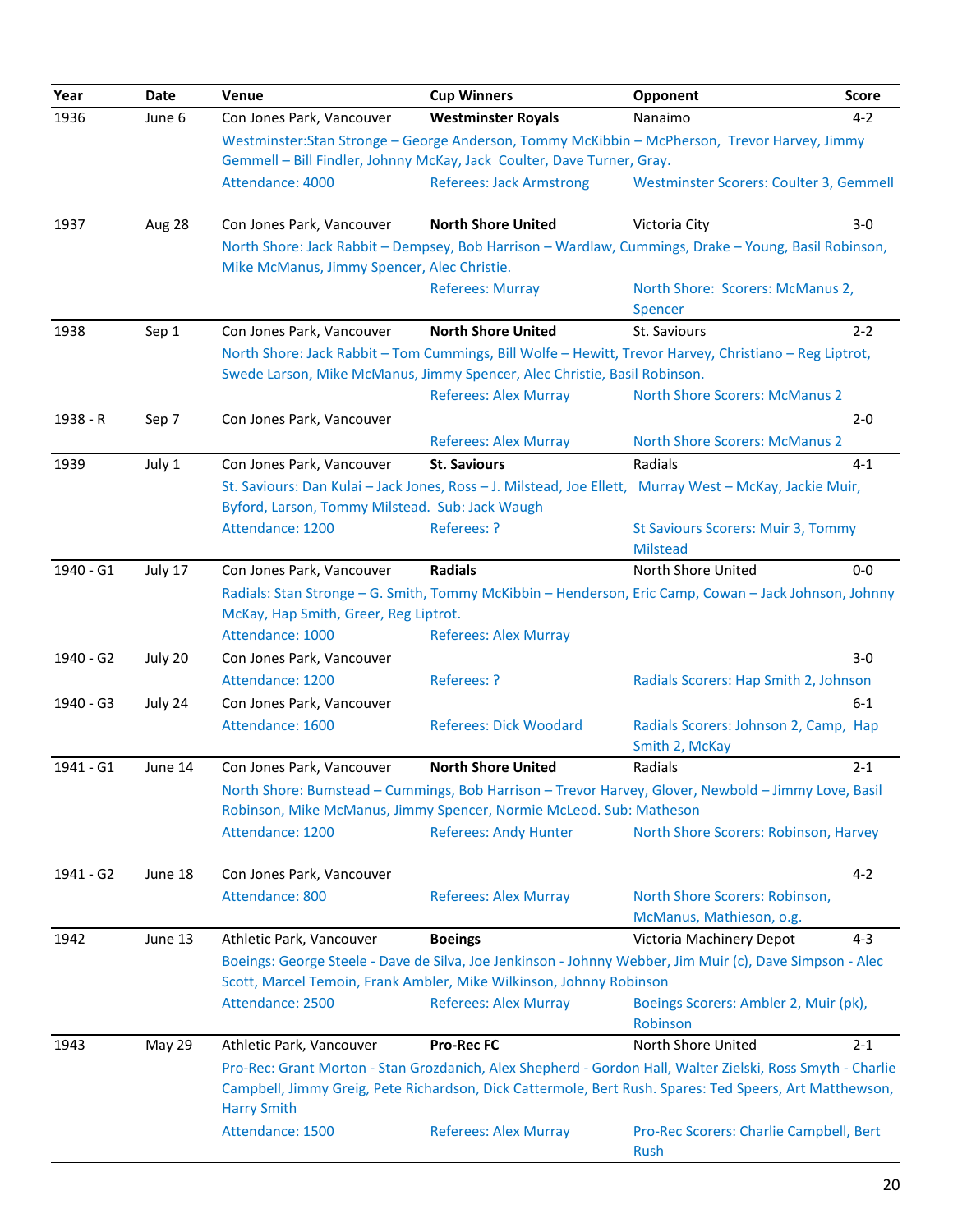| Year     | Date          | Venue                                                       | <b>Cup Winners</b>                                                                                     | Opponent                                                  | <b>Score</b> |
|----------|---------------|-------------------------------------------------------------|--------------------------------------------------------------------------------------------------------|-----------------------------------------------------------|--------------|
| 1944     | May 24        | Capilano Stadium, Vancouver                                 | <b>North Shore United</b>                                                                              | <b>Boeing FC</b>                                          | $4 - 1$      |
|          |               |                                                             | North Shore: Steele - Cumming, Hagman - Hall, Harvey, Spencer - Rogers, McNeill, McManus, Grey,        |                                                           |              |
|          |               | Denton. Spare: Clem Philley                                 |                                                                                                        |                                                           |              |
|          |               | Attendance: 2000                                            | <b>Referees: Andy Hunter</b>                                                                           | North Shore Scorers: McManus 3, McNeil                    |              |
| 1945     | June 9        | Callister Park, Vancouver                                   | <b>North Shore United</b>                                                                              | Victoria West                                             | $6 - 2$      |
|          |               |                                                             | North Shore Squad: Herb Smith - Tommy Cumming, Bob Harrison, Jimmy Schultheis, Walter Zielski, Jimmy   |                                                           |              |
|          |               |                                                             | Spencer, Jimmy Love, Jimmy Greig, Richie Warren, Pete Richardson, Jimmy Love, Art Denton, George (Uke) |                                                           |              |
|          |               |                                                             | Grey, George Steele, Jimmy Sinclair, Don Petrie, Alex Chalmers                                         |                                                           |              |
|          |               | Attendance: 2700                                            | Referees: Kulai                                                                                        | North Shore Scorers: Jimmy Greig 2,                       |              |
|          |               |                                                             |                                                                                                        | Richie Warren, Pete Richardson, Jimmy                     |              |
|          |               |                                                             |                                                                                                        | Love, Art Denton                                          |              |
| 1946     | June 15       | Callister Park, Vancouver                                   | <b>North Shore United</b>                                                                              | Collingwood                                               | $3 - 1$      |
|          |               |                                                             | North Shore: Laycock - Cumming, Harrison - Smith, Morley, Hunter - Gorrie, Matheson, Whittaker,        |                                                           |              |
|          |               | Spencer, Ambler. Sub: Harvey                                |                                                                                                        |                                                           |              |
|          |               | Attendance: 2500                                            | Referees: ?                                                                                            | North Shore Scorers: Trevor Harvey 2,                     |              |
|          |               |                                                             |                                                                                                        | <b>Fred Whittaker</b>                                     |              |
| 1947     | June 21       | Callister Park, Vancouver                                   | <b>St. Andrews FC</b>                                                                                  | North Shore United                                        | $5-2$        |
|          |               |                                                             | St. Andrews: Bobby Newbold - Irving Storness, Johnny Webber - Wes Henderson, Jackie Jones, Jackie      |                                                           |              |
|          |               |                                                             | Whent - Jimmy Greig, Don Matheson, Frank Ambler, Dave Brown, Johnny Newbold                            |                                                           |              |
|          |               | Attendance: 3800                                            | Referees: ?                                                                                            | St. Andrews Scorers: Frank Ambler 3,                      |              |
|          |               |                                                             |                                                                                                        | Dave Brown, Jimmy Greig                                   |              |
| 1948     | June 19       | Callister Park, Vancouver                                   | <b>North Shore United</b>                                                                              | St. Andrews FC                                            | $4 - 3$      |
|          |               |                                                             | North Shore: Ian McKay - Harry Anderson, Tommy Cumming - Alex Reid, Trevor Harvey, Dave Cairns -       |                                                           |              |
|          |               |                                                             | Jimmy Gemmell, Bill Smith, Frank Ambler, Dave Brown, Gordon Stewart. Subs: Kenny Lawn, Jimmy           |                                                           |              |
|          |               | Spencer, Stan Laycock                                       |                                                                                                        |                                                           |              |
|          |               | Attendance: 3400                                            | <b>Referees: Bobbie Calder</b>                                                                         | North Shore Scorers: Frank Ambler 3,<br><b>Dave Brown</b> |              |
| 1949     | June 25       | Callister Park, Vancouver                                   | <b>North Shore United</b>                                                                              | St. Andrews FC                                            | $2 - 1$      |
|          |               |                                                             | North Shore: Ashdown - Cumming, Anderson - Spencer, Reid, Smith - Ambler, Greer, Fred Whittaker,       |                                                           |              |
|          |               | Trevor Harvey, Dave Moyies - Beckett                        |                                                                                                        |                                                           |              |
|          |               |                                                             | Referees: ?                                                                                            | North Shore Scorers: Dave Moyies, Frank                   |              |
|          |               |                                                             |                                                                                                        | Ambler                                                    |              |
| 1950     | July 19       | Callister Park, Vancouver                                   | <b>St. Andrews FC</b>                                                                                  | Collingwood                                               | $2 - 2$      |
|          |               |                                                             | St. Andrews: Bobby Newbold - Jones, Webber - Henderson, Johnny Newbold, Don Matheson - George          |                                                           |              |
|          |               | Steele, Doug Greig, Brian Philley, John Halley, Harry Smith |                                                                                                        |                                                           |              |
|          |               | Attendance: 1500                                            | Referees: Dan Kulai - Frank                                                                            | St. Andrews Scorers: Doug Greig, John                     |              |
|          |               |                                                             | Lee, Jumbo McLean                                                                                      | <b>Halley</b>                                             |              |
| 1950 - R | July 26       | Callister Park, Vancouver                                   | <b>St. Andrews FC</b>                                                                                  | Collingwood                                               | $4 - 2$      |
|          |               | Attendance: 1500                                            | Referees: Dan Kulai                                                                                    | St. Andrews Scorers: Doug Greig 2, John                   |              |
|          |               |                                                             |                                                                                                        | Halley, George Steele,                                    |              |
| 1951     | <b>May 26</b> | Callister Park, Vancouver                                   | <b>St. Andrews FC</b>                                                                                  | Victoria United                                           | $2 - 1$      |
|          |               |                                                             | St. Andrews: Art Hughes, John Halley, Roy Cairns, Johnny Webber, Wes Henderson, Jackie Jones + others  |                                                           |              |
|          |               |                                                             |                                                                                                        |                                                           |              |
|          |               |                                                             | Referees: ?                                                                                            | St. Andrews Scorers: Art Hughes, John                     |              |
|          |               |                                                             |                                                                                                        | <b>Halley</b>                                             |              |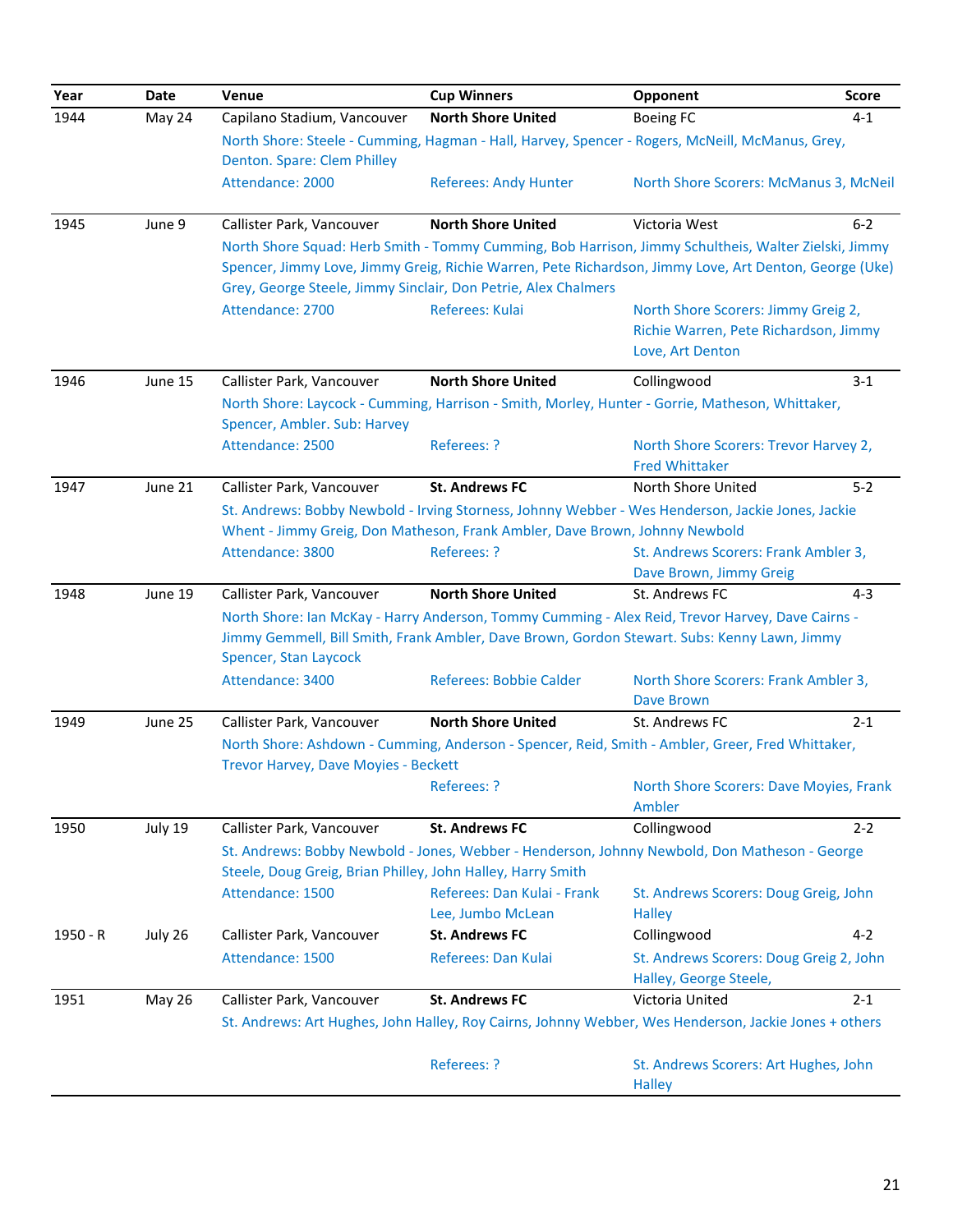| Year     | Date     | Venue                                                                  | <b>Cup Winners</b>                                                                                         | Opponent                                                  | <b>Score</b> |
|----------|----------|------------------------------------------------------------------------|------------------------------------------------------------------------------------------------------------|-----------------------------------------------------------|--------------|
| 1952     | Sep 20   | Callister Park, Vancouver                                              | <b>Vancouver City</b>                                                                                      | <b>Westminster Royals</b>                                 | $3-2$        |
|          |          |                                                                        | Vancouver: Bob Bissett - Norm Giustini, Eddie Durante - Jack Stanley, Joe Jordan, Jack Dewhirst - Alan     |                                                           |              |
|          |          |                                                                        | Sawyer, Denny Rogers, Brian Philley, Stan Bob, Tom McHugh. Subs: Pat Philley, Jack Bowers, Bus Byford,     |                                                           |              |
|          |          | Charlie Lavery, Harry Buchanan                                         |                                                                                                            |                                                           |              |
|          |          | Attendance: 2000                                                       | Referees: ?                                                                                                | Vancouver Scorers: Denny Rogers 2, Stan                   |              |
| 1953     | July 25  | Callister Park, Vancouver                                              | <b>Vancouver City</b>                                                                                      | <b>Bob</b><br><b>Westminster Royals</b>                   | $1-0$        |
|          |          |                                                                        | Vancouvr City: Ashdown - Norm Giustini, Bogdanovich - Moffat, Pat Philley, Durante - Dick Higgins, Denny   |                                                           |              |
|          |          | Rogers, Letson, Brian Philley, McHugh. Spare: Ken Harrison             |                                                                                                            |                                                           |              |
|          |          | Attendance: 2125                                                       | Referees: Dan Kulai - Frank                                                                                | Vancouver Scorers: Ken Harrison                           |              |
|          |          |                                                                        | Lee, Eric Longhurst                                                                                        |                                                           |              |
| 1954     | June 12  | Callister Park, Vancouver                                              | <b>Vancouver Firefighters FC</b>                                                                           | Vancouver City                                            | $5 - 1$      |
|          |          |                                                                        | Firefighters: Reg Sheppard, Art Hughes, Dave Morton, Alex MacKay, Frank Ambler, Doug Greig, Don            |                                                           |              |
|          |          | Hutton, Pete Proctor, Ollie Stanley + others,                          |                                                                                                            |                                                           |              |
|          |          | Attendance: 1710                                                       | Referees: Dan Kulai                                                                                        | Firefighters Scorers: Art Hughes 2, Dave                  |              |
|          |          |                                                                        |                                                                                                            | Morton 2, Alex MacKay                                     |              |
| 1955     | Aug 6    | Callister Park, Vancouver                                              | <b>Vancouver Firefighters FC</b>                                                                           | Vancouver City                                            | $3-2$        |
|          |          |                                                                        | Firefighters: Ken Pears - Kenning, McKay - Proctor, Sullivan, Durante - Gordon McLeod, Morton, Art         |                                                           |              |
|          |          | Hughes, Greig, Frank Ambler. Spares: Hutton, Smith<br>Attendance: 1662 | Referees: ?                                                                                                | Firefighters Scorers: Frank Ambler, Don                   |              |
|          |          |                                                                        |                                                                                                            | <b>Hutton 2</b>                                           |              |
| 1956     | Apr 29   | Callister Park, Vancouver                                              | Hale-Co                                                                                                    | Victoria Strathcona                                       | $3 - 2$      |
|          |          |                                                                        | Hale-Co: Ray Dixon, Norm Giustini, Gordon McLeod, Jack Cowan, Brian Philley, Bobby Bruce, Dave             |                                                           |              |
|          |          | Patterson, Kenny Campbell + others                                     |                                                                                                            |                                                           |              |
|          |          | Attendance: 1377                                                       | Referees: Dan Kulai - Chic Lee,                                                                            | Hale-Co Scorers: Dave Patterson, Brian                    |              |
|          |          |                                                                        | <b>Tom Miller</b>                                                                                          | Philley, Bobby Bruce                                      |              |
| 1957     | May 20   | Callister Park, Vancouver                                              | <b>Vancouver Firefighters FC</b>                                                                           | Wallace                                                   | $4 - 0$      |
|          |          |                                                                        | Firefighters: Ken Pears - Jack Connell, Alex McKay - Doug Greig, Gordon Nordby, Ernie Durante - Hal Finch, |                                                           |              |
|          |          |                                                                        | Pete Proctor, Terry Cowan, Art Hughes, Jim Miller. Subs: Bob Woods, Glen Johnson, Ed Muir                  |                                                           |              |
|          |          | Attendance: 575                                                        | Referees: Dan Kulai                                                                                        | Firefighters Scorers: Terry Cowan 3, Art<br><b>Hughes</b> |              |
| 1958     | April 13 | Callister Park, Vancouver                                              | <b>Capilano FC</b>                                                                                         | Vancouver Firefighters FC                                 | $3 - 2$      |
|          |          |                                                                        | Capilano: Fred Briscoe - Shenton, Terry McKibbin - Ernie McLaren, Al Green, Price - Gordie McLeod, Stu     |                                                           |              |
|          |          |                                                                        | Crossan, Neil McEachnie, Normie McLeod, Art Bennett. Spares: Brian Philley, Young                          |                                                           |              |
|          |          | Attendance: 2260                                                       | Referees: Dan Kulai                                                                                        | Capilano Scorers: Neil McEachnie 2,                       |              |
|          |          |                                                                        |                                                                                                            | <b>Normie McLeod</b>                                      |              |
| 1959     | March 27 | Callister Park, Vancouver                                              | <b>Capilano FC</b>                                                                                         | Wallace                                                   | $2 - 2$      |
|          |          |                                                                        | Capilano: Fred Briscoe - Frank Noga, George Young, Terry McKibbin, Ernie McLaren, Normie McLeod,           |                                                           |              |
|          |          | Gordie McLeod, Neil McEachnie, Art Bennett + others                    |                                                                                                            |                                                           |              |
|          |          | Attendance: 2000                                                       | Referees: Dan Kulai - Frank                                                                                | Capilano Scorers: Stu Crossan 2                           |              |
|          |          |                                                                        | Lee,?                                                                                                      |                                                           | $2 - 1$      |
| 1959 - R | April 4  | Callister Park, Vancouver<br>Attendance: 2500                          | Referees: Dan Kulai - Frank                                                                                | Capilano Scorers: Neil McEachnie 2                        |              |
|          |          |                                                                        | Lee, ?                                                                                                     |                                                           |              |
| 1960     | April 9  | Royal Athletic Park, Victoria                                          | <b>North Shore Carlings</b>                                                                                | Victoria Evcoes                                           | $2 - 0$      |
|          |          |                                                                        | North Shore: Bill Bachop - Frank Noga, Ben Hackman - Jim Wilson, Joe Hillhouse, Jack Steele - Henk Ven der |                                                           |              |
|          |          |                                                                        | Vecht, Robbie Chalmer, Keith Smith, Harry Price, Bob Smith. Subs: Tom Styles, Ken Campbell, Vinitio Canta  |                                                           |              |
|          |          |                                                                        |                                                                                                            |                                                           |              |
|          |          | Attendance: 2000                                                       | Referees: George Steele - Ray                                                                              | North Shore Scorers: Harry Price, Bob                     |              |
|          |          |                                                                        | <b>Hewlett, Jack Adams</b>                                                                                 | Smith                                                     |              |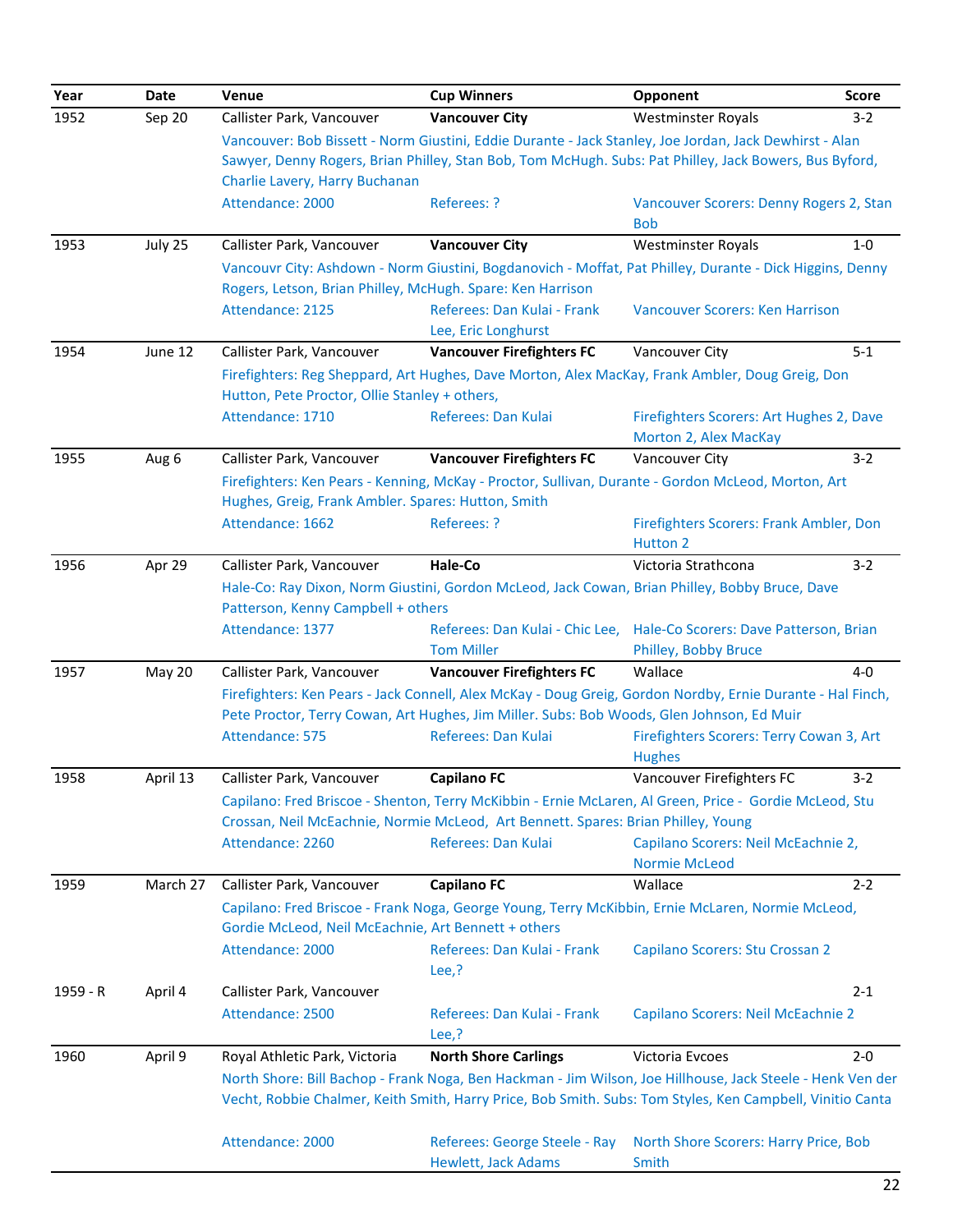| Year     | Date          | Venue                                      | <b>Cup Winners</b>                                                                                          | Opponent                                                   | <b>Score</b> |
|----------|---------------|--------------------------------------------|-------------------------------------------------------------------------------------------------------------|------------------------------------------------------------|--------------|
| 1961     | May 22        | Callister Park, Vancouver                  | <b>Vancouver Firefighters FC</b>                                                                            | <b>Westminster Royals</b>                                  | $3 - 3$      |
|          |               |                                            | Firefighters: Art Hughes, Jim Blundell, Doug Greig, Ken Pears, Dave Hutton, Eddie Bak, Bob McKay, Gordon    |                                                            |              |
|          |               |                                            | Nordby, Dick Kenning, Art Bennett, Bob Mills Terry McKibbin + others. Coach: Dave Sullivan                  |                                                            |              |
|          |               | Attendance: 2552                           | Referees: Dan Kulai - John<br>Webber, ?                                                                     | Firefighters Scorers: Art Hughes 2, Jim<br><b>Blundell</b> |              |
| 1961 - R | May 24        | Callister Park, Vancouver                  |                                                                                                             |                                                            | $3 - 1$      |
|          |               | Attendance: 3216                           | Referees: ?                                                                                                 | <b>Firefighters Scorers: Art Hughes 3</b>                  |              |
| 1962     | June 23       | Callister Park, Vancouver                  | <b>Vancouver Firefighters FC</b>                                                                            | Canadians                                                  | $3 - 1$      |
|          |               |                                            | Firefighters: Eddie Bak, Art Bennett, Jim Blundell, Ernie Durante, Doug Greig, Art Hughes, Dave Hutton,     |                                                            |              |
|          |               |                                            | Gordie Ion, Bob McKay, Terry McKibbon, Norm McLeod, Bob Mills, Al Lenfesty, Gordy Nordby, Ken Pears,        |                                                            |              |
|          |               | Attendance: 1118                           | Referees: Johnny Webber -                                                                                   | Firefighters Scorers: Jim Blundell, Art                    |              |
|          |               |                                            | Frank Lee, Tom Miller                                                                                       | <b>Bennett, Normie McLeod</b>                              |              |
| 1963     | <b>May 26</b> | Callister Park, Vancouver                  | <b>Vancouver Firefighters FC</b>                                                                            | Italian-Canadians                                          | $1-0$        |
|          |               |                                            | Firefighters (from Semi-Final and Final newspaper reports): Ken Pears, Art Bennett, Gary Stevens, Eddie     |                                                            |              |
|          |               |                                            | Bak, Bob McKay, Louis Trischuk, Art Hughes, Jim Blundell, Dave Hutton, Bob Mills, Doug Greig + others?      |                                                            |              |
|          |               | (Note: Final Match abandoned - crowd riot) |                                                                                                             |                                                            |              |
|          |               | Attendance: 2800                           | <b>Referees: Frank Lee</b>                                                                                  | <b>Firefighters Scorers: Gary Stevens</b>                  |              |
| 1964     | May 31        | Callister Park, Vancouver                  | <b>Columbus FC</b>                                                                                          | Vancouver Firefighters FC                                  | $2 - 1$      |
|          |               |                                            | Columbus: John Commuzzi, Tony Canta, Errol Crossan, Steve Djoric, Carlos Franco, Bob Hazeldine, Barry       |                                                            |              |
|          |               | Zambrano.                                  | Ihakski, Dino Massignani, Roy Nosella, Merv Schweitzer, Frank Sealy, Bobby Smith, Gino Vazzoler, George     |                                                            |              |
|          |               | Attendance: 2600                           | Referees: Dan Kulai                                                                                         | Columbus Scorers: Roy Nosella, Barry                       |              |
|          |               |                                            |                                                                                                             | <b>Ihaksi</b>                                              |              |
| 1965     | July 1        | Callister Park, Vancouver                  | <b>Vancouver Firefighters FC</b>                                                                            | Columbus FC                                                | $4 - 2$      |
|          |               |                                            | Firefighters: Ken Pears, Robert Allen, Greg Arnett, Eddie Bak, Don Boyd, Jim Blundell, Tom Miller, Louis    |                                                            |              |
|          |               | Trischuk + 3 others.                       |                                                                                                             |                                                            |              |
|          |               | Attendance: 1500                           | Referees: ?                                                                                                 | Firefighters Scorers: Jim Blundell, Don                    |              |
|          |               |                                            |                                                                                                             | Boyd, Louie Trischuk, Tom Millar                           |              |
| 1966     | June 19       | Callister Park, Vancouver                  | <b>North Shore Luckies</b>                                                                                  | Vancouver Firefighters FC                                  | $2 - 1$      |
|          |               |                                            | North Shore: John Woods, Don Hunter, Max Finney, Norm Forshaw, Ed Cannon + others                           |                                                            |              |
|          |               | Attendance: 740                            | Referees: Frank Lee - Dan                                                                                   | North Shore Scorers: Don Hunter 2                          |              |
|          |               |                                            | Kulai, Chick Lee                                                                                            |                                                            |              |
| 1967     | May 14        | Callister Park, Vancouver                  | <b>Vancouver Firefighters FC</b>                                                                            | North Shore Luckies                                        | $1 - 0$      |
|          |               |                                            | Firefighters: Ken Pears, Ed Cannon, Steve Djoric, Greg Arnett, Louie Trischuk, Eddie Bak, Gary Stevens, Bob |                                                            |              |
|          |               |                                            | Mills, Dave Hutton + others. Subs: Bob Sedgwick, Mike Gilmore. Coach: Doug Greig                            |                                                            |              |
|          |               | Attendance: 635                            | Referees: ?                                                                                                 | <b>Firefighters Scorers: Ed Cannon</b>                     |              |
| 1968     | May 4         | Callister Park, Vancouver                  | <b>Columbus FC</b>                                                                                          | North Shore Luckies                                        | $3 - 1$      |
|          |               |                                            | Columbus: Jim Berry, Alan Bristowe, Steve Djoric, Peter Greco, Bob Hazeldine, Victor Kodelja, Sam           |                                                            |              |
|          |               |                                            | Lenarduzzi, Vanni Lenarduzzi, Peter Simpson, Gene Vazzoler, Sergio Zanatta. Coach: Joe Csabai               |                                                            |              |
|          |               | Attendance: 650                            | Referees: ?                                                                                                 | Columbus Scorers: Bobby Smith 2, Vanni                     |              |
|          |               |                                            |                                                                                                             | Lenarduzzi                                                 |              |
| 1969     | May 19        | Empire Stadium, Vancouver                  | <b>Columbus FC</b>                                                                                          | Glenavon                                                   | $2 - 0$      |
|          |               |                                            | Columbus: Jim Berry, John Comuzzi, Steve Djoric, Peter Greco, Victor Kodelja, Sam Lenarduzzi, Vanni         |                                                            |              |
|          |               |                                            | Lenarduzzi, Dan Rosengren, Peter Simpson, Gene Vazzoler, Sergio Zanatta                                     |                                                            |              |
|          |               | Attendance: 1105                           | Referees: ?                                                                                                 | Columbus Scorers: Sergio Zanatta, Peter                    |              |
|          |               |                                            |                                                                                                             | Simpson                                                    |              |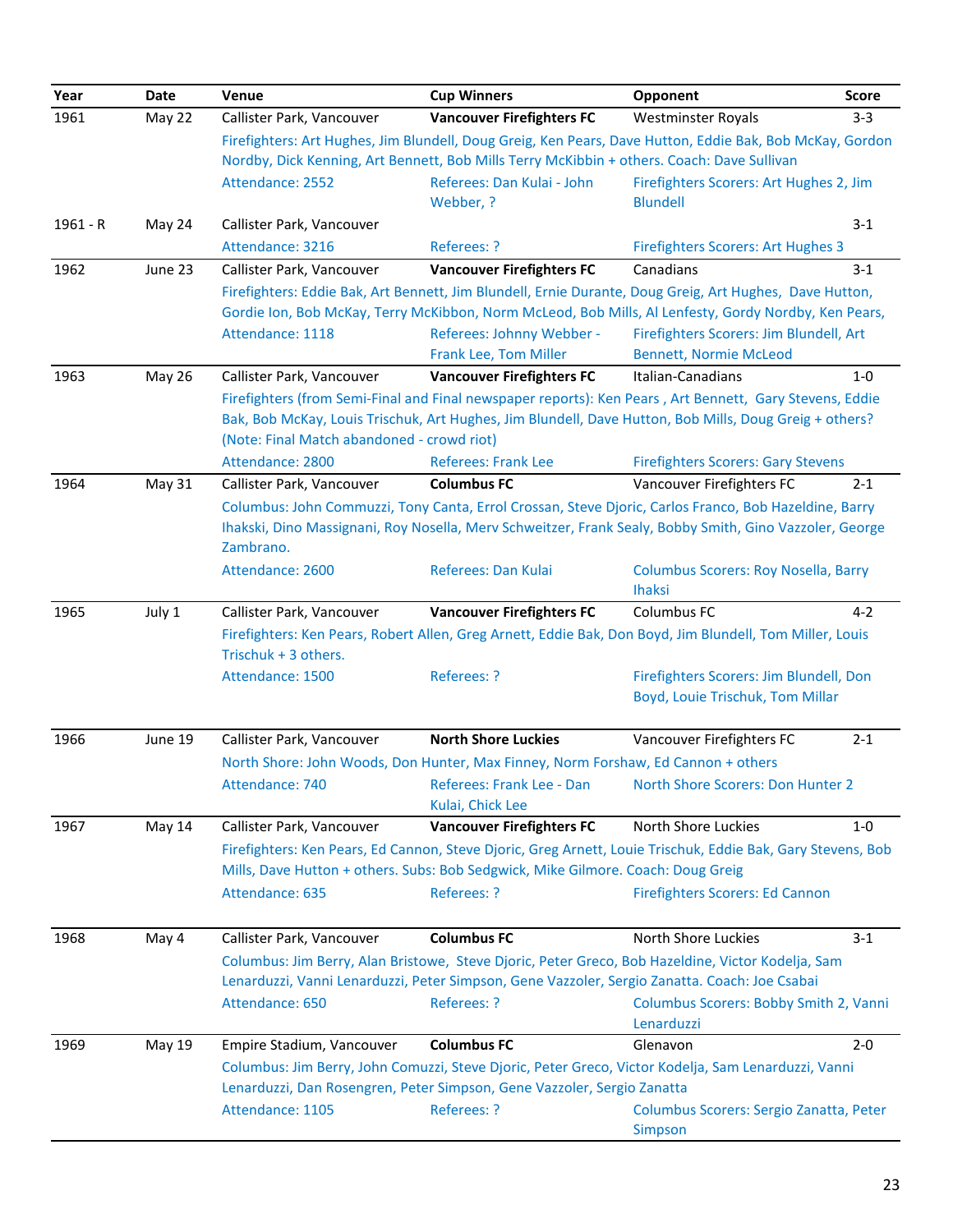| Year | <b>Date</b> | Venue                                                 | <b>Cup Winners</b>                                                                                                                                                                                                                                                                                                     | Opponent                                                           | <b>Score</b> |
|------|-------------|-------------------------------------------------------|------------------------------------------------------------------------------------------------------------------------------------------------------------------------------------------------------------------------------------------------------------------------------------------------------------------------|--------------------------------------------------------------------|--------------|
| 1970 | May 17      | Swangard Stadium, Burnaby                             | <b>Croatia SC</b>                                                                                                                                                                                                                                                                                                      | Paul's Tailors                                                     | $2 - 0$      |
|      |             | <b>Coach Vlado Dosen</b>                              | Croatia: Colin Atkinson, Bruce Ballam, Roger Burkett, Stepjan Curman, Joe Domjan, Neil Ellett, Ken Elmer,<br>Mimi Ficic, John Haar, Harold Hansen, Gerry Heaney, Zlatko Kos, Len Lenovoy, Dennis Rose, Greg Weber.                                                                                                     |                                                                    |              |
|      |             | Attendance: 1500                                      | Referees: ?                                                                                                                                                                                                                                                                                                            | Croatia Scorers: Roger Burkett, Zlatko Kos                         |              |
| 1971 | May 23      | Swangard Stadium, Burnaby                             | Eintracht                                                                                                                                                                                                                                                                                                              | Paul's Tailors                                                     | $2 - 0$      |
|      |             |                                                       | Eintracht: Greg Arnett, Peter Arnett, Adie Becker, Andy Becker, Wolfgang Bludau, Peter Efrenjan, Wolfgang<br>Eladan, Graham Lee, Les Parsons, Gary Thompson, Danny Webster                                                                                                                                             |                                                                    |              |
|      |             |                                                       | Referees: ?                                                                                                                                                                                                                                                                                                            | Eintracht Scorers: Peter Arnett, Wolfgang<br><b>Bludau</b>         |              |
| 1972 | Aug 6       | Swangard Stadium, Burnaby                             | <b>Westminster Blues</b>                                                                                                                                                                                                                                                                                               | Norburn                                                            | $2 - 0$      |
|      |             |                                                       | Westminster: Gary Born, Rusty Bruce, Neil Calver, Tom Forrester, Brian Gant, Metro Gerela, Robbie<br>Goodheart, Jim Irving, Joe Little, Dan Lomas, Bill Sinclair, Doug Wilson                                                                                                                                          |                                                                    |              |
|      |             |                                                       | Referees: ?                                                                                                                                                                                                                                                                                                            | Westminster Scorers: Doug Wilson, Dan<br>Lomas                     |              |
| 1973 | June 3      | Empire Stadium, Vancouver                             | <b>Vancouver Firefighters FC</b>                                                                                                                                                                                                                                                                                       | <b>Westminster Blues</b>                                           | $3-0$        |
|      |             | <b>Tetrault, Louis Trischuk</b>                       | Firefighters: Allen, Gill, Mike Gilmore, Jim Goodheart, Robbie Goodheart, John Haar, Al Hardy, Ken Harris,<br>Glen Hunter, Dave Hutton, Nichol, Steve Rogers, Rose, Schwab, Bob Sedgwick, Singleton, Gary Stevens,                                                                                                     |                                                                    |              |
|      |             | Attendance: 1200                                      | Referees: ?                                                                                                                                                                                                                                                                                                            | Firefighters Scorers: Jim Goodheart, Bob<br>Rose, Robbie Goodheart |              |
| 1974 | June 2      | Empire Stadium, Vancouver                             | Lobban's FC                                                                                                                                                                                                                                                                                                            | Royal Oak Astors                                                   | $3-2$        |
|      |             | Paton. Trainer: Hunter Wallace. Manager: John Murray. | Lobbans: Peter Doyle, Peter Phillips, Jim Nicol, John Wallace, Jim Rennie, Ron Peters, Geoff McCormick,<br>Mike Jackson, Ian Downs, Derek Haddleton, Al Veen, Ian Chesire, John Wilson, Bob Metcalfe, Dave Spry,<br>John McManus, Hugh McPharland, Charlie Cook, Bill Campbell, Hunter Wallace, Bill Logan. Coach: Ron |                                                                    |              |
|      |             |                                                       | Referees: Stanley Bennett -<br>Williiam Miller, Harold Finch                                                                                                                                                                                                                                                           | Lobbans Scorers: Jim Rennie 2, Bob<br><b>Metcalfe</b>              |              |
| 1975 | May 11      | Swangard Stadium, Burnaby                             | <b>London Boxing Club</b>                                                                                                                                                                                                                                                                                              | North Shore Pauls                                                  | $4 - 1$      |
|      |             | Windecker, Frank Woods.                               | London: Howie Anderson, Jan Bentley, Bob Bolitho, Kjeld Brodsgaard, Steve Carroll, Ash Douglas, Dan<br>Lomas, Garnett Moen, George Pakos, Ted Reading, Brian Robinson, Ken Ross, Ron Thompson, Bill                                                                                                                    |                                                                    |              |
|      |             |                                                       | Referees: ?                                                                                                                                                                                                                                                                                                            | <b>Boxers Scorers: Dean Stokes 3, Frank</b><br><b>Woods</b>        |              |
| 1976 | May 16      | Royal Athletic Park, Victoria                         | <b>Victoria West</b>                                                                                                                                                                                                                                                                                                   | Italian Canadian Pauls                                             | $1 - 0$      |
|      |             | <b>Gord Reading, Rob Williams</b>                     | Vic West: Ralph Anderson, Marc Bolli, Greg Booth, Jim De Goede, Steve Forslund, Butch Foster, Mike<br>Hardy, Darryl Hooker, Eric Jones, Waining Lee, John McGuire, Gary McLaren, Greg Mellish, Steve Moss,                                                                                                             |                                                                    |              |
|      |             | Attendance: 730                                       | Referees: Danny Girvin -                                                                                                                                                                                                                                                                                               | <b>Vic West Scorers: Gary McLaren</b>                              |              |
| 1977 | May 14      | Swangard Stadium, Burnaby                             | <b>Columbus (Italia-Canadian)</b>                                                                                                                                                                                                                                                                                      | Victoria West                                                      | $1 - 0$      |
|      |             |                                                       | Columbus: Ed Arnicans, Colin Atkinson, Peter Greco, Vanni Lennarduzi, Billy McLeod, Mike McLeod,<br>Norman McLeod, Tom Newman, Jan Prehal, Fillipo Rigazzi, Gene Vazzoler, Doug Wilson, Sergio Zanatta                                                                                                                 |                                                                    |              |
|      |             | Attendance: 900                                       | Referees: ?                                                                                                                                                                                                                                                                                                            | <b>Columbus Scorers: Doug Wilson</b>                               |              |
|      |             |                                                       |                                                                                                                                                                                                                                                                                                                        |                                                                    |              |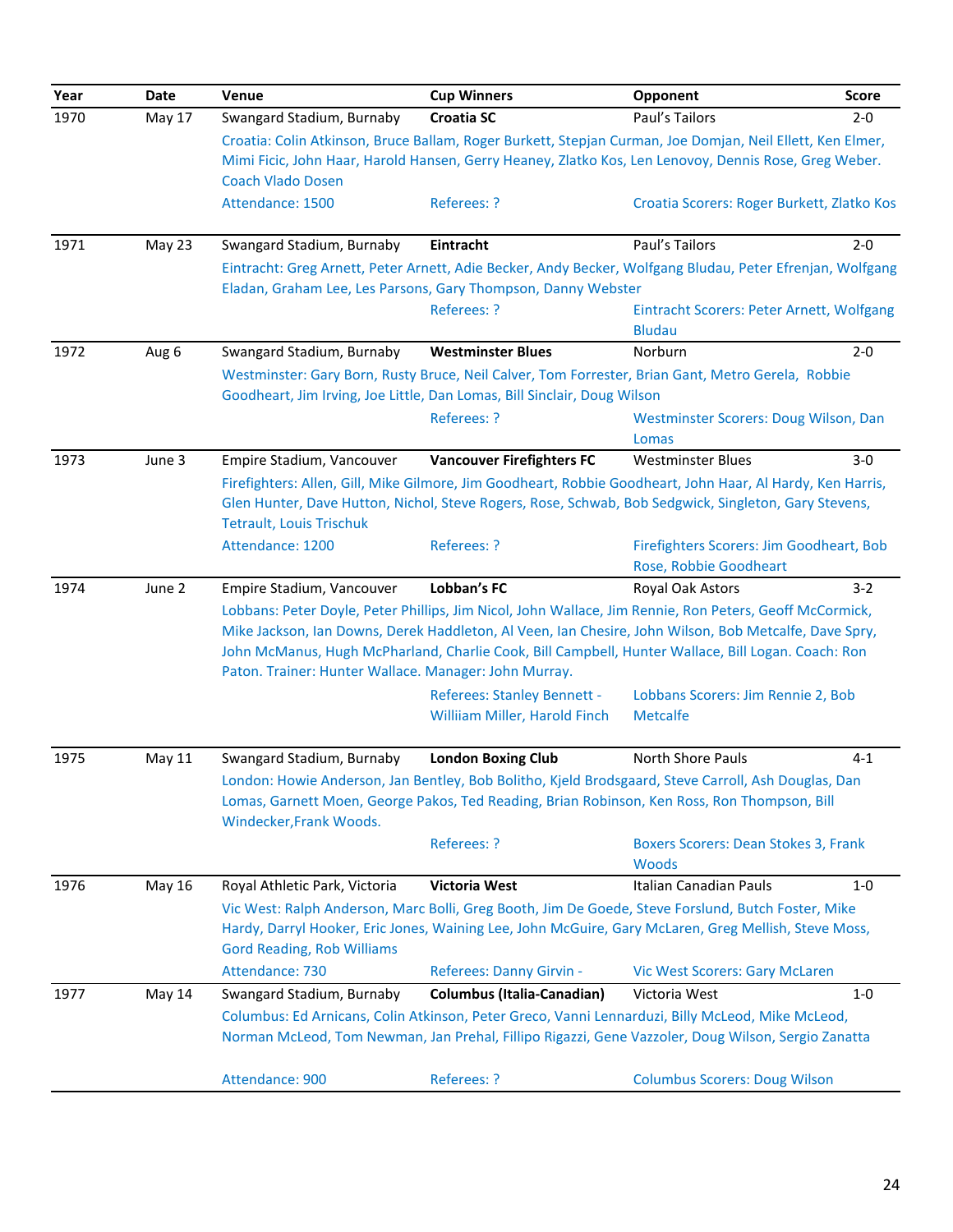| Year | Date          | Venue                                                     | <b>Cup Winners</b>                                                                                                           | Opponent                                    | <b>Score</b> |
|------|---------------|-----------------------------------------------------------|------------------------------------------------------------------------------------------------------------------------------|---------------------------------------------|--------------|
| 1978 | June 4        | Empire Stadium, Vancouver                                 | <b>Columbus FC</b>                                                                                                           | Eldorado Glenavon                           | $1-0$        |
|      |               |                                                           | Columbus: Colin Atkinson, Elio Ciaccia, Joe Cuzzetto, Robin Elliot, Peter Greco, Vanni Lenarduzzi, Alan                      |                                             |              |
|      |               |                                                           | McAvoy, Mike McLeod, Norman McLeod, Hank Polvedore, Filippo Rigazzi, Gene Vazzoler, Doug Wilson,                             |                                             |              |
|      |               | Sergio Zanatta                                            |                                                                                                                              |                                             |              |
|      |               |                                                           | Referees: ?                                                                                                                  | <b>Columbus Scorers: Colin Atkinson</b>     |              |
| 1979 | June 9        | Royal Athletic Park, Victoria                             | <b>Victoria West</b>                                                                                                         | Croatia SC                                  | $5-0$        |
|      |               |                                                           | Vic West: Jim DeGoede, Tim Achtzener, Greg Mellish, Darryl Hooker, Steve Moss, John McGuire, Steve                           |                                             |              |
|      |               |                                                           | Forslund, Butch Foster, Rob Williams, Garnett Moen, Bob Duncan, Ralph Anderson, Jersey Hrasky, Frank                         |                                             |              |
|      |               | Woods, Dan Henry<br>Attendance: 693                       | Referees: Len Bridgeman                                                                                                      | Vic West Scorers: Bob Duncan, Garnett       |              |
|      |               |                                                           |                                                                                                                              | Moen, Steve Forslund 2, Dan Henry           |              |
| 1980 | May 24        | Royal Athletic Park, Victoria                             | <b>Victoria West</b>                                                                                                         | Columbus FC                                 | $2 - 1$      |
|      |               |                                                           | Vic West: Tim Achtzner, Mark Crisp, Jim DeGoode, Bob Duncan, Steve Forslund, Butch Foster, Dan Henry,                        |                                             |              |
|      |               |                                                           | Waining Lee, John McGuire, Gary McLaren, Greg Melish, Steve Moss, Rob Wallace, Rob Williams. Coach:                          |                                             |              |
|      |               | Bob English. Trainer: Lew Williams. Manager: Alex Stewart |                                                                                                                              |                                             |              |
|      |               | Attendance: 800                                           | <b>Referees: Hans Clodius</b>                                                                                                | Vic West Scorers: Robbie Williams 2         |              |
| 1981 | May 24        | Norbrock Stadium, Kamloops                                | <b>Victoria West</b>                                                                                                         | Vancouver Firefighters FC                   | $2 - 0$      |
|      |               |                                                           | Vic West: Jim DeGoede, Waining Lee, Greg Mellish, Butch Foster, Steve Moss, John McGuire, Steve                              |                                             |              |
|      |               |                                                           | Forslund, Howie Kirk, Rob Williams, Ken McFarlane, Bobby Duncan, Glen Jay, Dan Henry, Timmy Achtzner,                        |                                             |              |
|      |               |                                                           | Ike MacKay, Mark Crisp, Gary McLarnin, Robt. Wallace. Manager: Alex Stewart. Coach: Bob English.                             |                                             |              |
|      |               | <b>Trainer: Lew Williams</b>                              | Referees: ?                                                                                                                  |                                             |              |
| 1982 | May 16        | Royal Athletic Park, Victoria                             | <b>Victoria West</b>                                                                                                         | Vic West Scorers: Dan Henry 2<br>Croatia SC | $1 - 0$      |
|      |               |                                                           | Vic West: Tim Achtzner, Paul Askew, Jim De Goede, Steve Forslund, Butch Foster, Dan Henry, Howie Kirk,                       |                                             |              |
|      |               |                                                           | Waining Lee, Ike MacKay, John McGuire, Gary McLaren, Dallas Moen, Steve Moss, Robbie Wallace, Rob                            |                                             |              |
|      |               | <b>Williams</b>                                           |                                                                                                                              |                                             |              |
|      |               |                                                           | Referees: Dominic Pace -?                                                                                                    | Vic West Scorers: Robbie Williams           |              |
| 1983 | May 15        | Kinsmen Stad., N. Vancouver                               | <b>Vancouver Firefighters FC</b>                                                                                             | Univ. of Victoria Vikings                   | $3-1$        |
|      |               |                                                           | Firefighters: Jamie Buchanan, Arthur Coombes, Marty Etheridge, Tom Forss, Kirby Graeme, Greg Grieve,                         |                                             |              |
|      |               |                                                           | Harold Hansen, Jay Johnstone, John Kveton, Mike McLeod, Norman McLeod, Reg Newmark, John Parker,                             |                                             |              |
|      |               | Gord Quilty, Dave Rosenlund, Michael Wilson.              |                                                                                                                              |                                             |              |
|      |               |                                                           | Referees: ?                                                                                                                  | Firefighters Scorers: Reg Newmark 2,        |              |
|      |               | Kinsmen Stad., N. Vancouver                               |                                                                                                                              | <b>Harold Hanson</b>                        |              |
| 1984 | May 13        |                                                           | <b>Victoria West</b><br>Vic West: Tim Achtzner, Paul Askew, Jim De Goede, Clarence Druits, Steve Forslund, Butch Foster, Dan | <b>Kamloops Merchants</b>                   | $3-0$        |
|      |               |                                                           | Henry, Yosu Iruretagoyena, Ike MacKay, Mackie, John McGuire, Gary McLaren, Dallas Moen, Steve Moss,                          |                                             |              |
|      |               | Pat Smith, Robbie Wallace, Rob Williams                   |                                                                                                                              |                                             |              |
|      |               |                                                           | Referees: Rob Brown - Gord                                                                                                   | Vic West Scorers: Garey McLaren, John       |              |
|      |               |                                                           | Rogers, ?                                                                                                                    | McGuire, Dan Henry                          |              |
| 1985 | <b>May 12</b> | Kinsmen Stad., N. Vancouver                               | <b>Croatia SC</b>                                                                                                            | Norvan ANAF #45                             | $3-0$        |
|      |               |                                                           | Croatia: David Cirjak, Gord Ackerman, Dennis Bralic, David Cirjak, Terry Felix, John Gasparac, Rudi                          |                                             |              |
|      |               |                                                           | Gasparac, Eric Jones, Russell Kekec, Brian Kennedy, John Matak, Joe McQuade, Mark McQueen, Lui                               |                                             |              |
|      |               |                                                           | Miljanovic, Joe Pesht, Skip Radbourne, Darren Schultz, Pero Stipancik, Gary Wilson, Joe Zlomislic, Steve                     |                                             |              |
|      |               | Zlomislic. Coach Pero Stipancik                           |                                                                                                                              |                                             |              |
|      |               |                                                           | Referees: ?                                                                                                                  | Croatia Scorers: Peror Stipancik, Rudy      |              |
|      |               |                                                           |                                                                                                                              | Gasparac, Russell Kekec                     |              |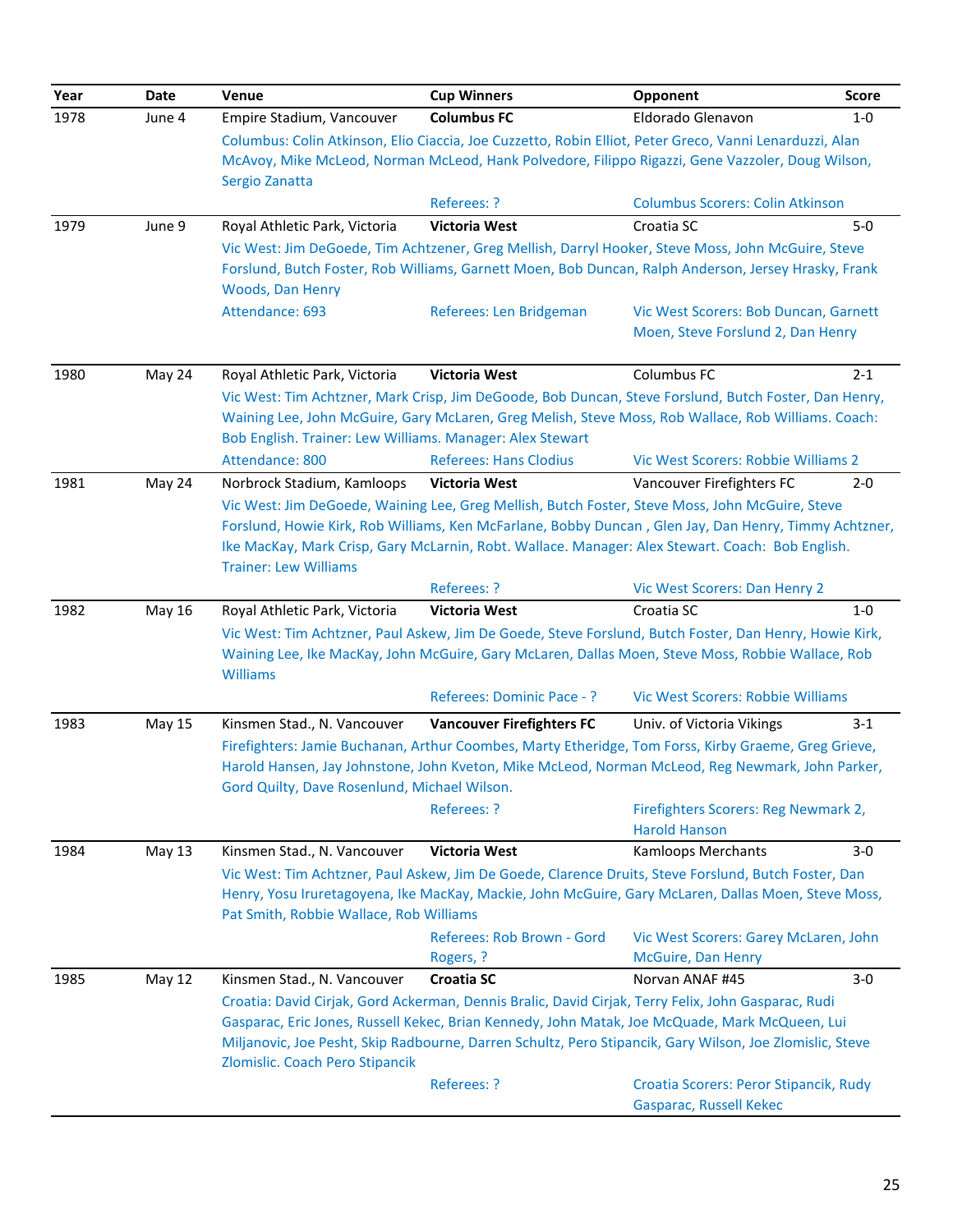| Year | <b>Date</b>   | Venue                                                                                                                                                                                                                                                                                                                                                                   | <b>Cup Winners</b>                                                                                                                                                                                                                                                                                                                                                                                  | Opponent                                                                          | <b>Score</b> |
|------|---------------|-------------------------------------------------------------------------------------------------------------------------------------------------------------------------------------------------------------------------------------------------------------------------------------------------------------------------------------------------------------------------|-----------------------------------------------------------------------------------------------------------------------------------------------------------------------------------------------------------------------------------------------------------------------------------------------------------------------------------------------------------------------------------------------------|-----------------------------------------------------------------------------------|--------------|
| 1986 | May 11        | Central Valley, Burnaby                                                                                                                                                                                                                                                                                                                                                 | <b>Croatia SC</b>                                                                                                                                                                                                                                                                                                                                                                                   | Victoria Athletics                                                                | $1-0$        |
|      |               |                                                                                                                                                                                                                                                                                                                                                                         | Croatia: David Cirjak, Robert Cirjak, Nick Dasovic, John Gasparac, Rudi Gasparac, Eric Jones, Russell Kekec,<br>Brian Kennedy, John Matak, Joe McQuade, Mark McQueen, Lui Miljanovic, Joe Pesht, Skip Radbourne,                                                                                                                                                                                    |                                                                                   |              |
|      |               |                                                                                                                                                                                                                                                                                                                                                                         | Pero Stipancik, Gary Wilson, Gordy Zlomislic, Joe Zlomislic, Steve Zlomislic. Coach Pero Stipancik.                                                                                                                                                                                                                                                                                                 |                                                                                   |              |
|      |               | Attendance: 500                                                                                                                                                                                                                                                                                                                                                         | Referees: ?                                                                                                                                                                                                                                                                                                                                                                                         | Croatia Scorers: Gordi Zlomislic                                                  |              |
| 1987 | <b>May 10</b> | Swangard Stadium, Burnaby                                                                                                                                                                                                                                                                                                                                               | <b>New Westminster QPR</b>                                                                                                                                                                                                                                                                                                                                                                          | Norvan ANAF #45                                                                   | $2 - 0$      |
|      |               | Lowther.                                                                                                                                                                                                                                                                                                                                                                | New West QPR: Brad Higgs (GK), Gregor Young, Garry Ayre, Carl Shearer, Mike Sephton, Peter Stanley, Jim<br>Roberts, Jim Easton, Dave Harkison, Lyndsey Henderson, Dave Porter, Frank Fiddler, Steve Brown, Paul<br>Lowther, John Michalec, John Catliff, Rick Gumboc. Manager: Ralph Goodwin. Coach: Joe Bell. Trainer: Alex                                                                        |                                                                                   |              |
|      |               |                                                                                                                                                                                                                                                                                                                                                                         | Rowe, Rob Brown                                                                                                                                                                                                                                                                                                                                                                                     | Referees: Len Coombes - Terry New West Scorers: Jim Easton, Jim<br><b>Roberts</b> |              |
| 1988 | <b>May 29</b> | Kinsmen Stad., N. Vancouver                                                                                                                                                                                                                                                                                                                                             | <b>Norvan ANAF #45</b>                                                                                                                                                                                                                                                                                                                                                                              | New Westminster QPR                                                               | $3-2$        |
|      |               | Norvan: Gordon Ackerman, Scott Allan, Dave Ball, Martin Best, Clark Brolly, Dan Crouch, Barry Dearden,<br>Gordon Deas, Ian Farquhar, Mike Geary, Mike Hartman, Greg Haywood, Andy Hird, Robert Maley, Paul<br>McCallum, Dave Reston, Mark Roach, Graeme Slee, Des Webster, Jack Wendt, Lee Williams. Coach: John<br>Dailly. Manager: Gil McGarve. Trainer: Ken Birrell. |                                                                                                                                                                                                                                                                                                                                                                                                     |                                                                                   |              |
|      |               | Attendance: 2300                                                                                                                                                                                                                                                                                                                                                        | Referees: ?                                                                                                                                                                                                                                                                                                                                                                                         | Norvan Scorers: Des Webster, Barry                                                |              |
|      |               |                                                                                                                                                                                                                                                                                                                                                                         |                                                                                                                                                                                                                                                                                                                                                                                                     | Dearden, Graeme Slee                                                              |              |
| 1989 | May 28        | Kinsmen Stad., N. Vancouver                                                                                                                                                                                                                                                                                                                                             | <b>Westside Primo</b>                                                                                                                                                                                                                                                                                                                                                                               | Coquitlam Celtic                                                                  | $1 - 1$      |
|      |               | <b>Coach Doug Johnson</b>                                                                                                                                                                                                                                                                                                                                               | Westside: Craig Lawson, John Herbert, Mike Wicken, Simon Turrell, Scott Andrews, Glen Meikle + others.                                                                                                                                                                                                                                                                                              |                                                                                   |              |
|      |               |                                                                                                                                                                                                                                                                                                                                                                         | Referees: Bob Sawtell - Rob<br>Brown, Gord Rogers                                                                                                                                                                                                                                                                                                                                                   | <b>Westside Scorers: Craig Lawson</b>                                             |              |
| 1990 | May 27        | Kinsmen Stad., N. Vancouver                                                                                                                                                                                                                                                                                                                                             | <b>Vancouver Firefighters FC</b>                                                                                                                                                                                                                                                                                                                                                                    | New Westminster QPR                                                               | $1 - 0$      |
|      |               |                                                                                                                                                                                                                                                                                                                                                                         | Firefighters: Randy Keen, Neil VanDuynhoven, Dave Rosenlund, John Kveton, Gord Quilty, Mike Smith,<br>Mike Primerano, Marty Etheridge, Bob Rosenlund, Mark Etheridge, Steve Fagan, Bruce Gant, Guy<br>Gillingham, Greg Andrews, Andy Meyer, Mike Zacharuk, Ray Brown, Brent Gant, John Zacharuk. Manager:<br>Bill Sinclair. Coaches: Jamie Buchanan, Gord Quilty. Trainers: Dave Ross, Eric Geddes. |                                                                                   |              |
|      |               |                                                                                                                                                                                                                                                                                                                                                                         | Referees: ?                                                                                                                                                                                                                                                                                                                                                                                         | <b>Firefighters Scorers: Mike Zacharuk</b>                                        |              |
| 1991 | <b>May 26</b> | Kinsmen Stad., N. Vancouver                                                                                                                                                                                                                                                                                                                                             | Norvan ANAF #45                                                                                                                                                                                                                                                                                                                                                                                     | Vancouver Firefighters FC                                                         | $0-0 + PKS$  |
|      |               | Slee, Simon Tat                                                                                                                                                                                                                                                                                                                                                         | Norvan: Dave Ball, Martin Best, Clark Brolly, Eddie Cannon, Peter Clarkman, Barry Dearden, Mike Dodd,<br>Mike Geary, Stacy Gowanlock, Greg Haywood, Andy Hird, Scott Macey, Steve Millar, Dan Penner, Graeme                                                                                                                                                                                        |                                                                                   |              |
|      |               |                                                                                                                                                                                                                                                                                                                                                                         | Referees: ?                                                                                                                                                                                                                                                                                                                                                                                         | <b>Norvan Scorers: No goals</b>                                                   |              |
| 1992 | May 24        | Kinsmen Stad., N. Vancouver                                                                                                                                                                                                                                                                                                                                             | Norvan ANAF #45                                                                                                                                                                                                                                                                                                                                                                                     | Simon Fraser U Clan Alumni                                                        | $1-0$        |
|      |               | Simon Tate, Eammon Ward.                                                                                                                                                                                                                                                                                                                                                | Norvan: Dave Ball, Martin Best, Eddie Cannon, Barry Dearden, Gordon Deas, Mike Dodd, Mike Geary, Greg<br>Haywood, Oliver Heald, Andy Hird, Scott Macey, Steve Millar, Dan Penner, Didar Sandhu, Graeme Slee,                                                                                                                                                                                        |                                                                                   |              |
|      |               |                                                                                                                                                                                                                                                                                                                                                                         | Referees: Dennis Somner - Bob Norvan Scorers: Andy Hird<br>Sawtell, Glenn Docherty                                                                                                                                                                                                                                                                                                                  |                                                                                   |              |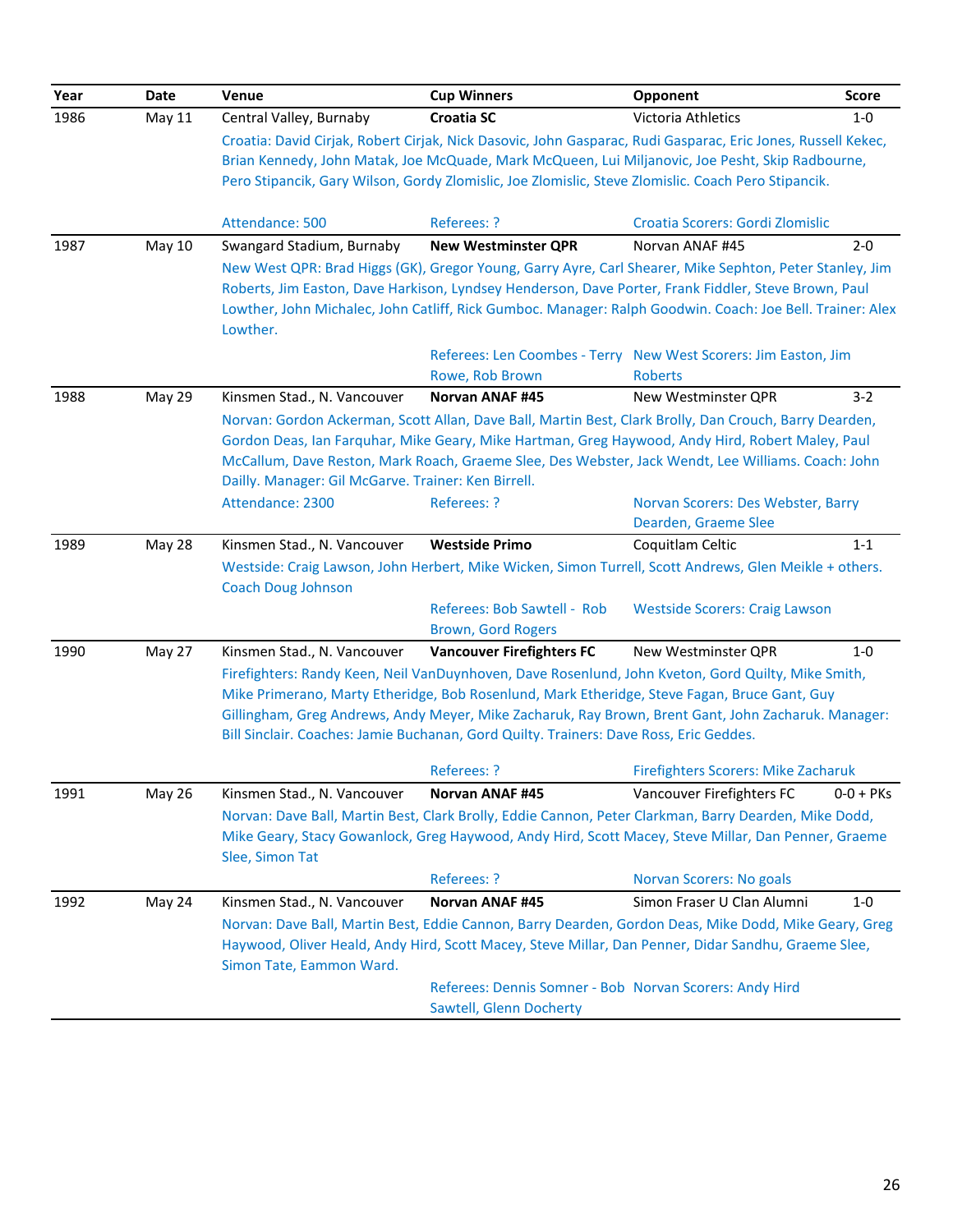| Year | Date          | Venue                                     | <b>Cup Winners</b>                                                                                      | Opponent                                                                                                                                                                                                             | <b>Score</b> |
|------|---------------|-------------------------------------------|---------------------------------------------------------------------------------------------------------|----------------------------------------------------------------------------------------------------------------------------------------------------------------------------------------------------------------------|--------------|
| 1993 | May 16        | Kinsmen Stad., N. Vancouver               | <b>Westside Rino FC</b>                                                                                 | Norvan ANAF #45                                                                                                                                                                                                      | $1-1 + PKS$  |
|      |               |                                           |                                                                                                         | Westside: Mike Wicken, Mike Schrack, Dave Jones, Danny Tuan, Dave Partridge, Colin Pettingale, Mike                                                                                                                  |              |
|      |               |                                           | Araszewski, Mike Mosher, Gary Kern, Doug Schultz, Carl Atterton, Steve Dewer, Alex Percy, Steve Nesin,  |                                                                                                                                                                                                                      |              |
|      |               |                                           |                                                                                                         | Lee Atterton, Bill Johnston, Craig Lawson, Darcy Boulton, Geoff Catliff. Coach: Doug Johnston. Manager:                                                                                                              |              |
|      |               | Rino Orsato.                              |                                                                                                         |                                                                                                                                                                                                                      |              |
|      |               | Attendance: 1600                          | Referees: Rene Parra - John                                                                             | <b>Westside Scorer: Graeme Slee</b>                                                                                                                                                                                  |              |
|      |               |                                           | Nielsen, Matt Dirke - Martin                                                                            |                                                                                                                                                                                                                      |              |
|      |               |                                           | Reid                                                                                                    |                                                                                                                                                                                                                      |              |
| 1994 | <b>May 15</b> | Swangard Stadium, Burnaby                 | <b>Coquitlam Metro-Ford SC</b>                                                                          | Gorge FC                                                                                                                                                                                                             | $2 - 1$      |
|      |               |                                           |                                                                                                         | Coquitlam: David Azzi, Joe Billy, Richard Bodnark, Graham Brown, Ken Jenkins, Bradley Leitch, Carlo Marini,                                                                                                          |              |
|      |               |                                           |                                                                                                         | Paul Nelson, Brian Penk, Michael Pol, Ross Pontin, John Vairo, Davide Xausa + others. Coach: Garry Ayre                                                                                                              |              |
|      |               |                                           |                                                                                                         |                                                                                                                                                                                                                      |              |
|      |               |                                           | Referees: ?                                                                                             | Coquitlam Scorers: Xausa 2                                                                                                                                                                                           |              |
| 1995 | May 14        | Town Centre, Coquitlam                    | <b>North Shore Pegasus</b>                                                                              | <b>Powell River</b>                                                                                                                                                                                                  | $3 - 2$      |
|      |               |                                           |                                                                                                         | Pegasus: Ken Adloff, Eddie Cannon, Frank Lore, Mike Dodd, Joe Grewal, Sipho Sibiya, Steve Reed, Rick<br>Celebrini, Rob Reed, Dave Fiorvento, Giuliano Oliviero, Troy Wood, Randy Celebrini, Jeff Clarke, Brad Higgs, |              |
|      |               |                                           |                                                                                                         | Robin Regnier, Danny Mastromonaco, Tibor Budai, Nico Berg, Paul Dailly. Coach: Frank Martinello.                                                                                                                     |              |
|      |               |                                           |                                                                                                         |                                                                                                                                                                                                                      |              |
|      |               | Attendance: 500                           | Referees: Bob Sawtell - John                                                                            | Pegasus Scorers: Giuliano Oliviero, Frank                                                                                                                                                                            |              |
|      |               |                                           | Nielsen, Martin Reid                                                                                    | Lore, Randy Celebrini                                                                                                                                                                                                |              |
| 1996 | May 12        | Town Centre, Coquitlam                    | Westside                                                                                                | North Shore Pegasus                                                                                                                                                                                                  | $2 - 0$      |
|      |               |                                           |                                                                                                         | Westside: Geoff Catliff, John Catliff, Steve Dewar, Colin Elmes, Markus Felderer, Rob Hall, Joel Hughes, Bill                                                                                                        |              |
|      |               |                                           |                                                                                                         | Johnston, Gary Kern, Tom Kim, Steve Kindel, Mike Mosher, Alex Percy, Colin Pettingale, Tom Pinkerton,                                                                                                                |              |
|      |               | James Prescott, Doug Schultz, Mike Wicken |                                                                                                         |                                                                                                                                                                                                                      |              |
|      |               | Attendance: 1500                          |                                                                                                         | Referees: Gerry Proctor - Mike Westside Scorers: Mike Mosher, Steve                                                                                                                                                  |              |
|      |               |                                           | <b>McAdam, Gary Docherty</b>                                                                            | <b>Kindel</b>                                                                                                                                                                                                        |              |
| 1997 | May 11        | Royal Athletic Park, Victoria             | <b>North Shore Pegasus</b>                                                                              | <b>ICSF Inter</b>                                                                                                                                                                                                    | $1-0$        |
|      |               |                                           |                                                                                                         | Pegasus: Brad Higgs, Chris Johnson, Danny Mastromonaco, Steve Reed, Eddie Cannon, Troy Wood,                                                                                                                         |              |
|      |               |                                           | Randy Celebrini, Dave Fiorvento, Rick Celebrini, Rob Reed, Mike Dodd, Tibor Budai, Robin Regnier, Frank |                                                                                                                                                                                                                      |              |
|      |               |                                           |                                                                                                         | Lore, Steve Nesin, Clayton Dobbin, Sasha Spasojevic, Paul Guterres. Manager/Coach: Frank Martinello.                                                                                                                 |              |
|      |               | <b>Assistant: Brad Higgs.</b>             |                                                                                                         |                                                                                                                                                                                                                      |              |
|      |               |                                           | Referees: ?                                                                                             | <b>Pegasus Scorers: Rob Reed</b>                                                                                                                                                                                     |              |
| 1998 | May 10        | Rotary Stadium, Abbotsford                | <b>Vancouver Firefighters FC</b>                                                                        | <b>Surrey United</b>                                                                                                                                                                                                 | $2 - 1$      |
|      |               |                                           |                                                                                                         | Firefighters: Cory Breure, Ratish Kumar, Ian McLean, Ken Price, Kevin Saunders, Rich Pasqua, Steve Millar,                                                                                                           |              |
|      |               |                                           |                                                                                                         | Martin Best, Cam Bowman, Carlos Batista, Mike Scheu, Darren Nott, Peter Bergholz, John Rogers, Sal                                                                                                                   |              |
|      |               | Tom Gilbert.                              |                                                                                                         | Cuccione, Brett Crosby, Dan Kirincic. Manager: Bob Salt. Coach Tom Millar. Ass't: John Mantei. Trainer:                                                                                                              |              |
|      |               |                                           | Referees: John Nielsen -                                                                                | <b>Firefighters Scorers: Brett Crosby, Rich</b>                                                                                                                                                                      |              |
|      |               |                                           | Martin Reid, ?                                                                                          | Pasqua                                                                                                                                                                                                               |              |
| 1999 | May 9         | Town Centre, Coquitlam                    | <b>Coquitlam Metro-Ford SC</b>                                                                          | Vancouver Firefighters FC                                                                                                                                                                                            | $4 - 1$      |
|      |               |                                           |                                                                                                         | Coquitlam: Drew Smiley, Richard Bodnark, Elliott Smith, Keith Izatt, Chris Jarvie, Dan Jones, Kevin Todd, Jeff                                                                                                       |              |
|      |               |                                           |                                                                                                         | Roberts, Bradley Leitch, Ken Strain, Andrew Veer, Joe Billy, Jason Thompson, Kurt Tanatmis, Joseph                                                                                                                   |              |
|      |               |                                           | Marrello, Mike Kalinka, Tim Harris, Lorenzo Simion. Coach: John Vairo Manager: Mario Vairo.             |                                                                                                                                                                                                                      |              |
|      |               |                                           |                                                                                                         |                                                                                                                                                                                                                      |              |
|      |               |                                           | Referees: Martin Reid - John                                                                            | <b>Coquitlam Scorers: Andrew</b>                                                                                                                                                                                     |              |
|      |               |                                           | Nielsen, Mauricio Navarro                                                                               | Veer, Keith Izzat, Ken Strain,                                                                                                                                                                                       |              |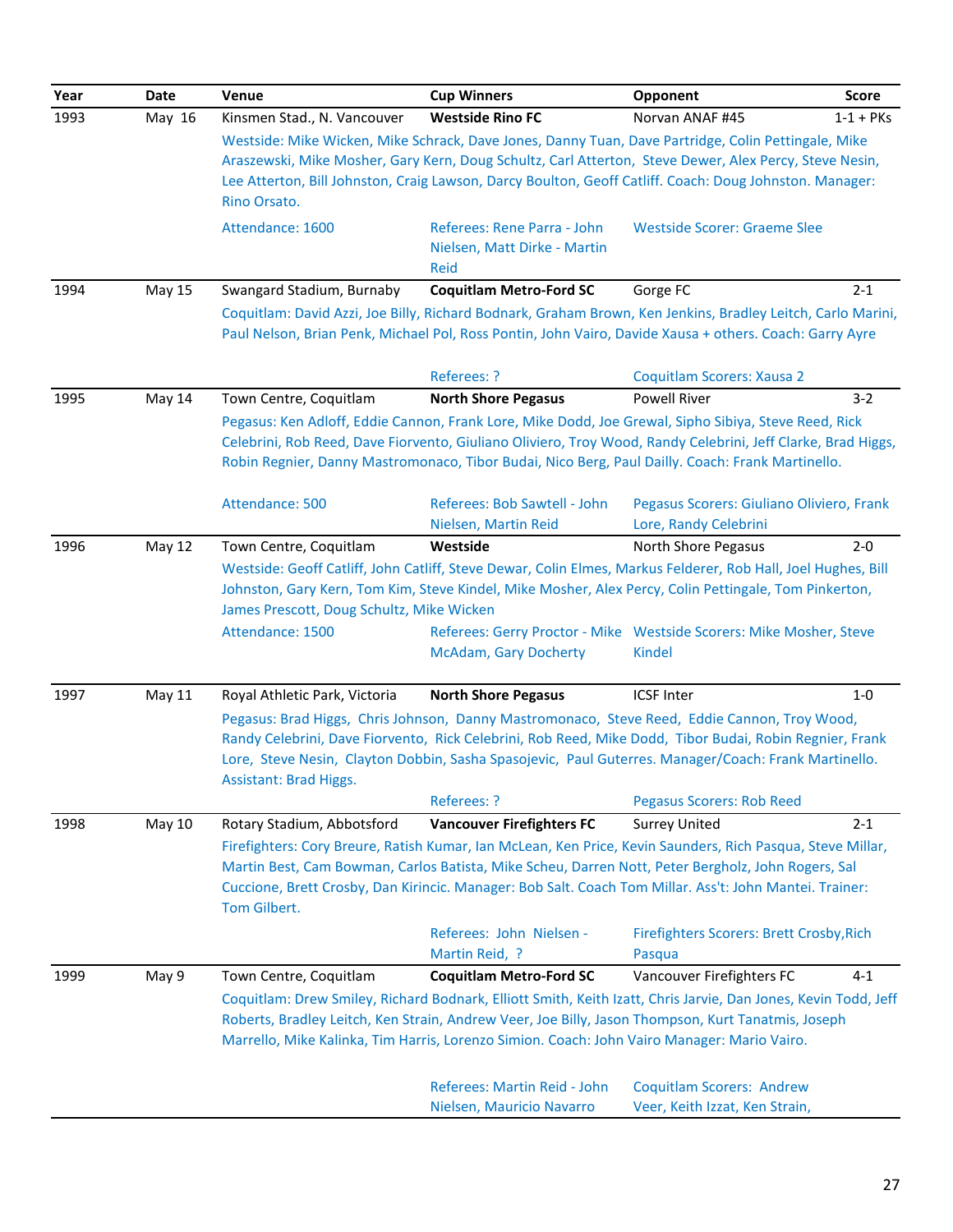| Year | Date   | Venue                                                   | <b>Cup Winners</b>                                                                                                                                                                                           | Opponent                                                                | <b>Score</b> |
|------|--------|---------------------------------------------------------|--------------------------------------------------------------------------------------------------------------------------------------------------------------------------------------------------------------|-------------------------------------------------------------------------|--------------|
| 2000 | May 14 | Royal Athletic Park, Victoria                           | <b>Westside FC</b>                                                                                                                                                                                           | Metro-Ford Wolves                                                       | $2 - 1$      |
|      |        |                                                         | Westside: Mike Moorlag, Mike Wicken, James Prescott, Shawn Bobb, Martin Best, Gregor Young, Boban                                                                                                            |                                                                         |              |
|      |        |                                                         | Aleksic, Gary Kern, Mike Mosher, Markus Felderer, David Griffith, Colin Pettingale, Steve Dickenson, Oliver                                                                                                  |                                                                         |              |
|      |        | Coach: Keith Heald.                                     | Heald, John Chou, Tom Marshall, Simon Heald, Rodrigo Alvarado, Craig Chiasson, Cody Baker-Greene.                                                                                                            |                                                                         |              |
|      |        |                                                         | Referees: ?                                                                                                                                                                                                  | Westside Scorers: Simon Heald, Colin                                    |              |
|      |        |                                                         |                                                                                                                                                                                                              | Pettingale                                                              |              |
| 2001 | May 13 | Town Centre, Coquitlam                                  | <b>Gorge FC</b>                                                                                                                                                                                              | <b>North Shore Pegasus</b>                                              | $2 - 1$      |
|      |        |                                                         | Gorge: Raegyn Hall, Kaj Fulton, Sam Ramsden, Maurizio Conforti, Dean Anderson, Kevin Gilbert, Thomas                                                                                                         |                                                                         |              |
|      |        |                                                         | Ernst, Chris Olsen, Ian Carroll, Sean Ebbs-Canavan, John Gilbert, David Ravenhill, Steve Miekle, Craig                                                                                                       |                                                                         |              |
|      |        |                                                         | Glennie, Gord Johnson, Donavan Walters, Danny White, Brent Garaway, Rob Veenhof, Scott Rankin.<br>Coach: Dano Thorne. Assistants: Danny Van Gylswyk, Jamie Ackinclose. Trainer: Troy Harris                  |                                                                         |              |
|      |        |                                                         |                                                                                                                                                                                                              |                                                                         |              |
|      |        |                                                         |                                                                                                                                                                                                              | Referees: Simon Fearn - Martin Gorge Scorers: David Ravenhill, Maurizio |              |
|      |        |                                                         | Reid, Kevin Duliba                                                                                                                                                                                           | Conforti                                                                |              |
| 2002 | May 11 | Town Centre, Coquitlam                                  | <b>Gorge FC</b>                                                                                                                                                                                              | Rinos Westside                                                          | $1 - 0$      |
|      |        |                                                         | Gorge: Scott Samuelson, Brent Garraway, David Ravenhill, Raegyn Hall, Rob Veenhof, Steve Miekle, Paul                                                                                                        |                                                                         |              |
|      |        |                                                         | Van, Jamie Ackinclose, JJ Atterbury, Den Boomen, Ian Carroll, Gord Johnson, Craig Glennie, Sean Ebbs-                                                                                                        |                                                                         |              |
|      |        |                                                         | Canavan, Dean Anderson, Maurizio Conforti, Danny White, Matt Bender, Rob Grieves, Doug Ackinclose.                                                                                                           |                                                                         |              |
|      |        |                                                         | Coach: Dante Zanatta. Trainer: Troy Harris. Manager: Danny Van Gylswyk.                                                                                                                                      |                                                                         |              |
|      |        |                                                         | Referees: ?                                                                                                                                                                                                  | Gorge Scorer: Maurizio Conforti                                         |              |
|      |        |                                                         |                                                                                                                                                                                                              |                                                                         |              |
| 2003 | May 10 | Royal Athletic Park, Victoria                           | <b>Surrey United</b>                                                                                                                                                                                         | <b>ICSF Inter</b>                                                       | $3 - 2$      |
|      |        |                                                         | Surrey: Luke Ash, Shawn Blakeway, Ray Christensen, Craig Dalrymple, Joe Deacon, Clayton Dobbin, JJ                                                                                                           |                                                                         |              |
|      |        |                                                         | Duben, Ivan Estrada, Pete Hjorth, Dave Hleucka, Cory Janzen, Jason MacKenzie, Graeme Magowan, Joseph                                                                                                         |                                                                         |              |
|      |        |                                                         | Nakhla, Martin Schaefer, Drew Smiley, Todd Stauber, Darren Villars, Gareth Wilkshire.                                                                                                                        |                                                                         |              |
|      |        |                                                         | Referees: Andy Foster -                                                                                                                                                                                      | Surrey Scorers: Graham Magowan, Joe                                     |              |
|      |        |                                                         |                                                                                                                                                                                                              | Deacon, Darren Villars.                                                 |              |
| 2004 | May 15 | Swangard Stadium, Burnaby                               | <b>Pegasus FC</b>                                                                                                                                                                                            | Westside Rino                                                           | $3-0$        |
|      |        |                                                         | Pegasus: Nicholas Berg, Darin Burr, Eddie Cannon, Randy Celibrini, Adam Costley, Paul Dailly, Mike Dodd,                                                                                                     |                                                                         |              |
|      |        |                                                         | Stedman Espinoza, Jamie Fiddler, Gavin Frey, Ryan Green, Rob Iorio, Steve London, Frank Lore, Shawn                                                                                                          |                                                                         |              |
|      |        |                                                         | Perry, Ryan Powell, Rob Reed, Robin Regnier, Laurent Scalignine, Trevor Short. Head Coach David                                                                                                              |                                                                         |              |
|      |        | Fiorvento                                               |                                                                                                                                                                                                              |                                                                         |              |
|      |        |                                                         |                                                                                                                                                                                                              | Referees: Darren Clark - Martin Pegasus Scorers: Stedman Espinoza,      |              |
|      |        |                                                         | Reid, Andy Foster                                                                                                                                                                                            | Randy Celebrini 2                                                       |              |
| 2005 | May 15 | Swangard Stadium, Burnaby                               | <b>Sporting Club of Vancouver</b>                                                                                                                                                                            | <b>Surrey United</b>                                                    | $0-0+PKs$    |
|      |        |                                                         | Sporting Club: Jesse Arnett, Carlos Batista, John Blair, Brian Brum, Craig DeMelo, Steve Dormer, Ryan                                                                                                        |                                                                         |              |
|      |        |                                                         | Dormer, Denny Ferreira, Steve Frazao, Brian Gebbie, Mark Gomes, Michael Gomes, Denny Goncalves, CJ<br>Greenside, Devon Greenside, Mike Halford, Ryan Horvath, Jeff Nolan, Trevor Rosencrans, Dario Ruiz, Joe |                                                                         |              |
|      |        | Zhuang. Coach - Joe Pinto. Manager - Nelson Garcia.     |                                                                                                                                                                                                              |                                                                         |              |
|      |        |                                                         | Referees: ?                                                                                                                                                                                                  | <b>Sporting Scorers: No goals</b>                                       |              |
| 2006 | May 13 | Town Centre, Coquitlam                                  | <b>Sapperton Rovers</b>                                                                                                                                                                                      | Vancouver Firefighters FC                                               | $1-0$        |
|      |        |                                                         | Sapperton: Cory Breure, Mike Araszewski, Jassi Randhawa, Gordon Sanders, Stefano Pannu, Brian Donald,                                                                                                        |                                                                         |              |
|      |        |                                                         | Kent Waechter, Ryan McNabb, Paul Favaro, Colin Phillips, Luke Hogan, Mike Favaro, Kevin Hearne, Edward                                                                                                       |                                                                         |              |
|      |        |                                                         | Bradford, Jeff Rogers, Alexander Jappy, Trevor Todd, Ted Ulrich, Bryan Wevers, Camden Taylor, Srojan                                                                                                         |                                                                         |              |
|      |        |                                                         | Biljetina, Paul Raposo, Roy Mattarollo, Gabriel Savage, Chris Todd, Sven Wagner. Coach: Renzo Pierotti.                                                                                                      |                                                                         |              |
|      |        | Managers: Bryan Wevers, Kirk Waechter, Peter Vranjkovic |                                                                                                                                                                                                              |                                                                         |              |
|      |        |                                                         | Referees: Andy Pinter - Paul                                                                                                                                                                                 | <b>Sapperton Scorer: Jeff Rogers</b>                                    |              |
|      |        |                                                         | Walker, ?                                                                                                                                                                                                    |                                                                         |              |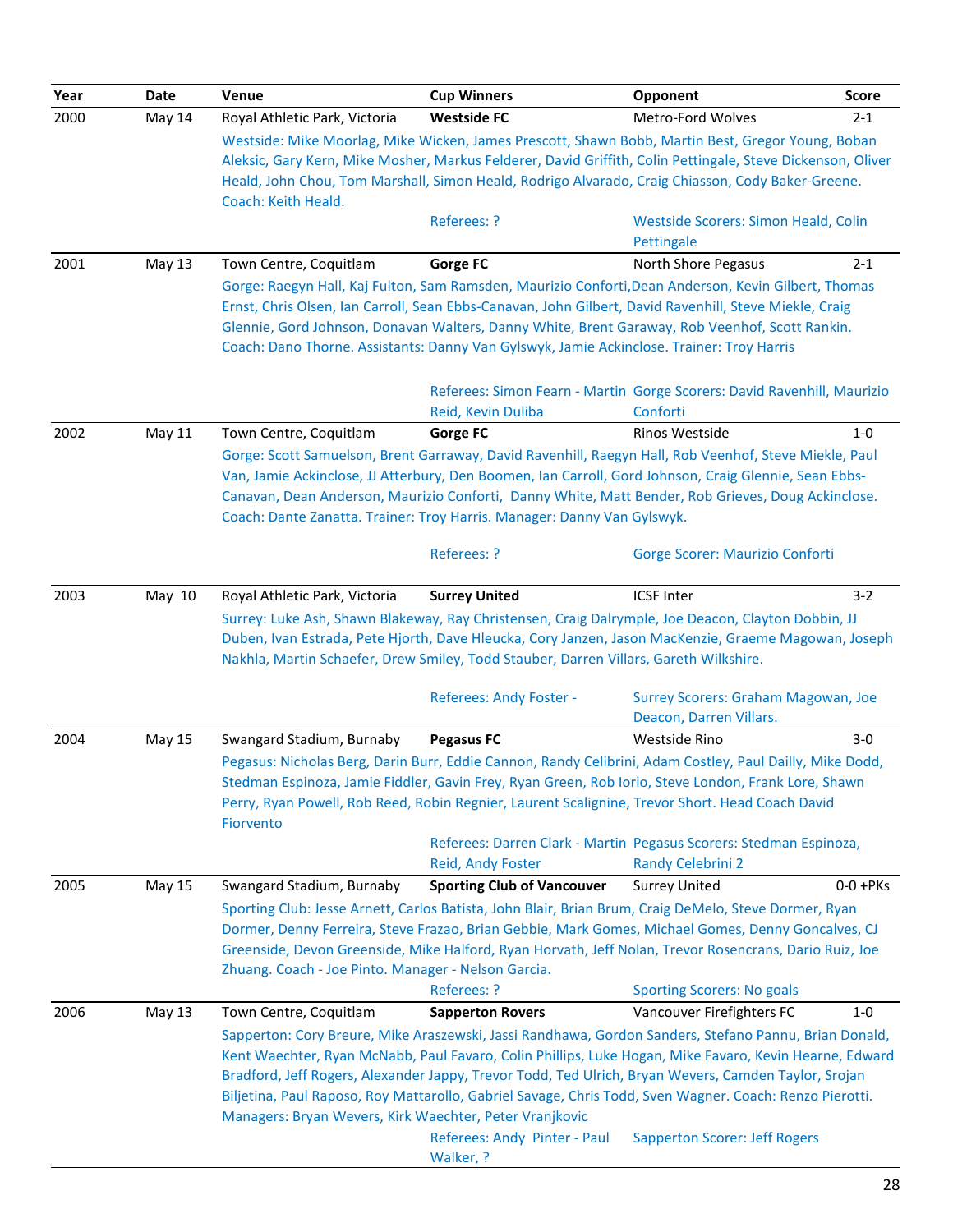| Year | Date          | Venue                                                                                              | <b>Cup Winners</b>                                                                                                                                                                                              | Opponent                               | <b>Score</b> |  |
|------|---------------|----------------------------------------------------------------------------------------------------|-----------------------------------------------------------------------------------------------------------------------------------------------------------------------------------------------------------------|----------------------------------------|--------------|--|
| 2007 | <b>May 26</b> | Caledonia Park, Nanaimo                                                                            | <b>Columbus Clan FC</b>                                                                                                                                                                                         | Vancouver Firefighters FC              | 4-0          |  |
|      |               |                                                                                                    | Columbus: Justin Carvery, Blair Robertson, Steve DeBlasio, Davide Xausa, Jonathan Poli, Scott McEachern,                                                                                                        |                                        |              |  |
|      |               |                                                                                                    | Tiarnan King, Frank Mollica, Craig Richards, Gino Gaita, Nathan Quan, Devin Matthews, Brendan Stabeno,                                                                                                          |                                        |              |  |
|      |               | Tino Cucca. Coaches: Carmen D'Onofrio, Dave Elligott                                               | Darren Knott, Tony Gaita, Thomas Lindley, Carmen D'Onofrio, Luca Dalla Pace, Joe Scigliano, Rob Cairns,                                                                                                         |                                        |              |  |
|      |               |                                                                                                    | Referees: Paul Ward - Andrew                                                                                                                                                                                    | Columbus Scorers: Tiarnan King 3, Joe  |              |  |
|      |               |                                                                                                    | Foster, Scott Bakker - Don                                                                                                                                                                                      | <b>Scigliano</b>                       |              |  |
|      |               |                                                                                                    | <b>Mangano</b>                                                                                                                                                                                                  |                                        |              |  |
| 2008 | May 10        | Townsend Park, Chilliwack                                                                          | <b>Gorge FC</b>                                                                                                                                                                                                 | Sporting Club of Vancouver             | $1 - 0$      |  |
|      |               |                                                                                                    | Gorge: Conor Quinn, Jeff Bartlett, Paul Vandenboomen, Dave Gustar, Dean Anderson, Joel Galbraith,                                                                                                               |                                        |              |  |
|      |               |                                                                                                    | Robbie Veenhof, Mark Cristante, Brent Garraway, Chad Kalyk, Sean Battistoni, John Mennie, Kyle Finner,                                                                                                          |                                        |              |  |
|      |               |                                                                                                    | Patrick Gawrys, Will Moore, Zeke Cabell, Kellen Holden, Kevin Mennie, Liam Girrard. Coach: Terry Marra.                                                                                                         |                                        |              |  |
|      |               | Assistant Coach: Julius Karpati. Manager: Brian Williams.                                          | Referees: Mauricio Navarro -                                                                                                                                                                                    | <b>Gorge: Scorer: Patrick Gawrys</b>   |              |  |
| 2009 | May 17        | Town Centre, Coquitlam                                                                             | <b>West Vancouver FC</b>                                                                                                                                                                                        | Gorge FC                               | $1 - 1$      |  |
|      |               |                                                                                                    | W Van: David Fiorvento, Trevor Short, Jesse Fetterley, Corey Birza, Ricky Teixeira, Austin Lowrie, Ryan                                                                                                         |                                        |              |  |
|      |               |                                                                                                    | Glanville, Drew Gelley, Nick Boyd, Rob Giezen, Marco Durante, Leo Nash, Alan McIndoe, , Marc Burrows,                                                                                                           |                                        |              |  |
|      |               | Sean Taylor, Geoff Buchanan, Milad Rahmati, Mike Dodd, Paul Dailly, Desmond Tachie, Nico Berg, Max |                                                                                                                                                                                                                 |                                        |              |  |
|      |               |                                                                                                    | Baesatto. Coach/Managers: Andy Bramley, Mike Porteous, Bob Sloman.<br>Referees: Alain Ruch - Marco                                                                                                              | West Van Scorer: Robbie Giezen         |              |  |
|      |               |                                                                                                    | Arruda, Phil Barrington -                                                                                                                                                                                       |                                        |              |  |
|      |               |                                                                                                    | <b>Darnell Smith?</b>                                                                                                                                                                                           |                                        |              |  |
| 2010 | May 16        | Royal Athletic Park, Victoria                                                                      | <b>Gorge FC</b>                                                                                                                                                                                                 | <b>Surrey United Firefighters</b>      | $2 - 1$      |  |
|      |               |                                                                                                    | Gorge: Dean Anderson, Sean Battistoni, Zeke Cabell, Mark Cristante, Greg Fiddick, Kyle Finner, Joel                                                                                                             |                                        |              |  |
|      |               |                                                                                                    | Galbraith, Patrick Gawrys, Liam Girard, Dave Gustar, Chad Kalyk, Kellen Holden, Gord Johnson, Romaie                                                                                                            |                                        |              |  |
|      |               |                                                                                                    | Martin, Kevin Mennie, Paul Merrien, Will Moore, Jamie Merriman, Quinn Van Gylswyk, Paul Vanden<br>Boomen, Robbie Veenhof. Coaches: Julius Karpati, Danny Van Gylswyk. Manager: Brian Williams                   |                                        |              |  |
|      |               |                                                                                                    |                                                                                                                                                                                                                 |                                        |              |  |
|      |               | Attendance: 1000                                                                                   | Referees: Alain Ruch - Scott                                                                                                                                                                                    | Gorge Scorers: Sean Battistoni, Kellen |              |  |
|      |               |                                                                                                    | Bakker, ? - Ryan Perkins                                                                                                                                                                                        | Holden                                 |              |  |
| 2011 | May 15        | Aldergrove AP, Aldergrove                                                                          | <b>ICST Pegasus</b>                                                                                                                                                                                             | Columbus FC                            | $1 - 0$      |  |
|      |               |                                                                                                    | Pegasus: Omari Aldridge, Paul Bahia, Adam Costley, Gurjit Dhaliwal, Amarjit Dhinsa, Jagminder Gill,                                                                                                             |                                        |              |  |
|      |               |                                                                                                    | Barinder Johal, Diaz Kambere, Lavinder Mangat, Niko Marcina, David Morris, Azad Palani, Ryan Powell,                                                                                                            |                                        |              |  |
|      |               |                                                                                                    | Andrew Reed, Jagminder Sajan, Sahil Sandhu, Gary Sidhu, Andy Singh, Meysam Soltani, Goldy Takhar,<br>Robby Toor, Jasdeep Toor. Coach: Rob Reed. Assistant Coach: Fred Powell. Manager: Sandy Sumra.             |                                        |              |  |
|      |               |                                                                                                    |                                                                                                                                                                                                                 |                                        |              |  |
|      |               |                                                                                                    | Referees: Rubin Smilev - ?                                                                                                                                                                                      | Pegasus Scorer: Jagminder Gill         |              |  |
| 2012 | May 12        | <b>Burnaby Lake West</b>                                                                           | <b>Surrey United Firefighters</b>                                                                                                                                                                               | Delta United Hurricanes                | $3-2$        |  |
|      |               |                                                                                                    | Surrey: Paul Shepherd, Jeff Clarke, Brayden Volkenant, Colin Steckman, Steve McAuley, Shawn Parkes,                                                                                                             |                                        |              |  |
|      |               |                                                                                                    | Steve Kindel, Angus Burke, Liam Miller, Ravinder Jammu, Brad Petoom, Kris Robazza, Niall Thompson, Matt                                                                                                         |                                        |              |  |
|      |               |                                                                                                    | Rosenlund, Vincent Stewart, Steven Fronzo, Nicola Perugini, Sean Einarsson, Ryan Reynolds, Stefan Leslie,<br>Graham Spink, Andrew Proctor, Coultom Jackson, Jorden Whitehead, Rob Wilson, Andrew Fink. Manager: |                                        |              |  |
|      |               | Tom Duncan. Coach: Niall Thompson.                                                                 |                                                                                                                                                                                                                 |                                        |              |  |
|      |               |                                                                                                    | Referees: Rubin Smilev -                                                                                                                                                                                        | Surrey Scorers: Jeff Clarke 2, Steve   |              |  |
|      |               |                                                                                                    | Martin Reid, Darnell Smith                                                                                                                                                                                      | <b>McAuley</b>                         |              |  |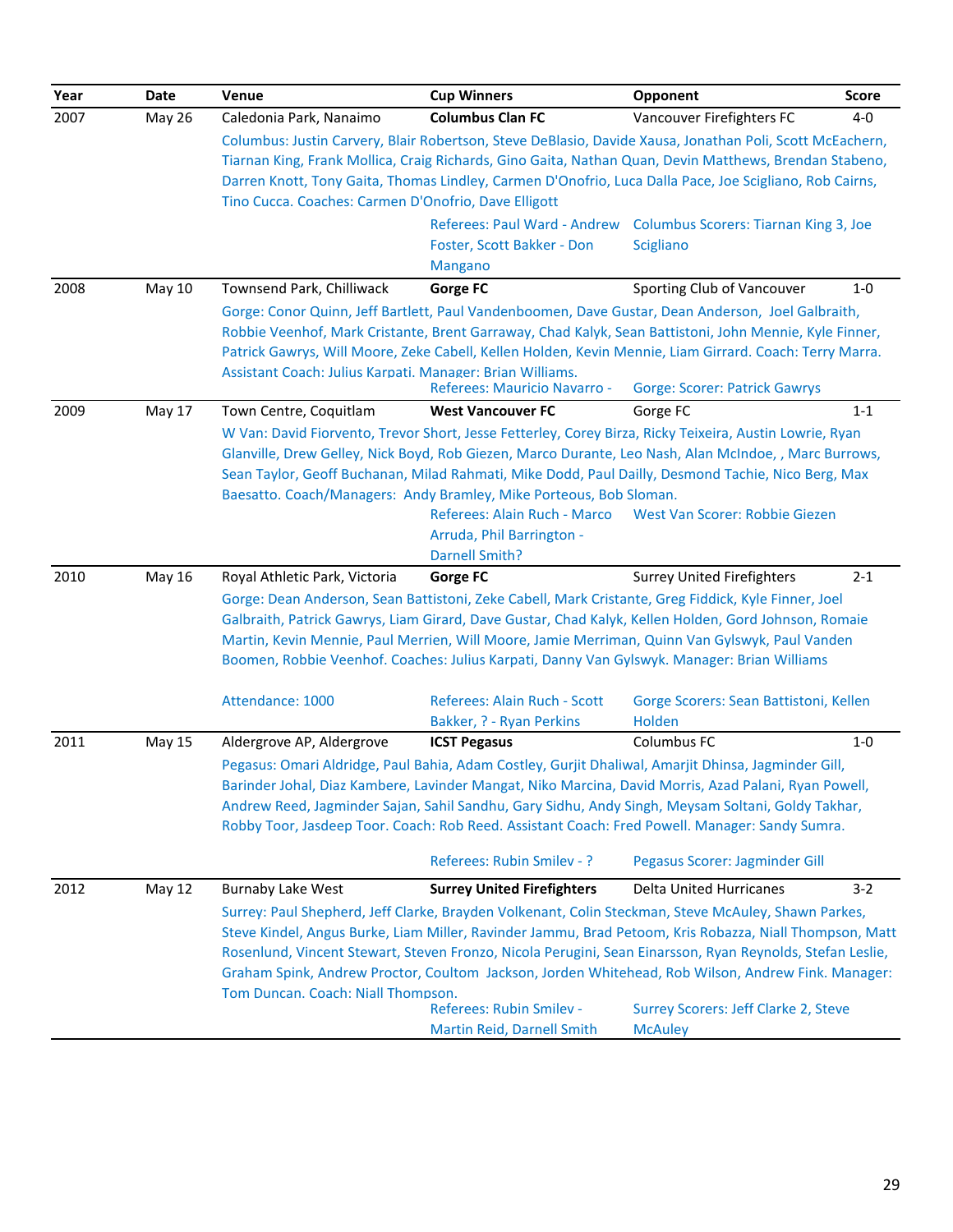| Year | Date          | <b>Venue</b>                                                                                                                                                                                                            | <b>Cup Winners</b>                | Opponent                                                                                                   | <b>Score</b> |  |  |
|------|---------------|-------------------------------------------------------------------------------------------------------------------------------------------------------------------------------------------------------------------------|-----------------------------------|------------------------------------------------------------------------------------------------------------|--------------|--|--|
| 2013 | May 13        | Westhills Stadium, Langford                                                                                                                                                                                             | <b>Surrey United Firefighters</b> | West Vancouver                                                                                             | $1 - 0$      |  |  |
|      |               |                                                                                                                                                                                                                         |                                   | Surrey: David Adams, Jeff Buchanan, Angus Burke, Justin Carvery, Jeffery Clarke, Sean Einarsson, Andrew    |              |  |  |
|      |               |                                                                                                                                                                                                                         |                                   | Fink, Coulton Jackson, Ravinder Jammu, Steve Kindel, Stefan Leslie, Thomas Lowndes, Joseph Martin, Scott   |              |  |  |
|      |               |                                                                                                                                                                                                                         |                                   | McEachern, Liam Miller, Shawn Parkes, Brad Peetoom, Nicola Perugini, Andrew Proctor, Andrew Reed,          |              |  |  |
|      |               |                                                                                                                                                                                                                         |                                   | Ryan Reynolds, Matthew Rosenlund, Paul Shepherd, Vincent Stewart, Colin Streckmann, Rob Wilson.            |              |  |  |
|      |               | Manager: Tom Duncan. Coach: Rob Reed.                                                                                                                                                                                   |                                   |                                                                                                            |              |  |  |
|      |               |                                                                                                                                                                                                                         |                                   | Referees: Rubin Smilev - Stefan Surrey Scorer: Colin Streckmann                                            |              |  |  |
|      |               |                                                                                                                                                                                                                         | Tanaka-Freundt, Josh Miller -     |                                                                                                            |              |  |  |
|      |               |                                                                                                                                                                                                                         | <b>Omar Masood</b>                |                                                                                                            |              |  |  |
| 2014 | May 14        | <b>Burnaby Lake West</b>                                                                                                                                                                                                | <b>Croatia SC</b>                 | <b>Surrey United Firefighters</b>                                                                          | $1 - 0$      |  |  |
|      |               |                                                                                                                                                                                                                         |                                   | Croatia: Matteo Agnoloni, Ali Al-Chaer, Ilias Bocolas, Ante Boskovic, Cody Breukers, Simon Cohen, Antonio  |              |  |  |
|      |               | Franja, Paris Gee, Colin Jaques, Philip Kotter, Mirko Maras, Daniel Rogic, Taj Sangara, Mateo Serka, Johnny<br>Sulentic, Lucas Sweda, Tomislav Tomic, Eddie Tsen, Kresimir Ukalovic, Janez Vrenko, Ryan Zaharija, David |                                   |                                                                                                            |              |  |  |
|      |               | Zaharija, Nicolas Espinosa. Manager: Andy Sulentic. Coach: Tony Francisco.                                                                                                                                              |                                   |                                                                                                            |              |  |  |
|      |               |                                                                                                                                                                                                                         |                                   |                                                                                                            |              |  |  |
|      |               |                                                                                                                                                                                                                         |                                   | Referees: Juan Marquez - Chris Croatia Scorer: Nico Espinosa                                               |              |  |  |
|      |               |                                                                                                                                                                                                                         | Wattam, Stefan Tanaka-            |                                                                                                            |              |  |  |
|      |               |                                                                                                                                                                                                                         | Freundt - Igor Cvetkovski         |                                                                                                            |              |  |  |
|      |               |                                                                                                                                                                                                                         |                                   |                                                                                                            |              |  |  |
| 2015 | <b>May 10</b> | Willoughby Park, Langley                                                                                                                                                                                                | <b>EDC Burnaby</b>                | Inter FC                                                                                                   | $2 - 1$      |  |  |
|      |               | EDC: Ibrahim Abu, Joseph Agiba, Ricardo Alvarado, Ibrahima Basse, Ducivan Desouza, Brendan Djambazov,                                                                                                                   |                                   |                                                                                                            |              |  |  |
|      |               | Parker Ellis, Stedman Espinoza, Steven Freund, Rizal Ganief, Jose Garcia, Mohammed Habib, Josh Hardy,                                                                                                                   |                                   |                                                                                                            |              |  |  |
|      |               |                                                                                                                                                                                                                         |                                   | Kalifala Kanneh, Chris Kyd, Ylya Malek, Michael North, Habil Otieno, Marlon Palomo, Gustavo Ramirez,       |              |  |  |
|      |               | Edwin Rodriguez, Eric Ray, Narcisse Tchoumi, Hugo Alberto Vasquez, Julio Miguel Villatoro, Vladimir                                                                                                                     |                                   |                                                                                                            |              |  |  |
|      |               | Vukovic, Tarek Ziad Yassin, Christian Zimmermann. Manager/Coach: Claudio Ramirez                                                                                                                                        |                                   |                                                                                                            |              |  |  |
|      |               |                                                                                                                                                                                                                         | Referees: Darnell Smith -         | <b>EDC Scorers: Mohammed Habib 2</b>                                                                       |              |  |  |
|      |               |                                                                                                                                                                                                                         | Jasmain Parr, Brett Hartmann -    |                                                                                                            |              |  |  |
|      |               |                                                                                                                                                                                                                         | <b>Juan Marquez</b>               |                                                                                                            |              |  |  |
| 2016 | May 14        | Westhills Stadium, Langford                                                                                                                                                                                             | <b>Pegasus FC</b>                 | Coquitlam Metro-Ford                                                                                       | $2 - 1$      |  |  |
|      |               |                                                                                                                                                                                                                         |                                   | Pegasus: Parminder (Paul) Bahia, Saraj (Sunny) Bains, Mark Baldisimo, Vaggeli Boucas, Brendan Campbell,    |              |  |  |
|      |               |                                                                                                                                                                                                                         |                                   | Adam Costley, Gurjit Dhaliwal, Rajan Dhaliwal, Amarjit Dhinsa, Gagan Dosanjh, Yassin Essa, Jagminder Gill, |              |  |  |
|      |               |                                                                                                                                                                                                                         |                                   | Chetan Jhooty, Diaz Kambere, Javid Khan, Shabaz Khattra, Jacob Lensky, Leo Michael, Mark Mincielli, Azad   |              |  |  |
|      |               |                                                                                                                                                                                                                         |                                   | Palani, Nicholas Pineda, Jagminder Sajan, Dilpreet (David) Samra, Andip(Andy) Singh, Reynold Stewart,      |              |  |  |
|      |               | Jasdeep Toor, Alejandro Varela. Manager: Robbie Toor. Coach: Paul Bahia                                                                                                                                                 |                                   |                                                                                                            |              |  |  |
|      |               |                                                                                                                                                                                                                         |                                   |                                                                                                            |              |  |  |
|      |               |                                                                                                                                                                                                                         | Referees: Alain Ruch - Chris      | Pegasus Scorers: Chetan Jhooty 2                                                                           |              |  |  |
|      |               |                                                                                                                                                                                                                         | Wattam, Jas Parr - Matt Notley    |                                                                                                            |              |  |  |
| 2017 | May 14        | <b>Burnaby Lake West</b>                                                                                                                                                                                                | <b>Club Inter</b>                 | Aldergrove United                                                                                          | $2 - 0$      |  |  |
|      |               |                                                                                                                                                                                                                         |                                   | Inter: Dennis Kindel, Andrew Fink, Mike Tempesta, Anthony Marrello, Bryan Fong, Jordan Michael, Marco      |              |  |  |
|      |               |                                                                                                                                                                                                                         |                                   | Visintin, Alex Marrello, Liam Miller, Joseph Marrello, Colin Streckmann, Sepehr Ghanipour, Mike            |              |  |  |
|      |               |                                                                                                                                                                                                                         |                                   | D'Agostino, Donald Kambere, Tyron Ehiwe, Todd Lucyk, Ryan Zaharija, Reece Miles, David Pgrebinksy,         |              |  |  |
|      |               |                                                                                                                                                                                                                         |                                   | Brendan Shaw, Milad Mehrabi, Milad Rahmati, Andre Herath, Erman Ozkan, Michael Nonni, Farzad               |              |  |  |
|      |               | Balandary. Manager: Moe Forouzan. Coaches: Joe Morello, Sunny Uppal                                                                                                                                                     |                                   |                                                                                                            |              |  |  |
|      |               |                                                                                                                                                                                                                         | Referees: Juan Marquez -          | Inter Scorers: Milad Rahmati 2                                                                             |              |  |  |
|      |               |                                                                                                                                                                                                                         | Jasmain Parr, Cole Shoemaker -    |                                                                                                            |              |  |  |
|      |               |                                                                                                                                                                                                                         | <b>Mohammad Mohseni</b>           |                                                                                                            |              |  |  |
|      |               |                                                                                                                                                                                                                         |                                   |                                                                                                            |              |  |  |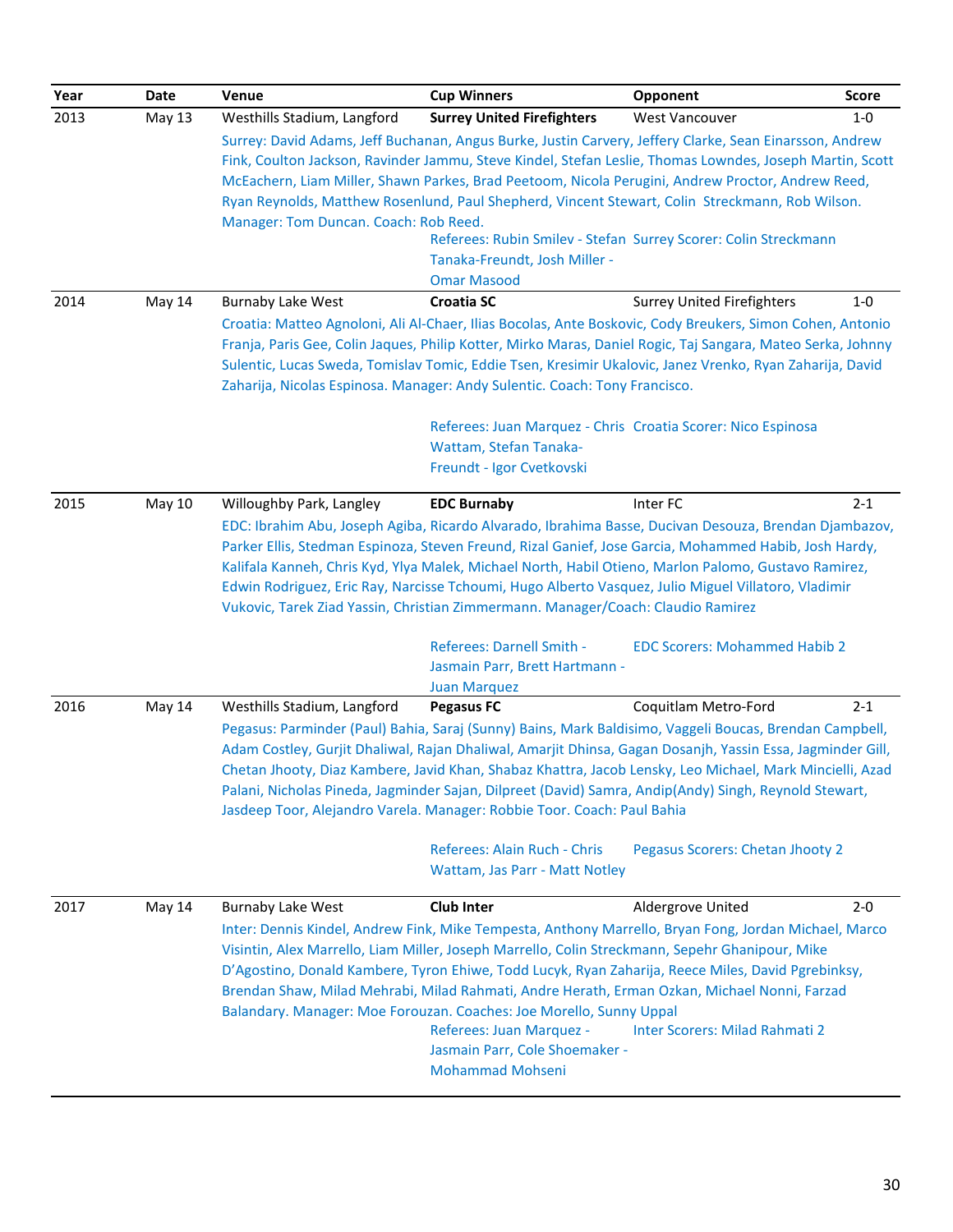| Year | Date     | Venue                                                                                                                                                                                                                                                                                                                                                                                                                                                                                                                     | <b>Cup Winners</b>                                                                                                                                                                                                                                                                                                                                                                                                                 | Opponent                                                                                         | <b>Score</b> |  |  |
|------|----------|---------------------------------------------------------------------------------------------------------------------------------------------------------------------------------------------------------------------------------------------------------------------------------------------------------------------------------------------------------------------------------------------------------------------------------------------------------------------------------------------------------------------------|------------------------------------------------------------------------------------------------------------------------------------------------------------------------------------------------------------------------------------------------------------------------------------------------------------------------------------------------------------------------------------------------------------------------------------|--------------------------------------------------------------------------------------------------|--------------|--|--|
| 2018 | May 13   | Swangard Stadium, Burnaby                                                                                                                                                                                                                                                                                                                                                                                                                                                                                                 | <b>BCT Rovers Tigers Utd</b>                                                                                                                                                                                                                                                                                                                                                                                                       | Langley United                                                                                   | $5-2$        |  |  |
|      |          |                                                                                                                                                                                                                                                                                                                                                                                                                                                                                                                           | BCT: Daniel Badesha, Gary Badesha, Jasdeep Bhatti, Joey Brar, Will Bundy, David Chohan, Jesse Dhami,<br>Pavi Dhillon, Ryan Dhillon, Jashandeep (Jason) Gill, Arjan Grewal, Manraj Hothi, Cam Hundal, Ashif Ismail,<br>Harpreet Khakh, Gurjot Lehal, Sarpreet Pahal, Karn Phagura, Rahid Rahiem, Jeevi Rai, Pratap Sandhu, Nick<br>Soolsma, Navjot Thind. Manager: Rob Jandric. Coach: Nick Soolsma<br>Parr, Stefan Tanaka - Seyed- | Referees: Alain Ruch - Jasmain BCT Scorers: Nick Soolsma 3, Pavi Dhillon,<br><b>Karn Phagura</b> |              |  |  |
|      |          |                                                                                                                                                                                                                                                                                                                                                                                                                                                                                                                           | <b>Mohammad Mohseni</b>                                                                                                                                                                                                                                                                                                                                                                                                            |                                                                                                  |              |  |  |
| 2019 | May 12   | Merle Logan Field, Nanaimo                                                                                                                                                                                                                                                                                                                                                                                                                                                                                                | <b>CCB LFC United</b>                                                                                                                                                                                                                                                                                                                                                                                                              | Rino's Tigers                                                                                    | $4-1$        |  |  |
|      |          | CCB: Ajeet Bains, Brandon Bassi, Derrick Bassi, Dzenann Bezdrob, Mamadi Camara, Brendan Campbell,<br>Caleb Clarke, Yassin Essa, Robert Giezen, Bobby Jhutty, Donald Kambere, Harry Lakhan, Finlay McPhie,<br>Milad Mehrabi, Daniel Morello, Nicolas Morello, Harjot Nijjar, Luke O'Shea, Riley Pang, Andy Phillips, Mitch<br>Piraux, Milad Rahmati, Andreas Romo, Shane Satar, Arash Shirazi, Victory Shumbusho, Boris Si, Shun<br>Takano. Coaches: Ted Hans, Peter Malakoane. Assistants: Diaz Kambere, Danoosh Askapoor |                                                                                                                                                                                                                                                                                                                                                                                                                                    |                                                                                                  |              |  |  |
|      |          |                                                                                                                                                                                                                                                                                                                                                                                                                                                                                                                           | Referees: Vojislav Sremcevic -<br>Evan Fryer, Michael Hood -<br><b>Joey Ratcliffe</b>                                                                                                                                                                                                                                                                                                                                              | CCB Scorers: o.g., Caleb Clarke 2, Robert<br>Geizen                                              |              |  |  |
| 2020 | Not held |                                                                                                                                                                                                                                                                                                                                                                                                                                                                                                                           |                                                                                                                                                                                                                                                                                                                                                                                                                                    |                                                                                                  |              |  |  |
| 2021 | Not held |                                                                                                                                                                                                                                                                                                                                                                                                                                                                                                                           |                                                                                                                                                                                                                                                                                                                                                                                                                                    |                                                                                                  |              |  |  |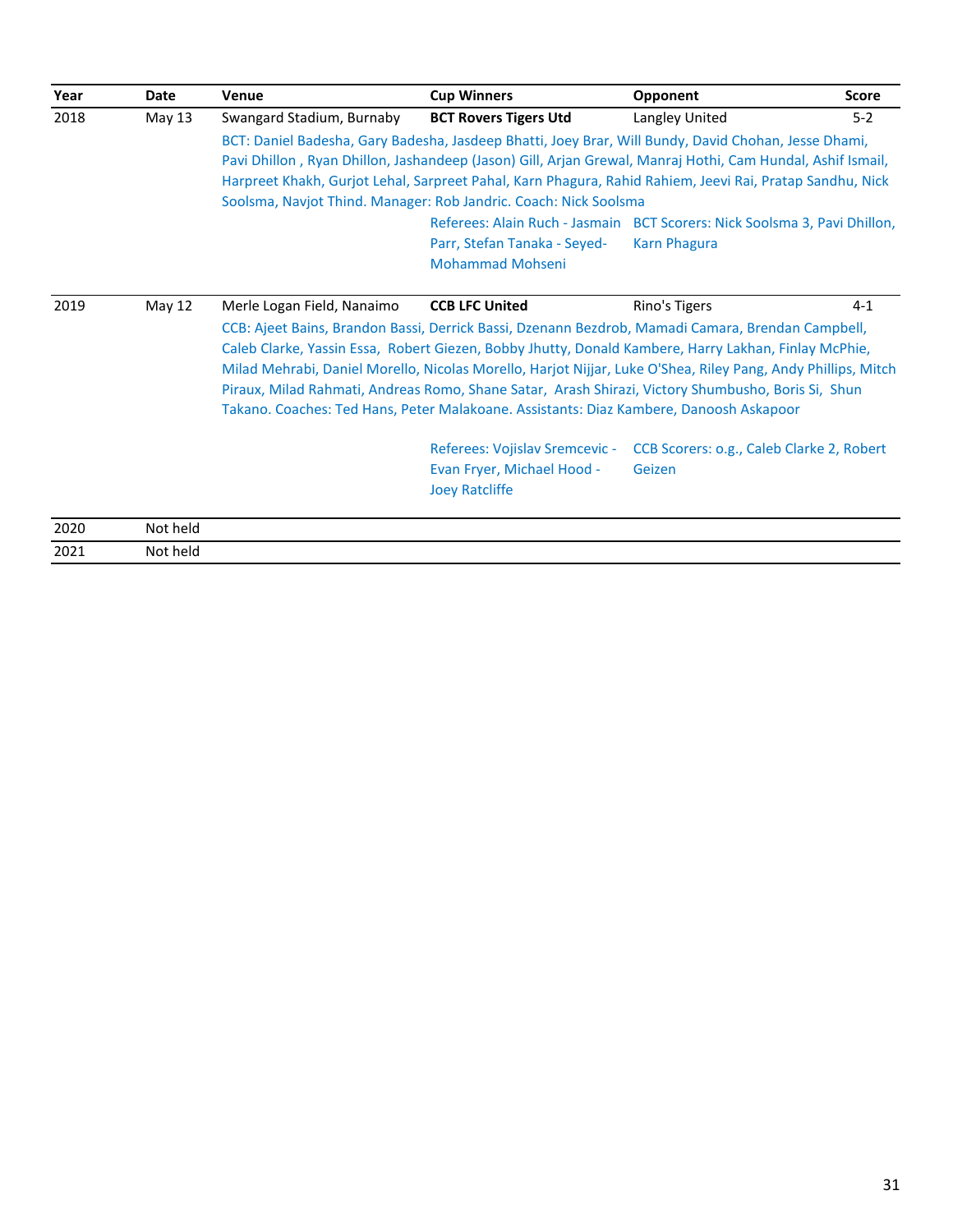### **Listing of Details of BC Provincial A Cup Final Matches - Women's**

This report lists the details of all Final Matches of the BC Provincial A Cup - Women's since the first championship in 1982. Information includes the date, venue, winners, opponents, score, attendance, referees and the winning teams' players and their goal scorers.

Score: Cup winning team score shown first. The teams lists are usually the squad. Referees when known: Centre Referee - Assistants - 4th Winning team scorers: o.g. = Own Goal, ? = Unknown

| Year | Date          | <b>Venue</b>                                                | <b>Cup Winners</b>                                                                                                                                                                                                                                                                                                                                           | Opponent                                        | <b>Score</b> |
|------|---------------|-------------------------------------------------------------|--------------------------------------------------------------------------------------------------------------------------------------------------------------------------------------------------------------------------------------------------------------------------------------------------------------------------------------------------------------|-------------------------------------------------|--------------|
| 1982 | May 9         | Swangard Stadium, Burnaby                                   | <b>Burnaby Edmonds</b>                                                                                                                                                                                                                                                                                                                                       | Wesburn                                         | $3 - 1$      |
|      |               | Edmonds: Cathy Nichol, Shelly Donald, Lisa Bliskis + others |                                                                                                                                                                                                                                                                                                                                                              |                                                 |              |
|      |               |                                                             | Referees: ?                                                                                                                                                                                                                                                                                                                                                  | <b>Burnaby Scorers: Cathy Nichol 3</b>          |              |
| 1983 | May 8         | Hugh Boyd Oval, Richmond                                    | <b>Richmond Superstars</b>                                                                                                                                                                                                                                                                                                                                   | James Bay AA                                    | $2 - 1$      |
|      |               | + others. Coach: Ty Docherty.                               | Richmond: Janice Ross, Jackie Graham, Nancy Sutherland, Caroline Sameshima, Linda Coblin, Pam Johnson                                                                                                                                                                                                                                                        |                                                 |              |
|      |               |                                                             | Referees: ?                                                                                                                                                                                                                                                                                                                                                  | Richmond Scorers: Janice Ross, Jackie<br>Graham |              |
| 1984 | <b>May 13</b> | Royal Athletic Park, Victoria                               | <b>James Bay AA</b>                                                                                                                                                                                                                                                                                                                                          | <b>Surrey Beavers</b>                           | $3-0$        |
|      |               | Barry Robbins. Trainer: Don Moslin                          | Taylor, Dianne Pendray, Leslie Newstead (White), Donna Lowe, Colleen Sinnott, Christine Aldeguer, Blythe<br>Nilson, Leanne Pepper, Lillian Depaoli, Delphine Hunden (Straith), Jill Weinberg (Nelson). Head Coach:<br>Referees: ?                                                                                                                            | James Bay Scorers: Christine Aldeguer,          |              |
|      |               |                                                             |                                                                                                                                                                                                                                                                                                                                                              | Bette Turner, Lillian Depaoli                   |              |
| 1985 | <b>May 12</b> | Kinsmen Stad., N. Vancouver                                 | <b>Richmond Kornerkicks</b><br>Richmond: Caroline Brett, Val Buckham, Kathy Fuller, Tamara Gorman, Jackie Graham, Wendy Hawthorne,<br>Karoline Kurpan, Denise Logan, Laurel McDonald, Sandra McGregor, Kelly McKibbon, Robyn Patterson, Joy<br>Stark, Lynn Sutherland, Nancy Sutherland + others. Coaches: Ted Hamilton, Scott Hamilton.                     | Wesburn                                         | $1-0$        |
|      |               |                                                             | Referees: ? - Rob Brown, ?                                                                                                                                                                                                                                                                                                                                   | Richmond Scorer: Jackie Graham                  |              |
| 1986 | May 11        | Hugh Boyd Oval, Richmond                                    | <b>Richmond Kornerkicks</b>                                                                                                                                                                                                                                                                                                                                  | Coquitlam Fraservale                            | $1-0$        |
|      |               | Tasaka + others. Coaches: Ted Hamilton, Dave Buckham.       | Richmond: Caroline Brett, Val Buckham, Cindy Ebner, Kathy Fuller, Tamara Gorman, Jackie Graham, Wendy<br>Hawthorne, Denise Logan, Kelly McKibbon, Tina Pavan, Joy Stark, Nancy Sutherland, Julie Tasaka, Lori                                                                                                                                                |                                                 |              |
|      |               |                                                             | Referees: Rob Brown - ?, ?                                                                                                                                                                                                                                                                                                                                   | <b>Richmond Scorer: Nancy Sutherland</b>        |              |
| 1987 | May 10        | Swangard Stadium, Burnaby                                   | <b>Coquitlam SC</b>                                                                                                                                                                                                                                                                                                                                          | James Bay AA                                    | $4 - 2$      |
|      |               | Barnetson. Managers: Pam Fahlen, Linda Petrasch             | Coquitlam: Sue Bartlett, Lisa Beaton, Sue Buchan, Denise Duquette, April Fahlen, Rosa Guzzo, Jenny<br>Hafting, Sheryl Kois, Liz Martinello, Linda Milani (née Petrasch), Marilynn Nichol, Gaynor Preston, Stacey<br>Reelie, Cathy Ross, Lee-Ann Small, Sue Torvik, Sheila Trautman, Bette Turner, Leah VanHulsen. Coach: Cam<br>Referees: Herb Nijjer - Jose | Coquitlam Scorers: Lisa Beaton, Sheila          |              |
|      |               |                                                             | Fraguas, Baden Venables                                                                                                                                                                                                                                                                                                                                      | Trautman, Linda Martinello, Linda Milani        |              |

Ver: Apr 1 2022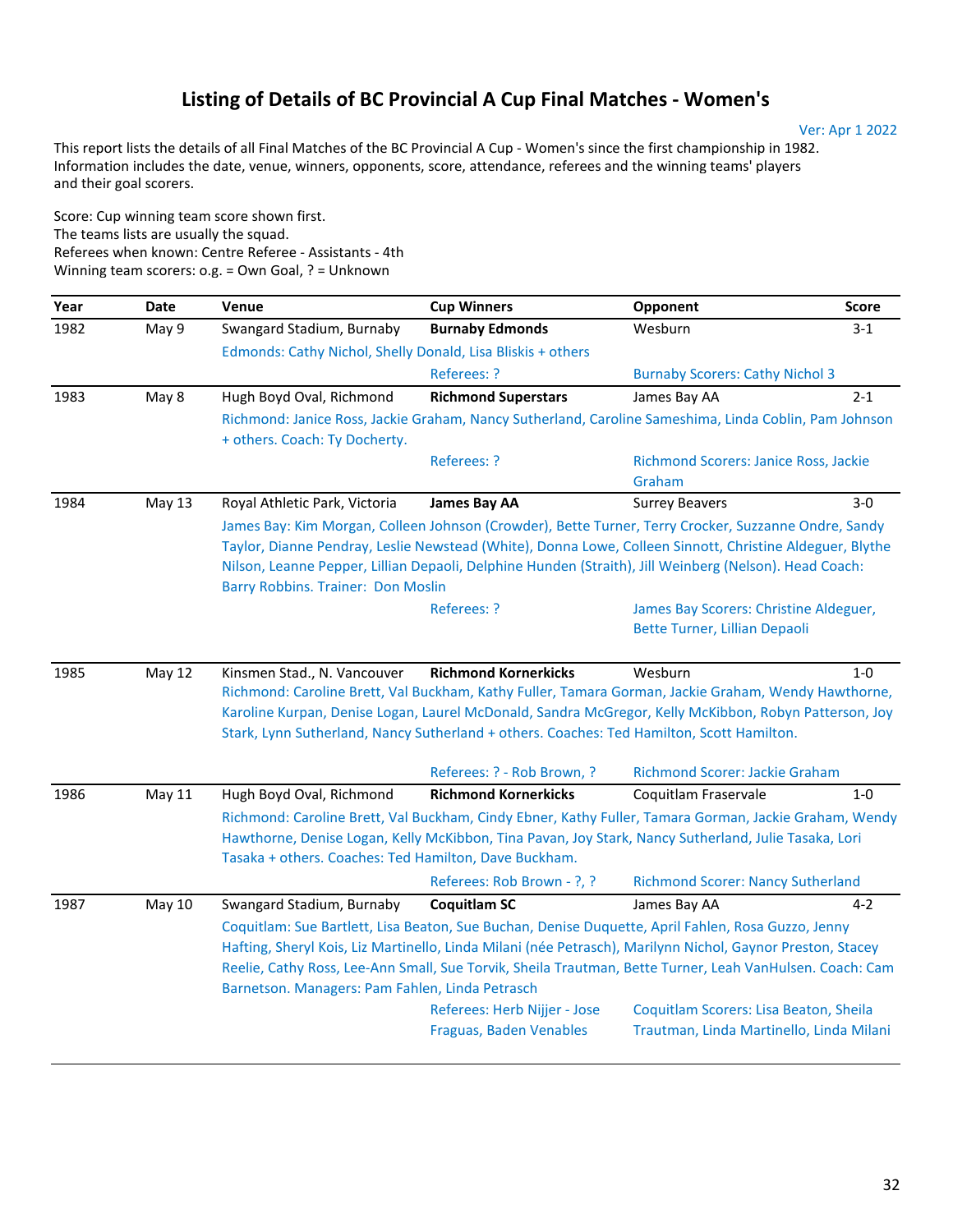| Year | Date          | Venue                                                                                                                                                                                                            | <b>Cup Winners</b>                                                                                          | Opponent                                                               | <b>Score</b> |  |
|------|---------------|------------------------------------------------------------------------------------------------------------------------------------------------------------------------------------------------------------------|-------------------------------------------------------------------------------------------------------------|------------------------------------------------------------------------|--------------|--|
| 1988 | May 1         | Capilano Coll., N. Vancouver                                                                                                                                                                                     | <b>Coquitlam United</b>                                                                                     | <b>Surrey Strikers</b>                                                 | $3-1$        |  |
|      |               |                                                                                                                                                                                                                  | Coquitlam: Jenny Hafting, Linda Petrasch, Jackie Mudge, Marilyn Nichol, Shan Bellett, Gayle Thom, Sue       |                                                                        |              |  |
|      |               |                                                                                                                                                                                                                  | Buchan, Robin Hafting, Angela Norman, Leah Van Hulsen, Bette Turner, Laura Pupp, Silvana Burtini, Sue       |                                                                        |              |  |
|      |               |                                                                                                                                                                                                                  | Hartlett, Rosa Guzzo, Tini Aldeguer, Margaret Barnetson, Anna Scali and Krista Ticehurst. Coach: Cam        |                                                                        |              |  |
|      |               | Barnetson. ass't: Robin Hafting. Manager: Linda Petrasch                                                                                                                                                         | Referees: ?                                                                                                 | <b>Coquitlam Scorers: ?</b>                                            |              |  |
| 1989 | May 28        | Kinsmen Stad, N. Vancouver                                                                                                                                                                                       | <b>Surrey Strikers</b>                                                                                      | James Bay AA                                                           | $1-0$        |  |
|      |               |                                                                                                                                                                                                                  | Strikers: Geraldine Donnelly, Julie McFadden, Shelley Donald, Terri Newell, Joy Price, Lisa Bliskis, Sherry |                                                                        |              |  |
|      |               |                                                                                                                                                                                                                  | Torry, Tammi Vincent, Lani Kalutyez + others. Coach: Vince Donnelly                                         |                                                                        |              |  |
|      |               |                                                                                                                                                                                                                  | Referees: ?                                                                                                 | <b>Strikers Scorer: Joy Price</b>                                      |              |  |
| 1990 | May 6         | Town Centre, Coquitlam                                                                                                                                                                                           | <b>Coquitlam Strikers</b>                                                                                   | North Shore United                                                     | $2 - 0$      |  |
|      |               |                                                                                                                                                                                                                  | Strikers: Sharon Bader, Sue Bartlett, Lisa Bliskis, Val Buckham, Shelly Donald, Geraldine Donnelly, Jackie  |                                                                        |              |  |
|      |               |                                                                                                                                                                                                                  | Graham, Julie McFadden, Angie McLedoon, Linda McLennan, Donna Meehan, Linda Milani, Vicki Millar,           |                                                                        |              |  |
|      |               |                                                                                                                                                                                                                  | Terri Newell, Nancy Sutherland, Gail Thom, Leah Van Hulsen, Tammi Vincent                                   |                                                                        |              |  |
|      |               |                                                                                                                                                                                                                  | Referees: ?                                                                                                 | <b>Strikers Scorers: ?</b>                                             |              |  |
| 1991 | May 12        | Seaman Park, Burnaby                                                                                                                                                                                             | <b>Surrey Marlins</b>                                                                                       | Coquitlam Strikers                                                     | $1 - 1$      |  |
|      |               |                                                                                                                                                                                                                  | Marlins: Allison Biggan, Jodie Biggan, Silvana Burtini, Nancy Ferguson, Karen Jones, Julie McFadden, Joy    |                                                                        |              |  |
|      |               |                                                                                                                                                                                                                  | Price, Michelle Ring, Nicole Sedgewick, Sophie Spilboroghs, Janice Strohhacker, Lynn Sutherland, Nancy      |                                                                        |              |  |
|      |               |                                                                                                                                                                                                                  | Sutherland Carmie Vairo, Wendy Hawthorne. Head Coach: Mario Vairo. Assistant Coach: John Vairo.             |                                                                        |              |  |
|      |               |                                                                                                                                                                                                                  | Referees: ?                                                                                                 | <b>Marlins Scorer: Nancy Ferguson</b>                                  |              |  |
| 1992 | May 2         | Newton AP, Surrey                                                                                                                                                                                                | <b>Surrey Marlins</b>                                                                                       | North Shore United                                                     | $5-0$        |  |
|      |               | Marlins: Joe Biggan, Alison Biggon, Lisa Bliskis, Silvana Burtini, Sherri Crassweller, Jackie Deputter, Nancy<br>Ferguson, Jan Gibson, Wendy Hawthorne, Karen Jones, Julie McFadden, Wendy Pease, Michelle Ring, |                                                                                                             |                                                                        |              |  |
|      |               |                                                                                                                                                                                                                  | Sophie Spilborghs, Janie Strohhacker, Nancy Sutherland, Carmie Vairo, Vicki Waterman. Head Coach:           |                                                                        |              |  |
|      |               | <b>Mario Vairo</b>                                                                                                                                                                                               |                                                                                                             |                                                                        |              |  |
|      |               |                                                                                                                                                                                                                  | Referees: ?                                                                                                 | Marlins Scorers: Karen Jones 3, Silvana                                |              |  |
|      |               |                                                                                                                                                                                                                  |                                                                                                             | <b>Burtini, Nancy Ferguson</b>                                         |              |  |
| 1993 | May 9         | Univ. of Victoria                                                                                                                                                                                                | <b>Surrey Marlins</b>                                                                                       | Gorge FC                                                               | $3-0$        |  |
|      |               | Marlins: Britt Arnold, Alison Biggan, Jodie Biggan, Silvana Burtini, Nancy Ferguson, Jenny Hafting, Wendy                                                                                                        |                                                                                                             |                                                                        |              |  |
|      |               | Hawthorne, Karen Jones, Julie McFadden, Lori Ormrod, Wendy Pease, Michelle Ring, Nicole Sedgwick,                                                                                                                |                                                                                                             |                                                                        |              |  |
|      |               | Vairo                                                                                                                                                                                                            | Sophie Spilborghs, Nancy Sutherland, Kerry Timothy, Carmie Vairo, Suzanne Zilkowsky. Head Coach: Mario      |                                                                        |              |  |
|      |               |                                                                                                                                                                                                                  | Referees: ?                                                                                                 | <b>Marlins Scorers: Nicole Sedgewick,</b>                              |              |  |
|      |               |                                                                                                                                                                                                                  |                                                                                                             | Silvana Burtini, Nancy Ferguson                                        |              |  |
| 1994 | <b>May 15</b> | Swangard Stadium, Burnaby                                                                                                                                                                                        | <b>Coquitlam Strikers</b>                                                                                   | Gorge FC                                                               | $9-0$        |  |
|      |               |                                                                                                                                                                                                                  | Strikers: Sue Bartlett, Joanne Blair Cecchi, Megan Blair Kern, Tammy Crawford, Geraldine Donnelly,          |                                                                        |              |  |
|      |               |                                                                                                                                                                                                                  | Michele Glen, Sarah Gushue, Jessica Mann, Joan McEachern, Margo McKim, Donna Meehan, Linda Milani           |                                                                        |              |  |
|      |               |                                                                                                                                                                                                                  | (née Petrasch), Suzanne Muir, Andrea Neil, Terri Newell, Kathy Pepper, Kylee Saxton, Laura Woodward         |                                                                        |              |  |
|      |               |                                                                                                                                                                                                                  |                                                                                                             |                                                                        |              |  |
|      |               |                                                                                                                                                                                                                  | Referees: Martin Reid - Rene                                                                                | Strikers Scorers: Geri Donnelly 2, Joanne                              |              |  |
|      |               |                                                                                                                                                                                                                  | Parra, Gord Rogers                                                                                          | Blair 2, Megan Blair 2, Margo McKim,<br>Tammy Crawford, Laura Woodward |              |  |
|      |               |                                                                                                                                                                                                                  |                                                                                                             |                                                                        |              |  |
| 1995 | May 14        | Town Centre, Coquitlam                                                                                                                                                                                           | <b>Gorge United</b>                                                                                         | <b>Surrey Marlins</b>                                                  | $1 - 0$      |  |
|      |               |                                                                                                                                                                                                                  | Gorge: Wendy Cardinal, Deidre Kaye, Donna Collett, Debbie Klitsie, Terry Crocker, Sandy Taylor, Sarah       |                                                                        |              |  |
|      |               |                                                                                                                                                                                                                  | Greer, Kelsey Somner (Fulton), Eddie Koukouvacos, Dorothy Paul, Tanya Oleskevich, Riki Peacock              |                                                                        |              |  |
|      |               |                                                                                                                                                                                                                  | (Sedgewick), Angela O'Neill (McLeish), Rachel Richards, Gale Penner, Andrea Zanatta. Coaches: Dave Dew,     |                                                                        |              |  |
|      |               | Paul Shaw. Trainers: Steve Wyllie, Jim Amos                                                                                                                                                                      |                                                                                                             |                                                                        |              |  |
|      |               |                                                                                                                                                                                                                  | Referees: Rene Parra -                                                                                      | <b>Gorge Scorer: Wendy Cardinal</b>                                    |              |  |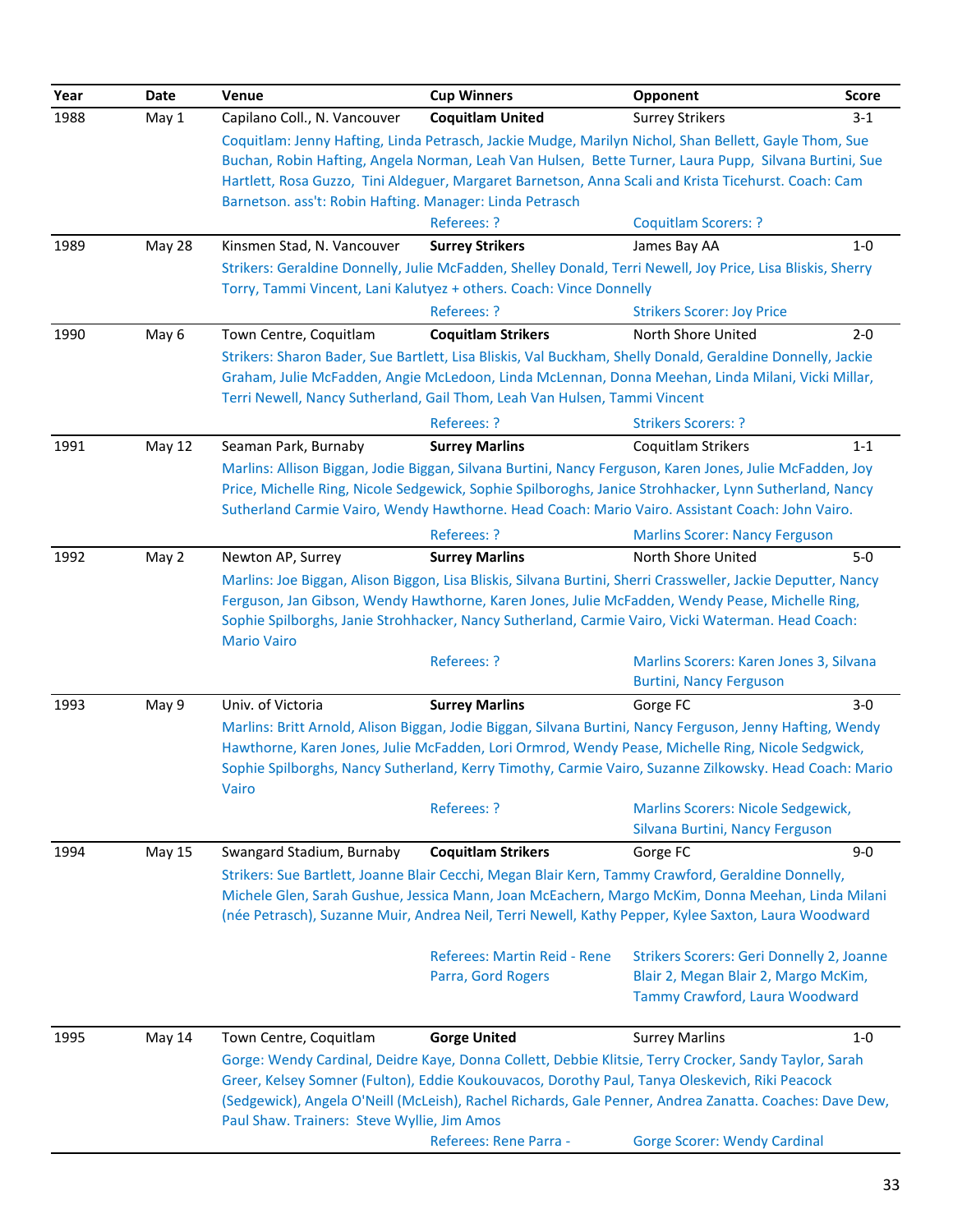| Year | <b>Date</b>   | Venue                         | <b>Cup Winners</b>                                                                                                                                                                                                                                                                                                                                                                                                                            | Opponent                                                                            | <b>Score</b> |
|------|---------------|-------------------------------|-----------------------------------------------------------------------------------------------------------------------------------------------------------------------------------------------------------------------------------------------------------------------------------------------------------------------------------------------------------------------------------------------------------------------------------------------|-------------------------------------------------------------------------------------|--------------|
| 1996 | <b>May 12</b> | Town Centre, Coquitlam        | <b>UBC Alumni</b>                                                                                                                                                                                                                                                                                                                                                                                                                             | Gorge FC                                                                            | $2 - 0$      |
|      |               |                               | UBC Alumni: Taryn Cervi, Tammy Crawford, Natasha Dickson, Robyn Dynn, Shauna Hare, Wendy<br>Hawthorne, Arietha Jack, Emily Kroondyk, Denyse Kuhn, Courtenay Matheson, Kendall Matheson, Amber<br>Paul, Sandi Potis, Helen Rakic, Liane Ricou, Debbie Sproule, Brenda Stratton, Kris Vaughan                                                                                                                                                   |                                                                                     |              |
|      |               |                               | Referees: Stacey Finlay - John<br>Nielsen, Martin Reid                                                                                                                                                                                                                                                                                                                                                                                        | UBC Alumni Scorers: Taryn Cervi, Amber<br>Paul                                      |              |
| 1997 | <b>May 11</b> | Royal Athletic Park, Victoria | <b>UBC Alumni</b>                                                                                                                                                                                                                                                                                                                                                                                                                             | Coquit Metro-Ford Strikers                                                          | $3-1$        |
|      |               | John Judd, Andrea Neil.       | UBC Alumni: Wendy Hawthorne, Liane Ricou, Heidi Slaymaker, Taryn Cervi, Andrea Neil, Natasha Dickson,<br>Sandi Potis, Courtney Matheson, Tammy Crawford, Brenda Stratton, Nadia Pietramala, Cindy Harris, Robyn<br>Dunn, Lianne McHardy, Arietha Jack, Kendall Matheson, Jessica Mann. Manager: Dawne Potis. Coaches:                                                                                                                         |                                                                                     |              |
|      |               |                               | Referees: Jill Proctor<br>(Fedirchuk), Dawn Todd, Mary- Nadia Pietramala<br>Ann Legg                                                                                                                                                                                                                                                                                                                                                          | UBC Alumni Scorers: Heidi Slaymaker 2,                                              |              |
| 1998 | May 10        | Rotary Stadium, Abbotsford    | <b>UBC Alumni</b>                                                                                                                                                                                                                                                                                                                                                                                                                             | <b>Surrey Marlins</b>                                                               | $4 - 1$      |
|      |               |                               | UBC Alumni: Wendy Hawthorne, Liane Ricou, Heidi Slaymaker, Andrea Neil, Elizabeth Conner, Nadia<br>Pietramala, Denyse Kuhn, Sandra Potis, Courtney Matheson, Tammy Crawford, Cindy Harris, Robyn Dunn,<br>Lianne McHardy, Kristen Ballard, Suzanne Muir, Sarah Cunningham, Arietha Jack, Kendall Matheson,<br>Jessica Mann. Manager: Dawne Potis. Coach: John Judd. Assistant: Doug Schultz.                                                  |                                                                                     |              |
|      |               |                               | Referees: Jill Proctor<br>(Fedirchuk) - Stacey Finlay, Phil Nadia Pietramala, Andrea Neil<br><b>Stringer</b>                                                                                                                                                                                                                                                                                                                                  | UBC Alumni Scorers: Tammy Crawford 2,                                               |              |
| 1999 | May 9         | Town Centre, Coquitlam        | <b>UBC Alumni</b>                                                                                                                                                                                                                                                                                                                                                                                                                             | Gorge FC                                                                            | $1-0$        |
|      |               |                               | UBC Alumni: Wendy Hawthorne, Liane Ricou, Heidi Slaymaker, Taryn Cervi, Andrea Neil, Elizabeth Conner,<br>Nadia Pietramala, Denyse Kuhn, Veronica Lie, Sandra Potis, Courtney Matheson, Tammy Crawford, Nicole<br>Webb, Cindy Harris, Robyn Dunn, Silvana Burtini, Kristen Ballard, Suzanne Muir, Sarah Cunningham,<br>Arietha Jack, Kendall Matheson, Jessica Mann, Nicole Sedgewick<br>Referees: ?                                          | <b>UBC Alumni Scorer: ?</b>                                                         |              |
| 2000 | May 14        | Royal Athletic Park, Victoria | <b>UBC Alumni</b>                                                                                                                                                                                                                                                                                                                                                                                                                             | <b>Burnaby Canadians</b>                                                            | $4-0$        |
|      |               | McManus, Sean Bobb.           | UBC Alumni: Wendy Hawthorne, Liane Ricou, Tammy Crawford, Nicole Sedgwick, Andrea Neil, Liz Conner,<br>Jessica Mann, Kendall Matheson, Vanessa Martino, Sandi Potis, Courtenay Matheson, Christine Sinclair,<br>Gina Bottiglieri, Cindy Harris, Sophie Spilsborgh, Silvana Burtini, Lyanne Westie, Sarah Cunningham,<br>Arietha Jack, Dara Wone, Tiffany Chester, Roxanne Chow, Sally Eyre. Manager: Dawne Potis. Coaches: Tom<br>Referees: ? | <b>UBC Alumni Scorers: Andrea Neil, Tammy</b><br>Crawford, Lyanne Westie, Dara Wone |              |
| 2001 | May 13        | Town Centre, Coquitlam        | <b>Burnaby Canadians</b>                                                                                                                                                                                                                                                                                                                                                                                                                      | <b>UBC Alumni</b>                                                                   | $2 - 0$      |
|      |               | Manson.                       | Canadians: Sian Bagshawe, Lynsey Burkinshaw, Taryn Cervi, Kelly Donaldson, Aimee Dunn, Janine Dupree,<br>Laura Favaro, Michele Gademans, Tanya Genovese, Gillian Hicks, Kristine Jack, Leigh Johnson, Veronica Lie,<br>Kathryn Manson, Andrea Poole, Nadia Salvino (née Pietramala), Catriona Scheffer, Leah Stipic, Phebe<br>Trotman. Coach: Danny Pietramala. Assistant: Chris Johnson. Manager: Mike Everett. Trainer: Kathryn             |                                                                                     |              |
|      |               |                               | Referees: ?                                                                                                                                                                                                                                                                                                                                                                                                                                   | Canadians Scorers: Kristine Jacks, Phebe<br><b>Trotman</b>                          |              |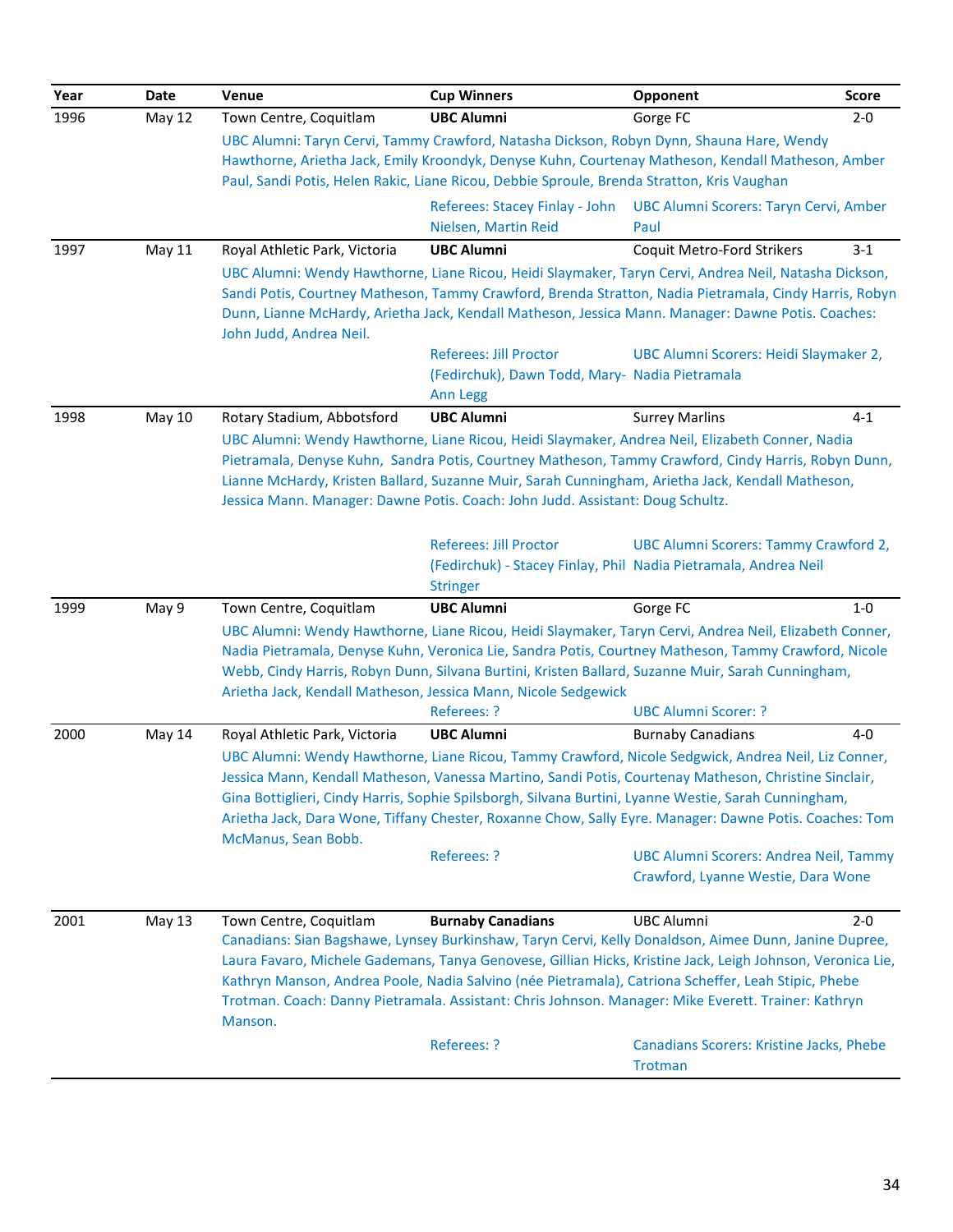| Year | Date          | Venue                                                                                   | <b>Cup Winners</b>           | Opponent                                                                                                                                                                                                                                                                                                                                                                       | <b>Score</b> |
|------|---------------|-----------------------------------------------------------------------------------------|------------------------------|--------------------------------------------------------------------------------------------------------------------------------------------------------------------------------------------------------------------------------------------------------------------------------------------------------------------------------------------------------------------------------|--------------|
| 2002 | May 11        | Town Centre, Coquitlam                                                                  | <b>Burnaby Canadians</b>     | <b>Surrey United</b>                                                                                                                                                                                                                                                                                                                                                           | $1-0$        |
|      |               | Assistant: Chris Johnson. Manager: Mike Everett. Trainer: Kathryn Manson.               |                              | Canadians: Michele Gademans, Taryn Cervi, Amber Allen, Claire Lawrence, Catriona Scheffer, Robyn Scott,<br>Katia Taller, Aimee Dunn, Linsey Burkinshaw, Gillians Hicks, Rosalyn Hicks, Sofia Hidalgo, Phebe Trotman,<br>Kristine Jack, Andrea Stamatakis, Veronica Lie, Andrea Poole, Tanya Genovese. Coach: Danny Pietramala.                                                 |              |
|      |               |                                                                                         | Referees: ?                  | <b>Canadians Scorer: Kristine Jacks</b>                                                                                                                                                                                                                                                                                                                                        |              |
| 2003 | <b>May 10</b> | Royal Athletic Park, Victoria<br><b>Dawne Potis</b>                                     | <b>UBC Alumni Sportstown</b> | <b>Burnaby Canadians</b><br>UBC Alumni: Molly Alexander, Amy Apps, Sian Bagshawe, Tiffany Chester, Roxanne Chow, Liz Conner,<br>Tammy Crawford, Naomi Eugchi, Jessica Mann, Andrea Neil, Sandi Potis, Thea Roggeman, Sophie<br>Spilborghs, Chelsea Stang, Brittany Timko, Lyanne Westie, Devon Wharf. Coach: Tom McManus. Manager:                                             | $2 - 1$      |
|      |               |                                                                                         | Referees: ?                  | <b>UBC Alumni Scorers: ?</b>                                                                                                                                                                                                                                                                                                                                                   |              |
| 2004 | May 2         | Kinsmen Stad, N. Vancouver                                                              | <b>Surrey United</b>         | <b>UBC Alumni</b>                                                                                                                                                                                                                                                                                                                                                              | $2 - 1$      |
|      |               | Martino, Bianca Wilkinson, Sara Maglio, Sadie McLure.                                   | Referees: ?                  | Surrey Utd: Wendy Hawthorne, Martina Holan (Franko), Andrea Sumner, Diana Artuso, Megan Blaker,<br>Mylee Ross, Nadia Nashelenas (Guglielmini), Kate Qually, Randee Hermus, Geraldine Donnelly, Vanessa<br><b>Surrey Utd Scorers: Martina Holan</b><br>(Franko) 2                                                                                                               |              |
| 2005 | May 1         | Mercer Stad, New Westm.                                                                 | <b>Surrey United</b>         | Coquitlam City                                                                                                                                                                                                                                                                                                                                                                 | $4 - 1$      |
|      |               | Theresa Nuttal.<br>Attendance: 200                                                      | Referees: ?                  | Surrey Utd: Randee Hermus, Martina Franko, Megan Blaker, Vanessa Martino, Bianca Wilkinson, Natalie<br>Halcro, Mylee Ross, Andrea Sumner, Sara Maglio, Nadia Nashelenas (Guglielmini), Geraldine Donnelly,<br>Surrey Utd Scorers: Randee Hermus 3,<br><b>Martina Franko</b>                                                                                                    |              |
| 2006 | May 7         | Town Centre, Coquitlam                                                                  | <b>Surrey United</b>         | Coquitlam FC                                                                                                                                                                                                                                                                                                                                                                   | $2 - 0$      |
|      |               | Whitehead, Bianca Wilkinson.                                                            | Referees: ?                  | Surrey Utd: Julie Armstrong, Megan Blaker, April Coffin, Geraldine Donnelly, Shannon Douglas, Martina<br>Franko, Nadia Guglielmini, Natalie Halcro, Randee Hermus, Vanessa Martino, Erin McLeod, Sadie McLure,<br>Kim McMullen, Theresa Nuttall, Kate Qually, Mylee Ross, Sophie Schmidt, Nicole Stewart, Chantelle<br>Surrey Utd Scorers: Kate Qually, Megan<br><b>Blaker</b> |              |
| 2007 | May 6         | Caledonia Park, Nanaimo                                                                 | <b>Surrey United</b>         | Gorge FC                                                                                                                                                                                                                                                                                                                                                                       | $1-0$        |
|      |               | Kate Qually, Erin Porter, Mylee Ross, Nicole Stewart, Jillian Stewart, Bianca Wilkinson | Referees: ?                  | Surrey Utd: Megan Blaker, Geraldine Donnelly, Shannon Douglas, Natalie Halcro, Kim Harper, Randee<br>Hermus, Sara Maglio, Vanessa Martino, Amelie Mercier, Sadie McLure, Kim McMullen, Theresa Nuttal,<br><b>Surrey Utd Scorers: Megan Blaker</b>                                                                                                                              |              |
| 2008 | <b>May 10</b> | Townsend Park, Chilliwack                                                               | <b>Surrey United</b>         | Westside FC                                                                                                                                                                                                                                                                                                                                                                    | $3 - 1$      |
|      |               | Manager: Rob Sumner.                                                                    |                              | Surrey Utd: Theresa Nuttal, Sadie Mclure, Natalie Halcro, Erin Porter, Geri Donnelly, Bianca Wilkinson, Sara<br>Maglio, Vanessa Martino, Kate Qually, Randee Hermus, Mylee Ross, Sharon Lehnert, Shannon Douglas, Aly<br>Benes, Nicole Stewart, Megan Blaker, Amelie Mercier, Racheal Pelât, Kim McMullen. Coach: Steve Kindell.                                               |              |
|      |               |                                                                                         | Referees: ?                  | Surrey Utd Scorers: Megan Blaker 2,<br><b>Sharon Lehnert</b>                                                                                                                                                                                                                                                                                                                   |              |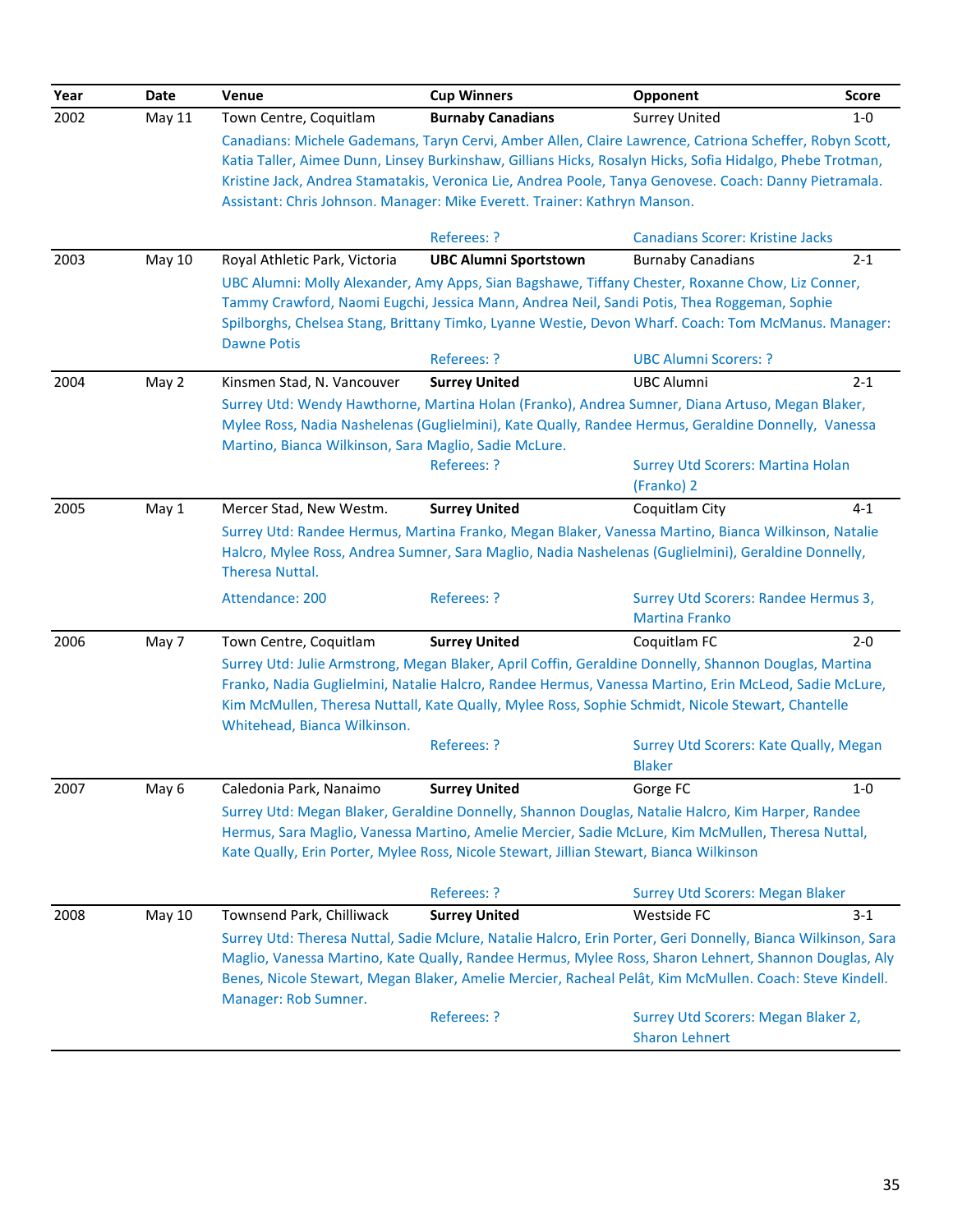| Year | Date          | Venue                                                                            | <b>Cup Winners</b>                                                                                                                                                                                                                                                                                                                                                                                                | Opponent                                                                 | <b>Score</b> |
|------|---------------|----------------------------------------------------------------------------------|-------------------------------------------------------------------------------------------------------------------------------------------------------------------------------------------------------------------------------------------------------------------------------------------------------------------------------------------------------------------------------------------------------------------|--------------------------------------------------------------------------|--------------|
| 2009 | May 16        | Town Centre, Coquitlam                                                           | <b>Surrey United</b>                                                                                                                                                                                                                                                                                                                                                                                              | Richmond Club Ireland                                                    | $2 - 1$      |
|      |               | Qually, Amber Devriendt, Ellen K?                                                | Surrey Utd: Megan Blaker, Katie Thorlakson, Lindsay Rohla, Bianca Wilkinson, Courtney Duncan, Erin<br>Porter, Arianne Adams, Randee Hermus, Shannon Douglas, Caitlin Young, Rachael Pelat, Aly Benes, Natalie<br>Halcro, Theresa Nuttal, Mylee Ross, April Coffin, Geraldine Donnelly, Nicole Stewart, Kim McMullen, Kate<br>Referees: ?                                                                          | Surrey Utd Scorers: Megan Blaker, Kate<br>Qually                         |              |
| 2010 | May 15        | Royal Athletic Park, Victoria                                                    | <b>Surrey United</b>                                                                                                                                                                                                                                                                                                                                                                                              | N. Shore Girls Renegades                                                 | $4 - 0$      |
|      |               |                                                                                  | Surrey Utd: Shannon Douglas, Kaylyn Kyle, Randee Hermus, Natalie Halcro, Theresa Nuttal, Erin Porter,<br>Courtney Duncan, Sharon Lehnert, Kate Qually, Kim McMullen, Aly Benes, April Coffin, Katie Thorlakson,<br>Megan Blaker, Rachael Pelat, Arianne Adams, Nicole Stewart                                                                                                                                     |                                                                          |              |
|      |               |                                                                                  | Referees: ?                                                                                                                                                                                                                                                                                                                                                                                                       | Surrey Utd Scorers: Kaylyn Kyle 3, Katie<br>Thorlakson                   |              |
| 2011 | May 15        | Aldergrove AP, Aldergrove                                                        | <b>Surrey United</b>                                                                                                                                                                                                                                                                                                                                                                                              | Westside FC                                                              | $1-0$        |
|      |               |                                                                                  | Surrey Utd: Devon Wharf, Theresa Nuttall, Natalie Halcro, Erin Porter, Bianca Wilkinson, Courtney Duncan,<br>Ari Adams, Kate Qually, Mylee Ross, April Coffin, Chelsey Hannesson, Katie Thorlakson, Kim<br>McMullen, Megan Blaker, Karm Jawanda, Rachael Pelat, Nicole Stewart, Aly Benes, Caitlyn Young, Randee<br>Hermus. Coach: Jeff Clarke Asst. Coach: Albert Stewart Manager: Martin Foden.<br>Referees: ?  | <b>Surrey Utd Scorer: Randee Hermus</b>                                  |              |
| 2012 | <b>May 12</b> | <b>Burnaby Lake West</b>                                                         | <b>Surrey United</b>                                                                                                                                                                                                                                                                                                                                                                                              | Columbus FC                                                              | 3-0          |
|      |               |                                                                                  | Surrey Utd: Devon Wharf, Theresa Nuttall, Natalie Fabbro, Bianca Wilkinson, Courtney Duncan, Arianne<br>Adams, Kate Qually, Mylee Ross, Chelsey Hannesson, Katie Thorlakson, Lindsay Rohla, Rachael Pelat,<br>Nicole Stewart, Ally Benes, Caitlin Young, Karm Jawandha, Chelsea Stang. Team Manager: Albert Stewart.<br>Asst. Manager: Megan Blaker. Coach: Jeff Clarke. Asst. Coach: Martin Foden<br>Referees: ? | Surrey Utd Scorers: Arianne Adams, Katie                                 |              |
|      |               |                                                                                  |                                                                                                                                                                                                                                                                                                                                                                                                                   | Thorlakson 2                                                             |              |
| 2013 | May 13        | Westhills Stadium, Langford<br>Coach: Leigh Sembaluk. Ass't Coach: Martin Foden. | <b>Surrey United</b><br>Surrey Utd: Arianne Adams, Aly Benes, April Coffin, Tristan Corneil, Courtney Duncan, Natalie Fabbro,<br>Chelsey Hannesson, Faythe Lou, Theresa Nuttall, R achael Pelat, Erin Porter, Kate Qually, Lindsay Rohla,<br>Mylee Ross, Nicole Stewart, Katie Thorlackson, Bianca Wilkinson, Caitlin Young. Manager: Albert Stewart.<br>Referees: Candace Brown -                                | North S. Girls Renegades<br><b>Surrey Utd Scorers: Chelsey Hannesson</b> | $1 - 0$      |
|      |               |                                                                                  | Holly Terhune, Brea Moore -<br>Amanda Cordua-von Specht                                                                                                                                                                                                                                                                                                                                                           |                                                                          |              |
| 2014 | May 14        | <b>Burnaby Lake West</b>                                                         | <b>Surrey United</b>                                                                                                                                                                                                                                                                                                                                                                                              | North S. Girls Renegades                                                 | $2 - 0$      |